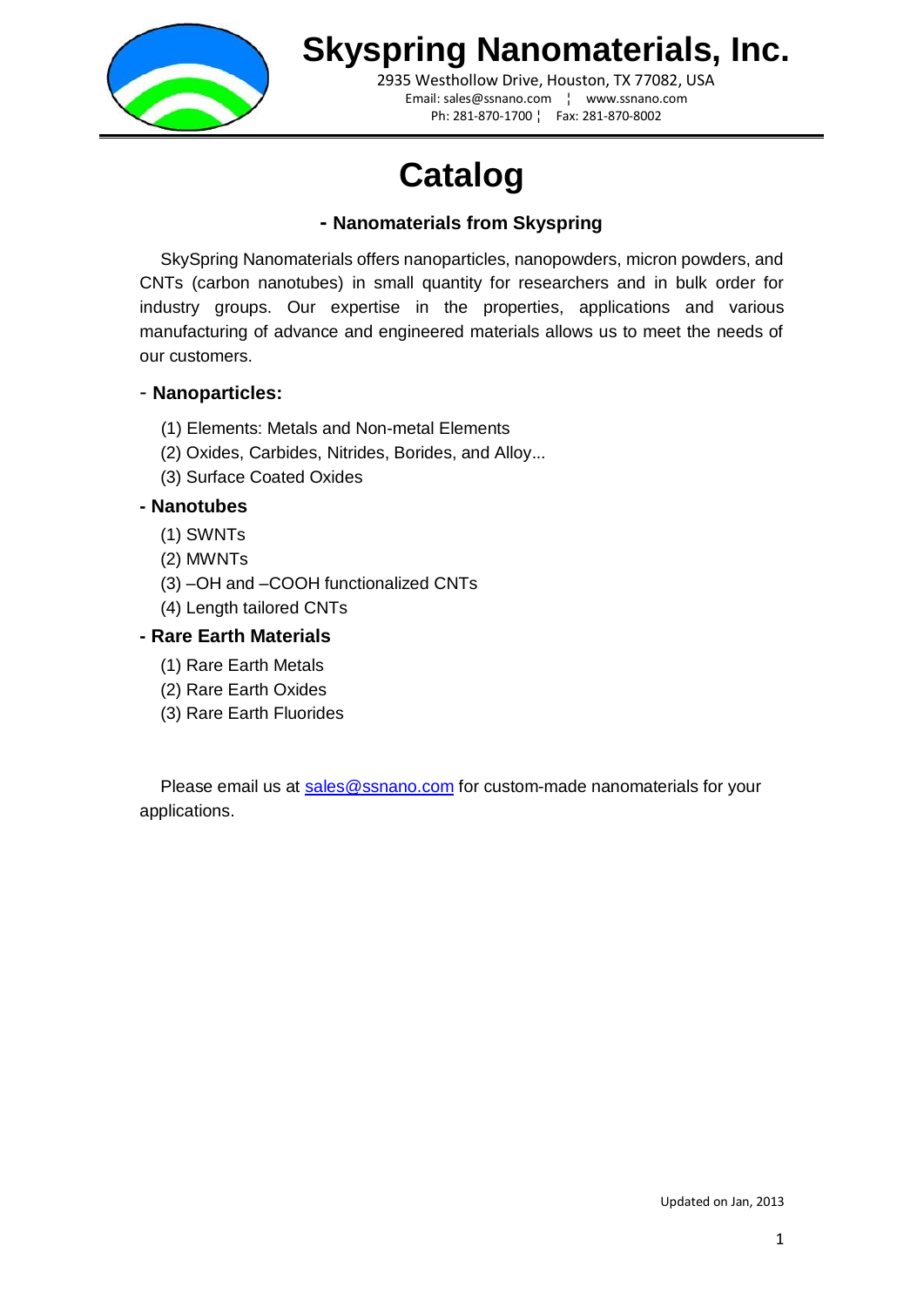

2935 Westhollow Drive, Houston, TX 77082, USA Email: sales@ssnano.com ¦ www.ssnano.com Ph: 281-870-1700 ¦ Fax: 281-870-8002

#### **NANOPARTICLES & NANOPOWDERS**

| Product # &<br>Chemical                      | <b>Description</b>                                                                                                                                                                                                                                                                                                                                                         | <b>Price</b>                         |
|----------------------------------------------|----------------------------------------------------------------------------------------------------------------------------------------------------------------------------------------------------------------------------------------------------------------------------------------------------------------------------------------------------------------------------|--------------------------------------|
| 0115CY<br>Ag<br>Flammable,<br><b>UN 3089</b> | <b>Silver Nanoparticle</b><br>Purity: 99.95% (trace metals basis)<br>Appearance: Black nanopowder<br>APS: ~100 nm<br>SSA: $\sim$ 5 m <sup>2</sup> /g<br>Morphology: spherical<br>Bulk density: $0.50 - 0.60$ g/cm <sup>3</sup><br>True density: $10.5$ g/cm <sup>3</sup>                                                                                                   | \$168/25g<br>\$395/100g              |
| 0118XH<br>Ag<br>Flammable,<br><b>UN 3089</b> | <b>Silver Nanoparticle</b><br>Purity: 99.95% (trace metals basis)<br>Appearance: Black nanopowder<br>APS: 20-30 nm<br>SSA: $\sim$ 20 m <sup>2</sup> /g<br>Morphology: spherical<br>Synthesis Process: Wet Chemistry<br>True density: $10.5$ g/cm <sup>3</sup>                                                                                                              | \$130/10g<br>\$234/25g<br>\$593/100g |
| 0120XH<br>Ag<br>Flammable,<br><b>UN 3089</b> | <b>Silver Nanoparticle</b><br>Purity: 99.95% (trace metals basis)<br>Appearance: Black nanopowder<br>APS: 20-30 nm<br>SSA: $\sim$ 20 m <sup>2</sup> /g<br>Morphology: spherical<br>Synthesis Process: Wet Chemistry<br>True density: $10.5$ g/cm <sup>3</sup><br>Coated with ~0.2wt% PVP (Poly Viny Pyrrolidone)<br>surfactant for low oxygen content and easy dispersing. | \$130/10g<br>\$234/25g<br>\$593/100g |
| 0121XH<br>Ag<br>Flammable,<br><b>UN 3089</b> | <b>Silver Nanoparticle</b><br>Purity: 99.9% (trace metals basis)<br>Appearance: Black nanopowder<br>APS: 50-60 nm<br>SSA: $\sim$ 12 m <sup>2</sup> /g<br>Morphology: spherical<br>Bulk density: 0.35 g/cm <sup>3</sup><br>True density: $10.5$ g/cm <sup>3</sup>                                                                                                           | \$109/10g<br>\$196/25g<br>\$497/100g |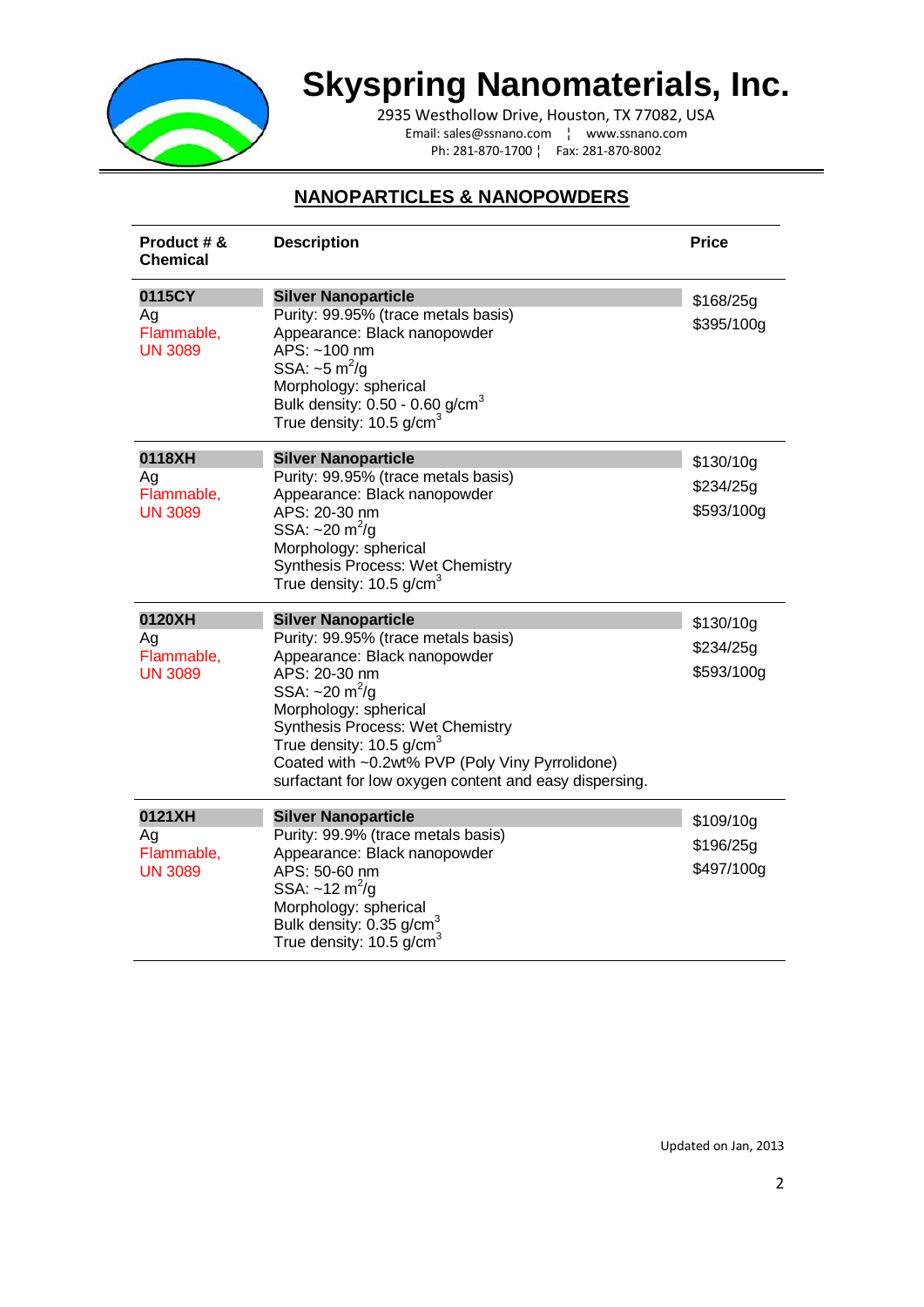

2935 Westhollow Drive, Houston, TX 77082, USA Email: sales@ssnano.com ¦ www.ssnano.com Ph: 281-870-1700 ¦ Fax: 281-870-8002

| 0123NJ<br>Ag<br>Flammable,<br><b>UN 3089</b> | <b>Silver Nanoparticle</b><br>Silver (Ag) with oleic acid coated*<br>Purity: 99.95% (trace metals basis)<br>Appearance: Black nanopowder<br>APS: 30-50 nm<br>SSA: 5-10 $m^2/q$<br>Morphology: spherical<br>Synthesis Process: Wet Chemistry<br>* Coated with ~0.2wt% oleic acid coated for easy<br>dispersing, and eliminating oxygen content and<br>aggregation. | \$172/25g<br>\$382/100g<br>\$1292/500g |
|----------------------------------------------|-------------------------------------------------------------------------------------------------------------------------------------------------------------------------------------------------------------------------------------------------------------------------------------------------------------------------------------------------------------------|----------------------------------------|
| 0126SH<br>Ag<br>Flammable,<br><b>UN 3089</b> | <b>Silver Nanoparticle</b><br>Silver nanopowder coated with polymer<br>Purity of Ag: 99.99%<br>Particle size of Ag nanoparticles: $\leq$ 15 nm<br>Composition: 10% silver + 90% polymer<br>Dispersibility: dispersible in water and organic solvents<br>Color: black                                                                                              | \$276/25g<br>\$650/100g                |
| 0127SH<br>Ag<br>Flammable,<br><b>UN 3089</b> | <b>Silver Nanoparticle</b><br>Silver nanopowder coated with polymer<br>Purity of Ag: 99.99%<br>Particle size of Ag nanoparticles: $\leq$ 15 nm<br>Composition: 25% silver + 75% polymer<br>Dispersibility: dispersible in water and organic solvents<br>Color: black                                                                                              | \$349/25g<br>\$820/100g                |
| 0200SJ<br>ΑI<br>Flammable,<br><b>UN 1396</b> | <b>Aluminum Nanoparticle</b><br>Purity: 99.9% trace metals basis<br>Appearance: Black nanopowder<br>APS: 18 nm<br>SSA: 40-60 $m^2$ /g<br>Morphology: spherical<br>Bulk density: $0.08$ -0.2 g/cm <sup>3</sup><br>True density: 2.7 g/cm                                                                                                                           | \$92/5g<br>\$216/25g<br>\$468/100g     |
| 0220XH<br>AI.<br><b>UN 1396</b>              | <b>Aluminum Nanoparticle</b><br>Purity: 99.9% trace metals basis<br>Appearance: Black nanopowder<br>APS: 40-60 nm<br>SSA: 20-48 $m^2/g$<br>Morphology: spherical<br>Bulk density: $0.08$ -0.2 g/cm <sup>3</sup><br>True density: 2.7 g/cm <sup>3</sup>                                                                                                            | \$67/10g<br>\$121/25g<br>\$338/100g    |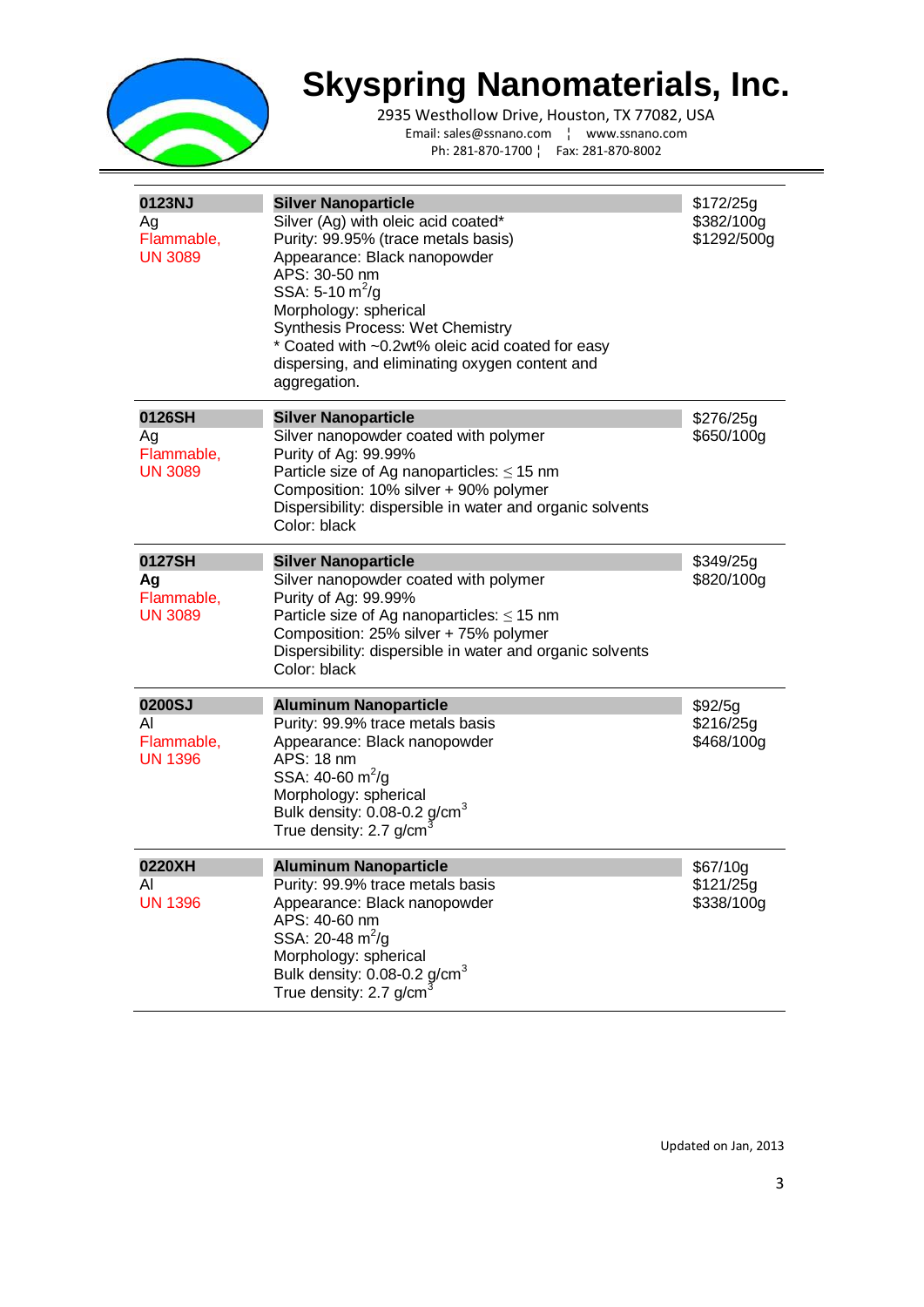

2935 Westhollow Drive, Houston, TX 77082, USA Email: sales@ssnano.com ¦ www.ssnano.com Ph: 281-870-1700 ¦ Fax: 281-870-8002

| 0221XH<br>ΑI<br><b>UN 1396</b>                  | <b>Aluminum Nanoparticle</b><br>Purity: 99.9% trace metals basis<br>Appearance: Black nanopowder<br>APS: 60-80 nm<br>SSA: $9-18 \text{ m}^2/\text{g}$<br>Morphology: spherical<br>Bulk density: 0.17 g/cm <sup>3</sup><br>True density: 2.7 g/cm <sup>3</sup>                                                                                                                                                                                                                                                                                                                                                                                                                                                                                                                                                                                                                          | \$60/10g<br>\$108/25g<br>\$302/100g   |
|-------------------------------------------------|----------------------------------------------------------------------------------------------------------------------------------------------------------------------------------------------------------------------------------------------------------------------------------------------------------------------------------------------------------------------------------------------------------------------------------------------------------------------------------------------------------------------------------------------------------------------------------------------------------------------------------------------------------------------------------------------------------------------------------------------------------------------------------------------------------------------------------------------------------------------------------------|---------------------------------------|
| 0223XH<br>ΑI<br><b>UN 1396</b>                  | <b>Aluminum Nanoparticle</b><br>Purity: 99.9% trace metals basis<br>Appearance: Black nanopowder<br>APS: 40-60 nm<br>SSA: $20-48 \text{ m}^2/\text{g}$<br>Morphology: spherical<br>Content of oxygen [O]: < 0.05wt%<br>Bulk density: $0.08$ -0.2 g/cm <sup>3</sup><br>True density: 2.7 g/cm                                                                                                                                                                                                                                                                                                                                                                                                                                                                                                                                                                                           | \$67/10g<br>\$121/25g<br>\$338/100g   |
| 1315TB<br><b>AIOOH</b>                          | <b>Boehmite Nanoparticle</b><br>Dispersible white nanopowder in water<br>Grain Size: 10-20 nm<br>D50: 170-180 nm<br>Secondary Particle Size: 20-30 um<br>Bulk Density: 0.4-0.6 g/ml<br>SSA: 142.8 m <sup>2</sup> /g<br>Pore Volume: 0.73 cm <sup>3</sup> /g<br>Average Pore Diameter: 20 nm<br>Distribution of Pore Diameter: 2-40 nm (>95%)<br>Calcined at 600 °C for 3 hours:<br>Boehmite changes into gamma-Al <sub>2</sub> O <sub>3</sub><br>Weight Loss <20%<br>Purity of gamma-Al <sub>2</sub> O <sub>3</sub> : 99.99%<br>SSA: 140.9 m <sup>2</sup> /g<br>Pore Volume: 0.77 cm <sup>3</sup> /g<br>Average Pore Diameter: 23 nm<br>Distribution of Pore Diameter: 2-40 nm (>95%)<br>Calcined at 1000°C for 3 hours:<br>SSA: $107.5 \text{ m}^2/\text{g}$<br>Pore Volume: 0.80 cm <sup>3</sup> /g<br>Average Pore Diameter: 32 nm<br>Distribution of Pore Diameter: 2-80 nm (>95%) | \$128/100g<br>\$295/500g<br>\$395/1kg |
| <b>1319NH</b><br>Alpha- $\text{Al}_2\text{O}_3$ | <b>Aluminum Oxide Nanoparticle</b><br>White nanopowder<br>APS: 40 nm<br>SSA: $\sim 60 \text{ m}^2/\text{g}$<br>Applications: ceramic, catalyst, polishing, phosphor                                                                                                                                                                                                                                                                                                                                                                                                                                                                                                                                                                                                                                                                                                                    | \$69/100g<br>\$136/500g               |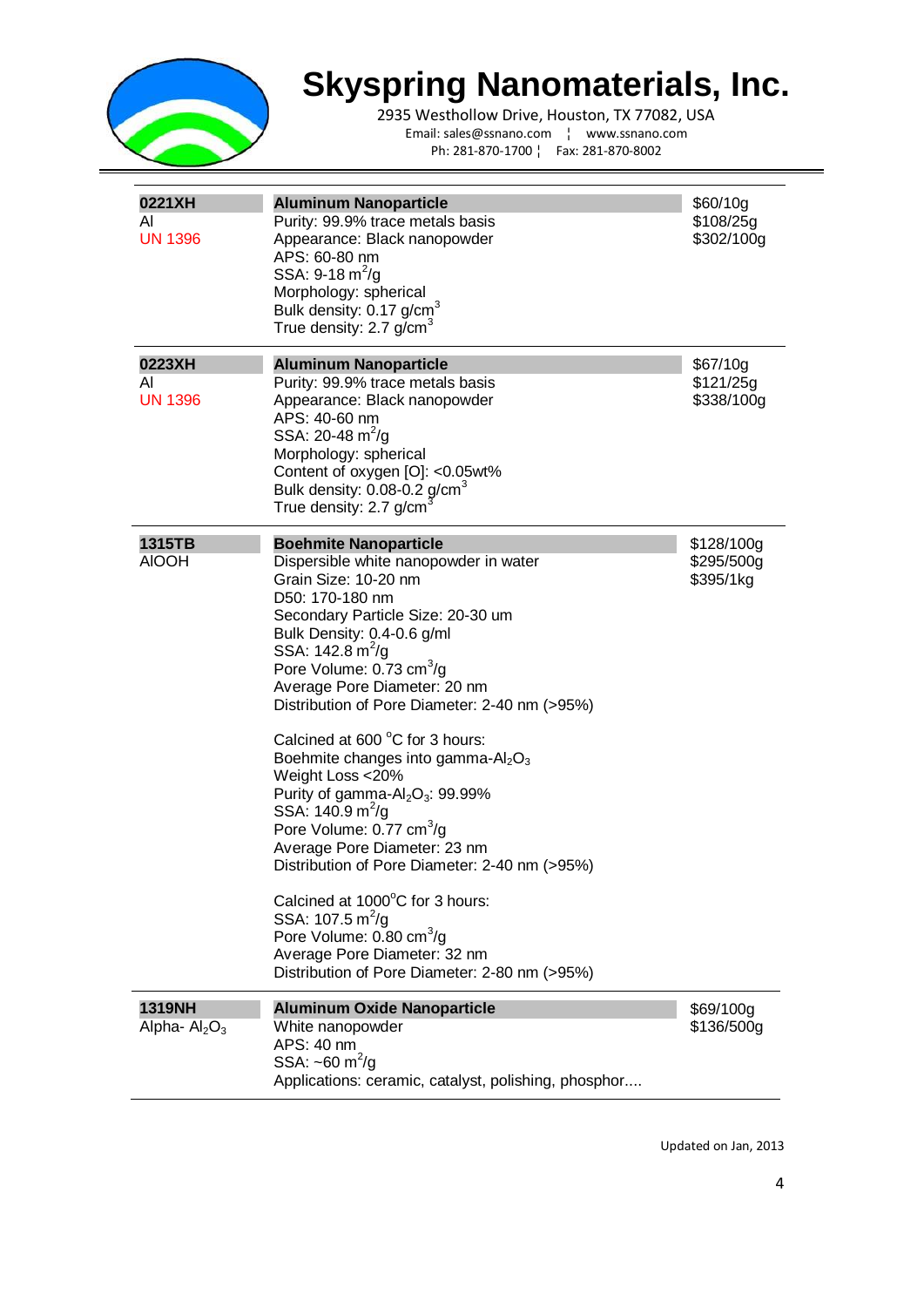

2935 Westhollow Drive, Houston, TX 77082, USA Email: sales@ssnano.com ¦ www.ssnano.com Ph: 281-870-1700 ¦ Fax: 281-870-8002

| 1318DL<br>Alpha- $\text{Al}_2\text{O}_3$        | <b>Aluminum Oxide</b><br>White powder<br>D50: 0.5-10 um<br>SSA: $4-11 \text{ m}^2/\text{g}$<br>Applications: crystals, PDP                                        | \$135/100g<br>\$282/500g<br>\$396/1kg |
|-------------------------------------------------|-------------------------------------------------------------------------------------------------------------------------------------------------------------------|---------------------------------------|
| 1320DL<br>Alpha- $\text{Al}_2\text{O}_3$        | <b>Aluminum Oxide Nanoparticle</b><br>White nanopowder<br>APS: ~50 nm<br>SSA: $\sim$ 18 m <sup>2</sup> /g<br>Applications: ceramic, catalyst, polishing, phosphor | \$75/100g<br>\$157/500g<br>\$221/1kg  |
| <b>1317NH</b><br>Alpha- $\text{Al}_2\text{O}_3$ | <b>Aluminum Oxide Nanoparticle</b><br>White nanopowder<br>APS: ~150 nm<br>SSA: $\sim$ 10 m <sup>2</sup> /g                                                        | \$69/100g<br>\$146/500g<br>\$216/1kg  |
| 1321DL<br>Alpha- $\text{Al}_2\text{O}_3$        | <b>Aluminum Oxide</b><br>White powder<br>D50: 0.3-0.8 um<br>SSA: 6-9 $m^2/g$<br>Applications: ceramic, catalyst, polishing, phosphor                              | \$53/25g                              |
| <b>1322DL</b><br>Alpha- $Al2O3$                 | <b>Aluminum Oxide</b><br>White powder<br>D50: 0.8-1.5 um<br>SSA: 7-10 $m^2/g$<br>Applications: catalyst, ceramic, polishing, phosphor                             | \$51/100g<br>\$105/500g<br>\$148/1kg  |
| 1324DL<br>Alpha- $Al_2O_3$                      | <b>Aluminum Oxide</b><br>White powder<br>D50: 3.5-15 um<br>SSA: 1-6 $m^2/g$<br>Applications: ceramic, catalyst, polishing, phosphor                               | \$48/100g<br>\$100/500g<br>\$141/1kg  |
| 1328QI<br>Gamma- $Al2O3$                        | <b>Aluminum Oxide Nanoparticle</b><br>White nanopowder<br>APS: 5 nm<br>SSA: 600 m <sup>2</sup> /g<br>Morphology: Fibrous                                          | \$96/100g<br>\$228/500g               |
| 1330DL<br>Gamma- $Al2O3$                        | <b>Aluminum Oxide Nanoparticle</b><br>White nanopowder<br>D50: 20 nm<br>SSA: 230-400 m <sup>2</sup> /g<br>Applications: ceramic, catalyst, polishing, phosphor    | \$52/100q<br>\$107/500g<br>\$151/1kg  |
| 1340DL<br>$\text{Al}_2\text{O}_3$               | Aluminum Oxide Nanoparticle (Hydrophobic Coating)<br>Purity:99%<br>Particle size: < 100nm                                                                         | \$86/100g<br>\$220/500g               |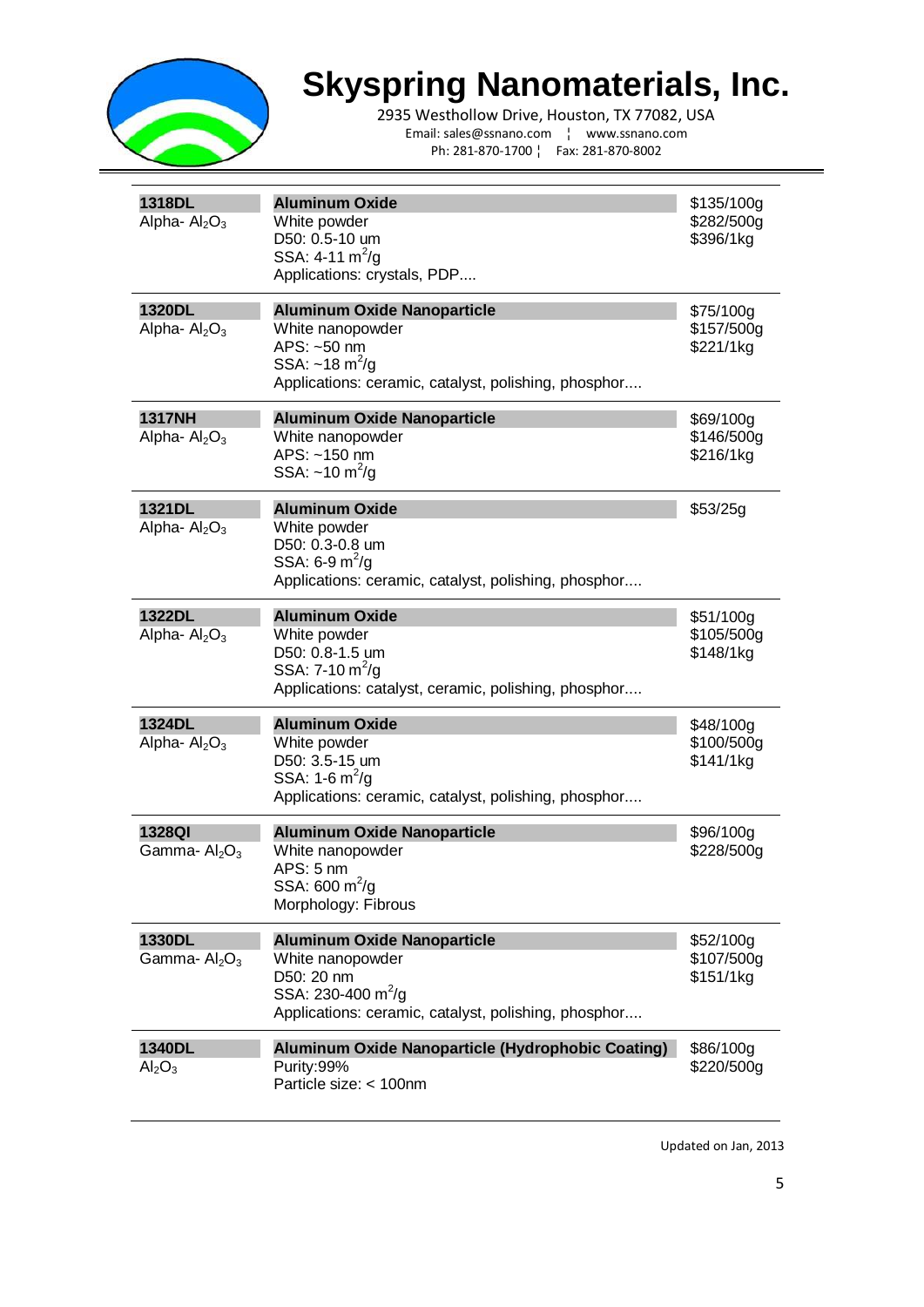

2935 Westhollow Drive, Houston, TX 77082, USA Email: sales@ssnano.com ¦ www.ssnano.com Ph: 281-870-1700 ¦ Fax: 281-870-8002

| 1331DL<br>Gamma- $Al2O3$                      | <b>Aluminum Oxide</b><br>White powder<br>D50: 0.4-1.5 um<br>SSA: 150-230 m <sup>2</sup> /g<br>Applications: ceramic, catalyst, polishing, phosphor                                                                                                                                                       | \$52/100g<br>\$109/500g<br>\$153/1kg |
|-----------------------------------------------|----------------------------------------------------------------------------------------------------------------------------------------------------------------------------------------------------------------------------------------------------------------------------------------------------------|--------------------------------------|
| 1341DL<br>AI(OH) <sub>3</sub>                 | <b>Aluminum Hydroxide Nanoparticle</b><br>White nanopowder<br>D50: 30-100 nm<br>SSA: 350-450 $m^2$ /g<br>Applications: additives, flame retardant                                                                                                                                                        | \$128/100g<br>\$385/500g             |
| 1342DL<br>AI(OH) <sub>3</sub>                 | <b>Aluminum Hydroxide</b><br>White powder<br>D50: 2-10 um<br>SSA: 1-20 $m^2/g$<br>Applications: additives, flame retardant                                                                                                                                                                               | \$45/100g<br>\$94/500g<br>\$132/1kg  |
| <b>1360HK</b><br><b>AIN</b><br><b>UN 2813</b> | Aluminum Nitride Nanoparticle (Hexagonal)<br>CAS No.: 24304-00-5<br>Appearance: Nanopowder<br>Color: Off-white<br>Purity (%): 99<br>Oxygen Content (%): <0.8<br>Particle Size (nm): 40<br>Specific Surface Area $(m^2/g)$ : >78<br>Bulk Density (g/cm <sup>3</sup> ): 0.12                               | \$92/25g<br>\$204/100g               |
| 0310DX<br>Au                                  | <b>Gold Nanoparticle</b><br>Purity: 99.99%<br>Appearance: Black nanopowder<br>APS: 50-100 nm<br>SSA: $\sim$ 3.5 m <sup>2</sup> /g<br>Color: Gold<br>Morphology: spherical<br>Bulk density: $\sim$ 1.3 g/cm <sup>3</sup><br>True density: $19.32$ g/cm <sup>3</sup>                                       | \$378/1g                             |
| 0326SH<br>Au                                  | <b>Gold Nanoparticle</b><br>Gold nanoparticles coated with polymer<br>Purity of Au: 99.99%<br>Average Particle size: 15 nm<br>Composition: 10% gold + 90% polymer<br>Dispersibility: dispersible in various organic solvents and<br>aqueous solutions<br>Color: dark red<br>Storage: hermetically sealed | \$491/5g                             |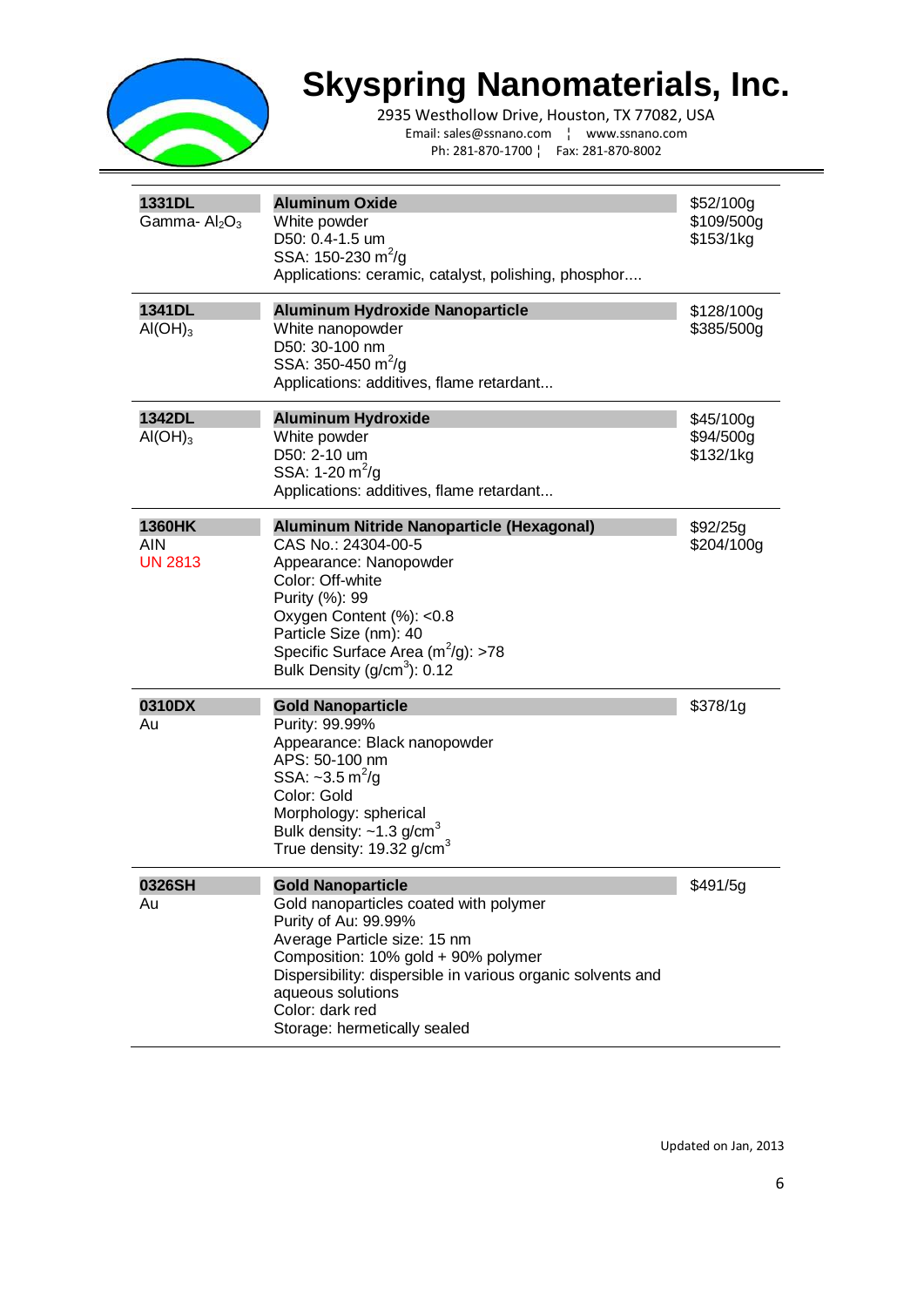

2935 Westhollow Drive, Houston, TX 77082, USA Email: sales@ssnano.com ¦ www.ssnano.com Ph: 281-870-1700 ¦ Fax: 281-870-8002

| 1401GC<br>BaTiO <sub>3</sub> | <b>Barium Titanate Nanoparticle (cubic)</b><br>BaO/TiO <sub>2</sub> : 0.999 - 1.001<br>Purity: 99.9%<br>APS: 100 nm<br>SSA: 10 - 11 m <sup>2</sup> /g<br>Color: white<br>Morphology: spherical<br>True density: $5.85$ g/cm <sup>3</sup> | \$79/100g<br>\$178/500g            |
|------------------------------|------------------------------------------------------------------------------------------------------------------------------------------------------------------------------------------------------------------------------------------|------------------------------------|
| 1405DX<br>$BaFe_{12}O_{19}$  | <b>Barium Ferrite Nanopowder</b><br><b>Barium Hexaferrite Nanoparticles</b><br>Purity: 99.5%<br>APS: 60 nm<br>Morphology: polyhedral<br>True Density: 5.4 g/cm <sup>3</sup>                                                              | \$75/5g<br>\$150/25g<br>\$260/100g |
| 0400BZ<br>В                  | <b>Boron powder</b><br>Purity: 99.9999%<br>APS: 1-2 um<br>Color: Brown<br>Bulk density (g/cm3): 1.73<br>Melt Point (°C): 2400<br>Boiling point (°C): 2700<br>Hardness (Mohs): 9.5                                                        | \$193/g<br>\$578/5g                |
| 0401BZ<br>В                  | <b>Boron powder</b><br>Purity: 99.999%<br>APS: 1-2 um<br>Color: Brown<br>Bulk density (g/cm3): 1.73<br>Melt Point $(^{\circ}C)$ : 2400<br>Boiling point (°C): 2700<br>Hardness (Mohs): 9.5                                               | \$169/g<br>\$506/5g                |
| 0402BZ<br>В                  | <b>Boron powder</b><br>Purity: 99.99%<br>Particle Size (D50): ~15 um<br>Color: Black<br>Bulk density (g/cm3): 2.4<br>Melt Point (°C): 2400<br>Boiling point (°C): 2700<br>Hardness (Mohs): 9.5                                           | \$109/5g<br>\$437/25g              |
| 0403BZ<br>B                  | <b>Boron Powder</b><br>Purity: 99.9%<br>Particle Size (D50): ~15 um<br>Color: Black<br>Bulk density $(g/cm3)$ : 2.4<br>Melt Point (°C): 2400<br>Boiling point (°C): 2700<br>Hardness (Mohs): 9.5                                         | \$86/5g<br>\$262/25g               |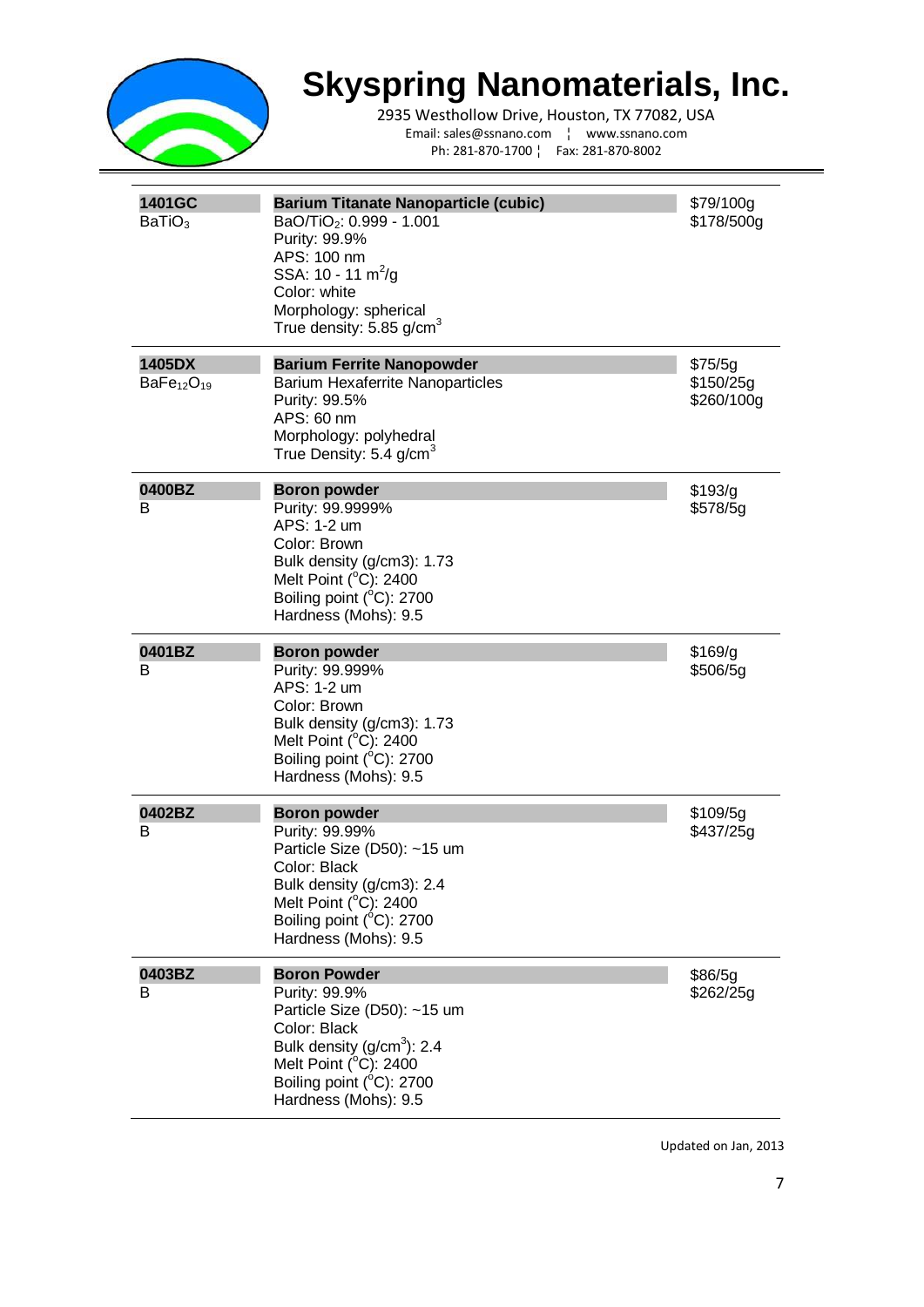

2935 Westhollow Drive, Houston, TX 77082, USA Email: sales@ssnano.com ¦ www.ssnano.com Ph: 281-870-1700 ¦ Fax: 281-870-8002

| 0410DX<br>В<br><b>UN 3178</b>  | <b>Boron Nanoparticle</b><br>Appearance: Brown nanopowder<br>Purity: 99.9%<br>APS: <80nm<br>Ture density (g/cm <sup>3</sup> ): 2.34<br>Morphology: nearly spherical                                                                | \$296/25g                          |
|--------------------------------|------------------------------------------------------------------------------------------------------------------------------------------------------------------------------------------------------------------------------------|------------------------------------|
| <b>1520DX</b><br>$B_2O_3$      | <b>Boron Oxide Nanoparticle</b><br>Appearance: White nanopowder<br>Purity: 99.5%<br>APS: <80nm<br>True density: $\sim$ 3.1 g/cm <sup>3</sup>                                                                                       | \$692/100g                         |
| 1526BZ<br>BN                   | <b>Boron Nitride (Hexagonal)</b><br>CAS Number: 10043-11-5<br>Molecular Weight: 24.82<br>Assay: 99.99%<br>Form: powder<br>Particle Size: 3~4 um<br>Density: 2.29 g/mL at 25 $^{\circ}$ C                                           | \$105/100g<br>\$283/500g           |
| 1527BZ<br><b>BN</b>            | <b>Boron Nitride (Hexagonal)</b><br>CAS Number: 10043-11-5<br>Molecular Weight: 24.82<br>Assay: 99.9%<br>Form: powder<br>Particle Size: 3~4 um<br>Density: 2.29 g/mL at $25^{\circ}$ C (lit.)                                      | \$81/100g<br>\$218/500g            |
| 1401GC<br>BaTiO <sub>3</sub>   | <b>Barium Titanate Nanoparticle (cubic)</b><br>BaO/TiO <sub>2</sub> : 0.999 - 1.001<br>Purity: 99.9%<br>APS: 100 nm<br>SSA: $10 - 11 \text{ m}^2/\text{g}$<br>Color: white<br>Morphology: spherical<br>True density: 5.85 g/cm $3$ | \$79/100g<br>\$178/500g            |
| 1405DX<br>$BaFe_{12}O_{19}$    | <b>Barium Ferrite Nanopowder</b><br><b>Barium Hexaferrite Nanoparticles</b><br>Purity: 99.5%<br>APS: 60 nm<br>Morphology: polyhedral<br>True Density: $5.4$ g/cm <sup>3</sup>                                                      | \$75/5g<br>\$150/25g<br>\$260/100g |
| 0470DX<br>Bi<br><b>UN 3089</b> | <b>Bismuth Nanoparticle</b><br>Appearance: Black nanopowder<br>Purity: 99.9%<br>APS: <100nm                                                                                                                                        | \$220/25g<br>\$650/100g            |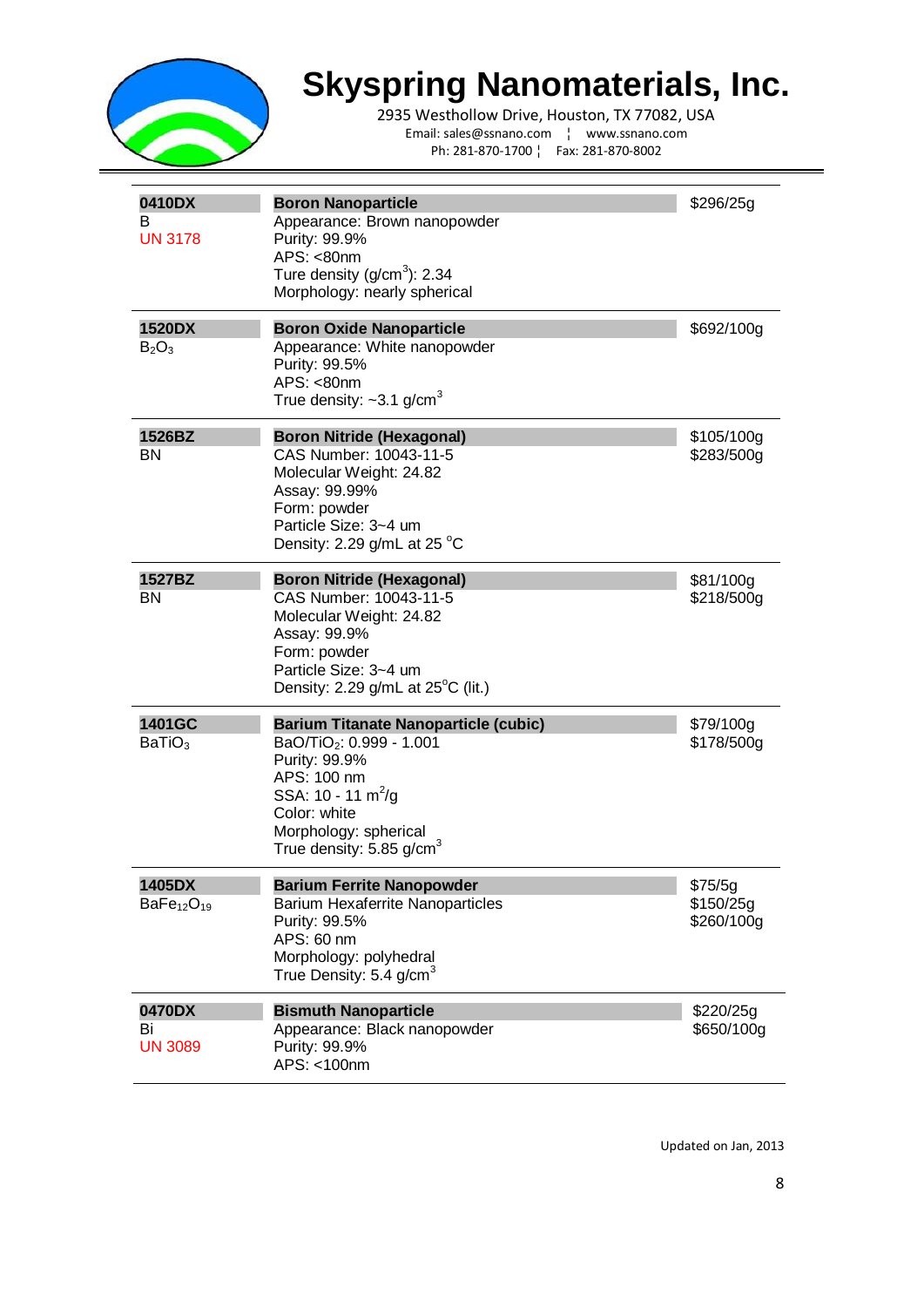

2935 Westhollow Drive, Houston, TX 77082, USA Email: sales@ssnano.com ¦ www.ssnano.com Ph: 281-870-1700 ¦ Fax: 281-870-8002

| 0480DX<br>Bi                             | <b>Bismuth Powder</b><br>Appearance: Black nanopowder<br>Purity: 99.0+%<br>APS: -325mesh                                                                                                                                                                                                                                                                                                                                                                                                                                                              | \$68/100g<br>\$168/500g               |
|------------------------------------------|-------------------------------------------------------------------------------------------------------------------------------------------------------------------------------------------------------------------------------------------------------------------------------------------------------------------------------------------------------------------------------------------------------------------------------------------------------------------------------------------------------------------------------------------------------|---------------------------------------|
| 1710CY<br>Bi <sub>2</sub> O <sub>3</sub> | <b>Bismuth Oxide Nanoparticle (beta)</b><br>Appearance: Yellow nanopowder<br>Purity: 99.9<br>APS: < 200 nm<br>SSA: $3.4 - 5.0$ m <sup>2</sup> /g<br>Color: yellow<br>Bulk density: 0.7 g/cm <sup>3</sup><br>True density: $8.9$ g/cm <sup>3</sup>                                                                                                                                                                                                                                                                                                     | \$134/100g<br>\$255/500g<br>\$383/1kg |
| 0510HZ<br>С                              | <b>Diamond Nanoparticle</b><br><b>Explosion Synthesized</b><br>Purity: > 95%<br>Appearance: Grey nanopowder<br>APS: 3-4 nm<br>SSA: $\sim$ 282 m <sup>2</sup> /g<br>Functional group on surface: --OH, --CN, --COOH-C-O-C,<br>$-C=O$<br>Conductivity: 7.7x10 <sup>7</sup> , 0.1-2 omu.cm (Born dopped)<br>Hydrophilia degree: -3100 MJ/mol.g<br>Relative magnetic susceptibility: $\langle 1x10^8 \text{ m}^2/\text{kg} \rangle$<br>Initial oxidization temperature: 803 K<br>Morphology: spherical<br>True density: $3.05$ - $3.30$ g/cm <sup>3</sup> | \$69/5g<br>\$217/25g<br>\$734/100g    |
| 0511HZ<br>С                              | <b>Diamond Nanoparticle</b><br><b>Explosion Synthesized</b><br>Purity: > 93%<br>Appearance: Grey nanopowder<br>APS: 3-4 nm<br>SSA: ~282 m <sup>2</sup> /g<br>Functional group on surface: --OH, --CN, --COOH-C-O-C,<br>$-C=O$<br>Conductivity: 7.7x10 <sup>7</sup> , 0.1-2 omu.cm (Born dopped)<br>Hydrophilia degree: -3100 MJ/mol.g<br>Relative magnetic susceptibility: $\langle 1x10^{-8} \text{ m}^2/\text{kg} \rangle$<br>Initial oxidization temperature: 803 K<br>Morphology: spherical<br>True density: $3.05 - 3.30$ g/cm <sup>3</sup>      | \$58/5g<br>\$181/25g<br>\$614/100g    |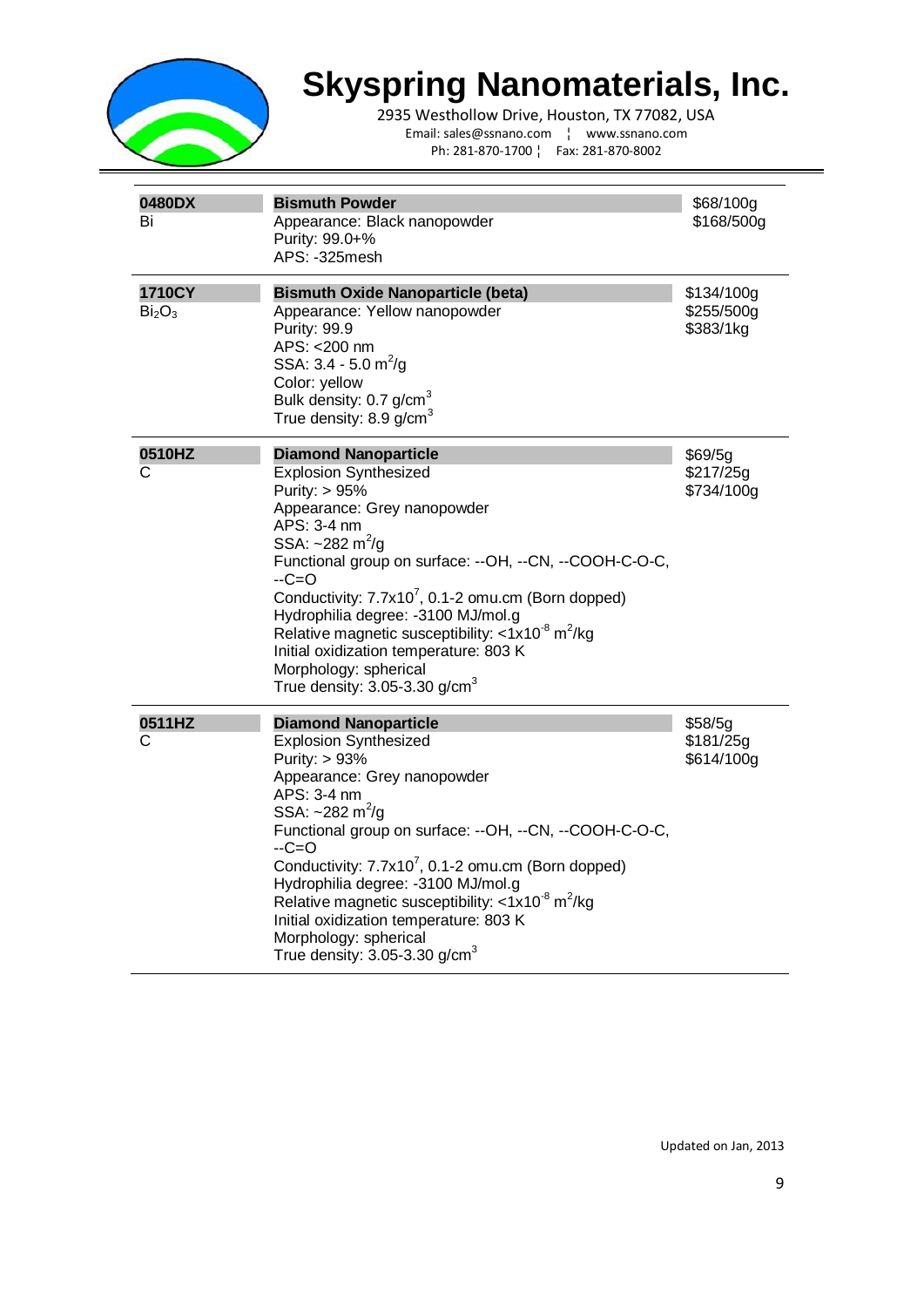

| 0512HZ<br>C | <b>Diamond Nanoparticle</b><br><b>Explosion Synthesized</b><br>Purity: 55-75 %<br>Appearance: Black nanopowder<br>APS: 4-15 nm<br>SSA: $\sim$ 350 m <sup>2</sup> /g<br>Morphology: spherical and flaky<br>Bulk density: 0.16 g/cm <sup>3</sup><br>True density: $3.05 - 3.30$ g/cm <sup>3</sup> | \$93/25g<br>\$314/100g   |
|-------------|-------------------------------------------------------------------------------------------------------------------------------------------------------------------------------------------------------------------------------------------------------------------------------------------------|--------------------------|
| 0520BX<br>C | <b>Graphite Nanoparticle</b><br><b>Explosion Synthesized</b><br>Appearance: Black nanopowder<br>APS: 1.5-3 nm<br>SSA: 540-650 m <sup>2</sup> /g<br>Oxidization temperature: 710 K<br>Morphology: spherical<br>True density: 1.2-2.8 g/cm $3$                                                    | \$138/25g<br>\$455/100g  |
| 0521QZ<br>C | <b>Graphite Nanoparticle</b><br>Graphite (C, natural flake)<br>Appearance: Black powder<br>D50: 1 um<br>Fixed Carbon: 99+%<br>Ash: $<$ 1%<br>Morphology: flake                                                                                                                                  | \$170/100g<br>\$383/500g |
| 0541DX<br>С | <b>Graphene Nanopowder</b><br>Graphene Platelet Nanopowder<br>Appearance: Black powder<br>Thickness: 6-8 nm<br>Average Particle Diameter: 15 micron<br>Surface Area: 120-150 m2/g<br>Carbon: 99.5+%<br>Morphology: flake                                                                        | \$109/25g<br>\$247/100g  |
| 0544DX<br>С | <b>Graphene Nanopowder</b><br>Graphene Platelet Nanopowder<br>Appearance: Black powder<br>Thickness: 11-15 nm<br>Average Particle Diameter: 15 micron<br>Surface Area: 50-80 $m^2/q$<br>Carbon: 99.5+%<br>Morphology: flake                                                                     | \$108/25g<br>\$245/100g  |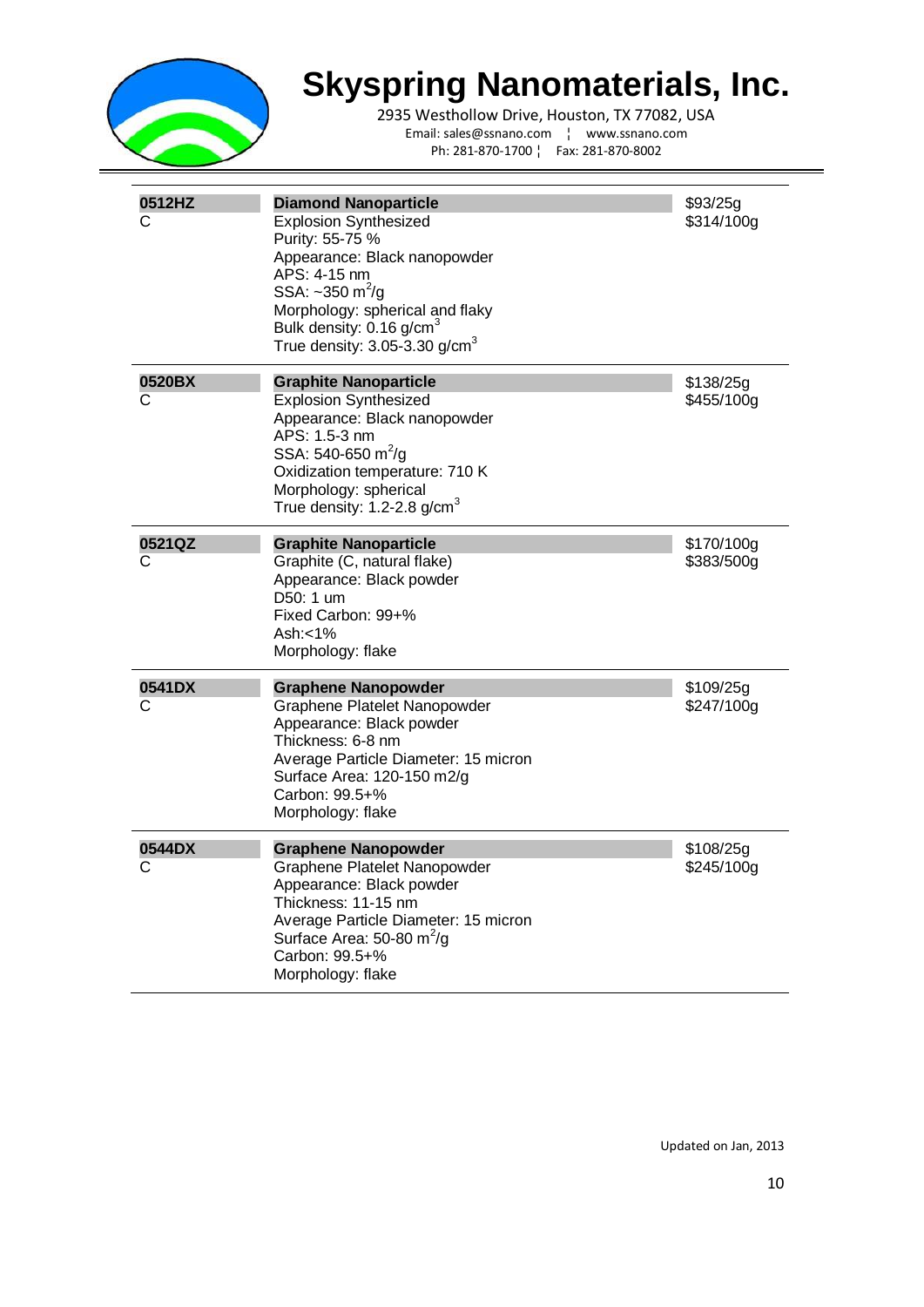

2935 Westhollow Drive, Houston, TX 77082, USA Email: sales@ssnano.com ¦ www.ssnano.com Ph: 281-870-1700 ¦ Fax: 281-870-8002

| 0530HT<br>С                        | <b>Super Activated Carbon Nanoparticle</b><br>Appearance: Black nanopowder<br>APS: <100 nm<br>Super absorption capability<br>SSA: 1300 m <sup>2</sup> /g<br>lodine absorption: 1200 mg/g<br>$H2O: < 1\%$<br>Ash: <2%<br>Color: black<br>PH: 7-9<br>Morphology: spherical                                                                                                                                                                                                                                                                                                                                                                                                                                                                                                                                                 | \$96/100g<br>\$332/500g               |
|------------------------------------|--------------------------------------------------------------------------------------------------------------------------------------------------------------------------------------------------------------------------------------------------------------------------------------------------------------------------------------------------------------------------------------------------------------------------------------------------------------------------------------------------------------------------------------------------------------------------------------------------------------------------------------------------------------------------------------------------------------------------------------------------------------------------------------------------------------------------|---------------------------------------|
| 0539DX<br>С                        | <b>Carbon Powder</b><br>Appearance: Black nanopowder<br>APS: 20-50um<br>Purity: 99.99%                                                                                                                                                                                                                                                                                                                                                                                                                                                                                                                                                                                                                                                                                                                                   | \$134/100g<br>\$293/500g<br>\$488/1kg |
| <b>1950RH</b><br>CaCO <sub>3</sub> | <b>Calcium Carbonate Nanoparticle (paste)</b><br>Appearance: Nanoparticles paste in water<br>Average Particle Size (nm): 15-40<br>Content of $CaCO3$ (wt%): $0.5$<br>CaCO <sub>3</sub> dry basis $(\%)$ : >97.5<br>MgO (%): <0.5<br>Surface modification: None<br>Applications: functional filler/additive in architectural<br>paint                                                                                                                                                                                                                                                                                                                                                                                                                                                                                     | \$72/100g<br>\$126/500g               |
| <b>1951RH</b><br>CaCO <sub>3</sub> | <b>Calcium Carbonate Nanoparticle</b><br>A functional filler or opacifier in paint and coating with<br>exceptional wettability, dispersibility, and rheological<br>properties. Under high shear, 1951RH exhibits shear<br>thinning in the coating, making it flow easily and facilitating<br>the application of the coating onto a surface. Once shear<br>is removed, viscosity returns and enables the coating to<br>adhere to the surface without sagging or running.<br>Appearance: White nanopowder<br>Average Particle Size (nm): 15-40<br>Morphology: Cubic<br>Whiteness $(\%)$ : >90<br>Bulk Density (g/ml): 0.68<br>pH: 8.0-9.0<br>Moisture Content (w%): 0.5<br>CaCO3 dry basis (%): >97.5<br>MgO (%): <0.5<br>Surface modification: None<br>Applications: functional filler/additive in architectural<br>paint | \$58/100g<br>\$89/kg                  |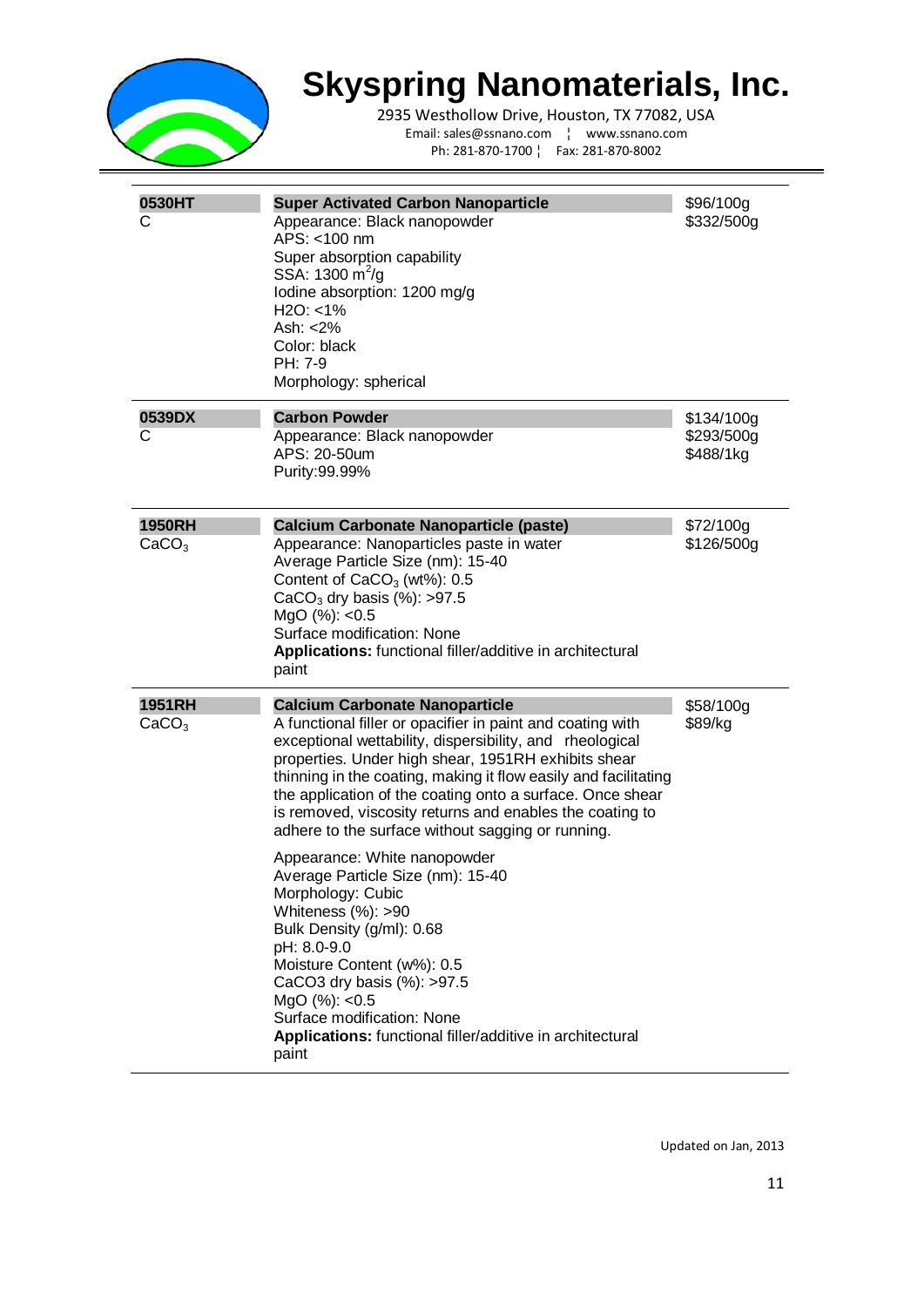

| <b>1952RH</b><br>CaCO <sub>3</sub> | <b>Calcium Carbonate</b><br>A functional filler or pigment in paint and coating with<br>exceptional rheology and thixotropy. Under high shear,<br>1952RH thins out the coating making it flow easily and<br>facilitate the application of the coating onto a surface.<br>Once shear is removed, viscosity returns enabling the<br>coating to adhere to the surface without sagging or<br>running.                                                                                                 | \$112/kg |
|------------------------------------|---------------------------------------------------------------------------------------------------------------------------------------------------------------------------------------------------------------------------------------------------------------------------------------------------------------------------------------------------------------------------------------------------------------------------------------------------------------------------------------------------|----------|
|                                    | Appearance: White Powder<br>Average Particle Size (nm): 15-40<br>Specific Surface Area $(m^2/g)$ : >40<br>Morphology: Cubic<br>Whiteness $(\%)$ : >92<br>Bulk Density (g/ml): 0.68<br>pH: 8.5-9.5<br>Moisture Content (w%): <0.5<br>CaCO3 Content (modified) (%): >94.5<br>MgO(%): <0.5<br>Surface modification: Yes<br>Applications: functional filler/additive in car under-body<br>PVC plastisol coating, car body paint, architectural paint,<br>sealant, epoxy, and other organic compounds. |          |
| <b>1953RH</b><br>CaCO <sub>3</sub> | <b>Calcium Carbonate Nanoparticle</b><br>A reinforcing additive in plastics such as PP and PE. It<br>significantly improves the impact strength, flexural<br>modulus and tensile strength. It can partially replace<br>existing reinforcing additives such as CPE and existing<br>elastomeric reinforcing agents used in PP to lower your<br>product cost.                                                                                                                                        | \$112/kg |
|                                    | Appearance: White nanopowder<br>Average Particle Size (nm): 15-40<br>Specific Surface Area $(m^2/g)$ : >40<br>Morphology: Cubic<br>Whiteness $(%): >92$<br>Bulk Density (g/ml): 0.68<br>pH: 8.0-9.0<br>Moisture Content (w%): <0.5<br>CaCO3 Content (modified) (%): >94.5<br>MgO (%): <0.5<br>Surface modification: Yes<br><b>Applications:</b> reinforcing additive in plastics                                                                                                                  |          |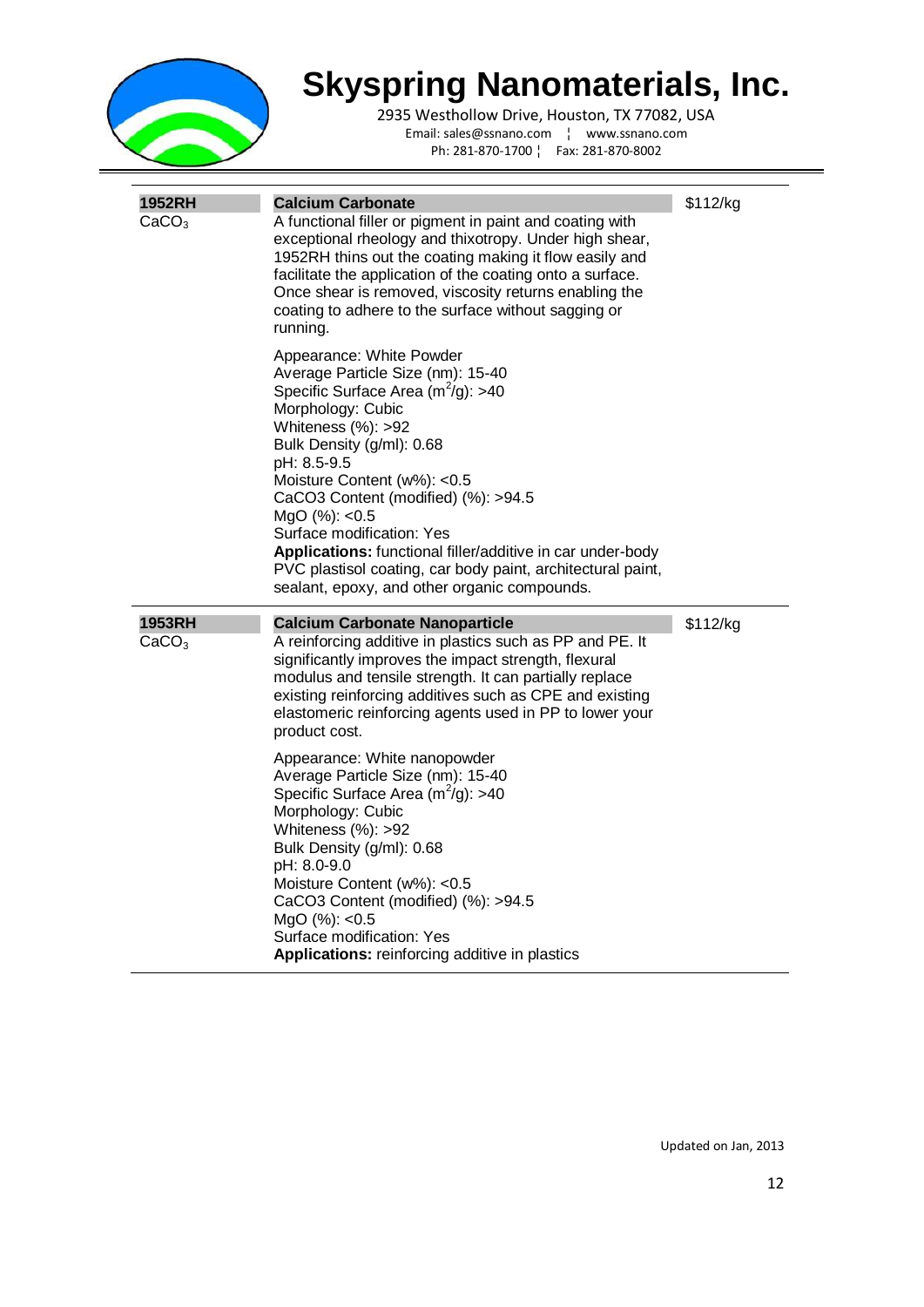

2935 Westhollow Drive, Houston, TX 77082, USA Email: sales@ssnano.com ¦ www.ssnano.com Ph: 281-870-1700 ¦ Fax: 281-870-8002

| <b>1954RH</b><br>CaCO <sub>3</sub> | <b>Calcium Carbonate Nanoparticle</b><br>Appearance: White nanopowder<br>Average Particle Size (nm): 15-40<br>Specific Surface Area $(m2/g)$ : >40<br>Morphology: Cubic<br>Whiteness $(\%)$ : >92<br>Bulk Density (g/ml): 0.68<br>pH: 8.0-9.0<br>Moisture Content (w%): <0.5<br>CaCO3 Content (modified) (%): >94.5<br>MgO (%): <0.5<br>Surface modification: Yes<br>Applications: PVC film, PVC rolling membrane | \$112/kg |
|------------------------------------|-------------------------------------------------------------------------------------------------------------------------------------------------------------------------------------------------------------------------------------------------------------------------------------------------------------------------------------------------------------------------------------------------------------------|----------|
| 1955RH<br>CaCO <sub>3</sub>        | <b>Calcium Carbonate Nanoparticle</b><br>Developed to improve ink performance in stability,<br>glossiness, brightness                                                                                                                                                                                                                                                                                             | \$112/kg |
|                                    | Appearance: White nanopowder<br>Average Particle Size (nm): 15-40<br>Specific Surface Area $(m^2/g)$ : >40<br>Morphology: Cubic, in chain<br>Whiteness $(\%)$ : >88<br>Bulk Density (g/ml): 0.68<br>pH: 8.0-9.0<br>Moisture Content (w%): <1.2<br>CaCO3 Content (modified) (%): >94.5<br>MgO (%): <0.5<br>Surface modification: Yes<br><b>Applications: inks</b>                                                  |          |
| <b>1956RH</b><br>CaCO <sub>3</sub> | <b>Calcium Carbonate Nanoparticle</b><br>Developed to improve performance of natural and<br>synthesized rubbers in reinforcement and other<br>mechanical properties.                                                                                                                                                                                                                                              | \$112/kg |
|                                    | Appearance: White nanopowder<br>Average Particle Size (nm): 15-40<br>Specific Surface Area $(m^2/g)$ : >40<br>Morphology: Cubic, in chain<br>Whiteness $(\%)$ : >88<br>Bulk Density (g/ml): 0.68<br>pH: 9.0-10.0<br>Moisture Content (w%): <0.5<br>CaCO3 Content (modified) (%): >94.5<br>MgO(%): <0.7<br>Surface modification: Yes<br>Applications: natural and synthesized rubbers                              |          |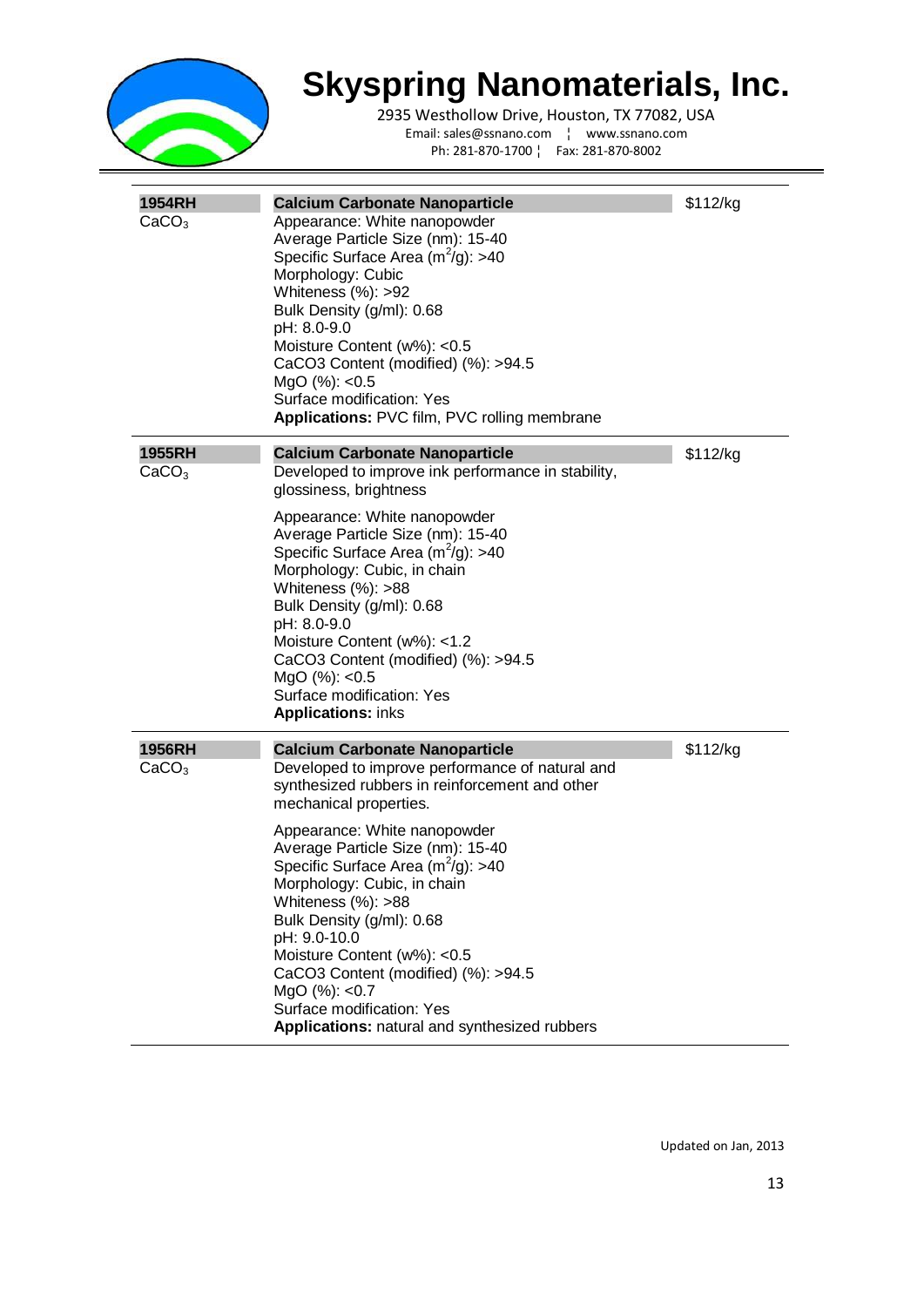

2935 Westhollow Drive, Houston, TX 77082, USA Email: sales@ssnano.com ¦ www.ssnano.com Ph: 281-870-1700 ¦ Fax: 281-870-8002

| <b>1957RH</b><br>CaCO <sub>3</sub>       | <b>Calcium Carbonate Nanoparticle</b><br>Developed to improve the performance of adhesives<br>Appearance: White nanopowder<br>Average Particle Size (nm): 15-40<br>Specific Surface Area $(m^2/g)$ : >40<br>Morphology: Cubic<br>Whiteness $(\%)$ : >94<br>Bulk Density (g/ml): 0.68<br>pH: 8.5-9.5<br>Moisture Content (w%): <0.5<br>CaCO3 Content (modified) (%): >94.5<br>Surface modification: Yes<br>Applications: organic silicon, polyurethane, epoxy, PVC<br>resin, latex | \$112/kg                             |
|------------------------------------------|-----------------------------------------------------------------------------------------------------------------------------------------------------------------------------------------------------------------------------------------------------------------------------------------------------------------------------------------------------------------------------------------------------------------------------------------------------------------------------------|--------------------------------------|
| 1949LT<br>$Ca_3(PO_4)_2$                 | <b>Calcium Phosphate Nanoparticle</b><br>Appearance: white nanopowder<br>APS: 20-40 nm<br>Contents:<br>CaO: 51.8%-55%<br>$P_2O_5$ : 39.5%-41.1%<br>Moisture: 0.5%-0.8%                                                                                                                                                                                                                                                                                                            | \$98/100g<br>\$196/kg                |
| <b>1970NE</b><br>$Ca_{10}(PO_4)_6(OH)_2$ | <b>Hydroxyapatite Nanoparticle</b><br>Appearance: white nanopowder<br>Purity: 98.5+%<br>APS: <40 nm<br>As: $<$ 1 ppm<br>Morphology: needle<br>pH: 7.4                                                                                                                                                                                                                                                                                                                             | \$118/100g<br>\$369/500g<br>\$576/kg |
| 2110CG<br>CeO <sub>2</sub>               | <b>Cerium Oxide Nanoparticle</b><br>Appearance: Nanopowder<br>Purity: 99.99% (REO)<br>APS: 10-30 nm<br>SSA: $30 - 50$ m <sup>2</sup> /g<br>Color: pale yellow<br>Morphology: spherical                                                                                                                                                                                                                                                                                            | \$77/25g<br>\$180/100g               |
| <b>2510DX</b><br>CSNO <sub>3</sub>       | <b>Cesium Nitrate</b><br>Purity: 99%, 99.5%, 99.9%<br>Packing: 25kg/ drum                                                                                                                                                                                                                                                                                                                                                                                                         | Ask for a<br>quote                   |
| <b>2511DX</b><br><b>CsOH</b>             | <b>Cesium Hydroxide</b><br>Purity: 99%, 99.5%, 99.9%<br>Packing: 30kg/ drum                                                                                                                                                                                                                                                                                                                                                                                                       | Ask for a<br>quote                   |
| 2512DX<br><b>CsOH</b>                    | <b>Cesium Hydroxide Solution</b><br>Purity: 50%<br>Packing: 1.6T/ IBC                                                                                                                                                                                                                                                                                                                                                                                                             | Ask for a<br>quote                   |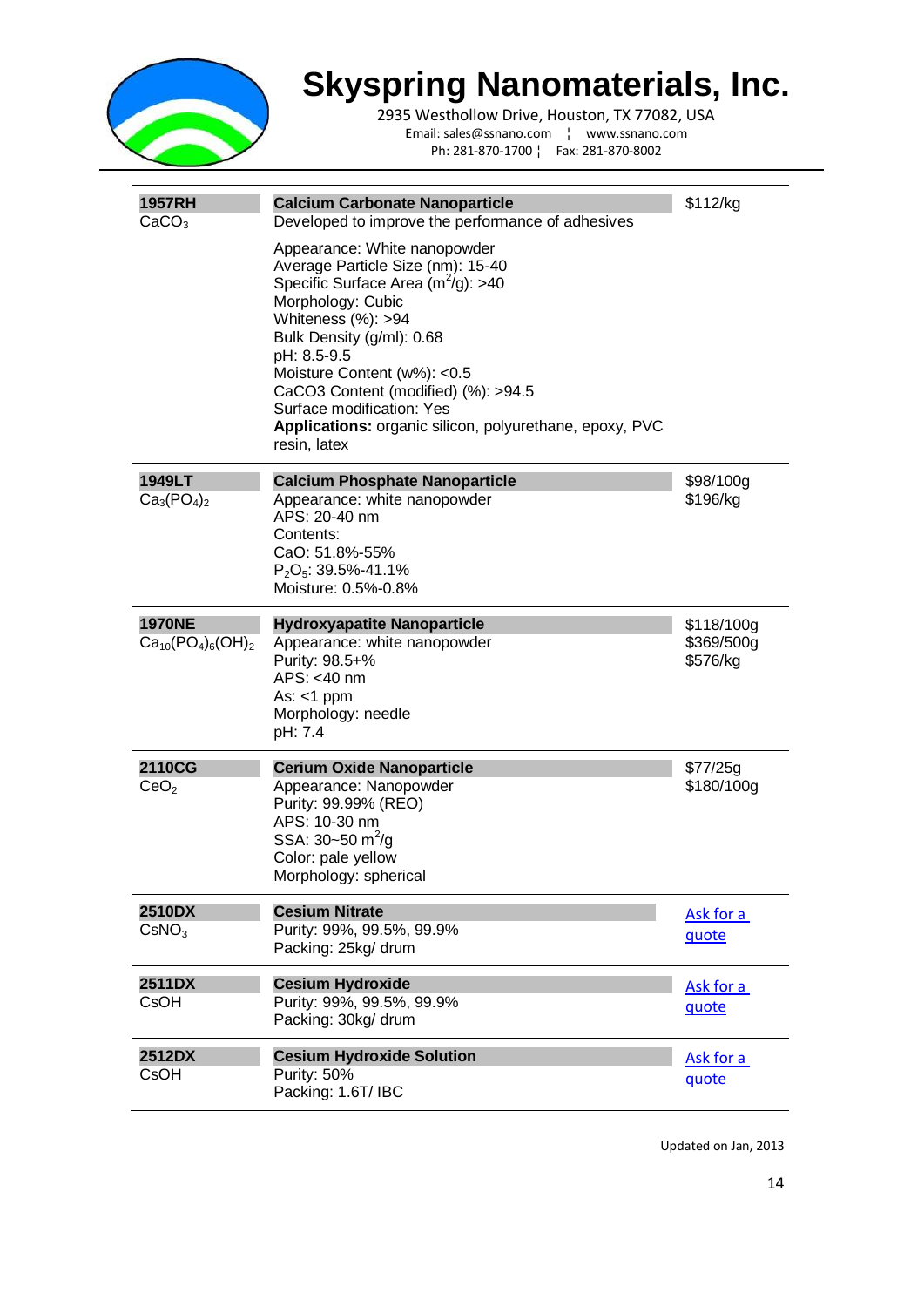

2935 Westhollow Drive, Houston, TX 77082, USA Email: sales@ssnano.com ¦ www.ssnano.com Ph: 281-870-1700 ¦ Fax: 281-870-8002

| 2513DX<br>Cs <sub>2</sub> CO <sub>3</sub>       | <b>Cesium Carbonate</b><br>Purity: 99%, 99.5%, 99.9%<br>Packing: 25kg/drum                                                                                                                                                                                                                                                        | Ask for a<br>quote                 |
|-------------------------------------------------|-----------------------------------------------------------------------------------------------------------------------------------------------------------------------------------------------------------------------------------------------------------------------------------------------------------------------------------|------------------------------------|
| 2514DX<br><b>CsF</b>                            | <b>Cesium Fluoride</b><br>Purity: 99%, 99.5%, 99.9%<br>Packing: 25kg/drum                                                                                                                                                                                                                                                         | Ask for a<br><u>quote</u>          |
| 2515DX<br>Csl                                   | <b>Cesium lodide</b><br>Purity: 99.9%, 99.99%<br>Packing: 25kg/drum                                                                                                                                                                                                                                                               | Ask for a<br>quote                 |
| 2516DX<br><b>CsCOOH</b>                         | <b>Cesium Formate</b><br>Purity: 80% Solution<br>Packing: 2.2T/IBC                                                                                                                                                                                                                                                                | Ask for a<br><u>quote</u>          |
| <b>2518DX</b><br>CsCl                           | <b>Cesium Chloride</b><br>Purity: 99.9%<br>Packing: 25kg/drum                                                                                                                                                                                                                                                                     | Ask for a<br>quote                 |
| 2519DX<br>Cs <sub>2</sub> SO <sub>4</sub>       | <b>Cesium Sulfate</b><br>Purity: 99%, 99.5%, 99.9%, 99.95%<br>Packing: 25kg/drum                                                                                                                                                                                                                                                  | Ask for a<br>quote                 |
| 2520DX<br>Cs <sub>2</sub> SO <sub>4</sub>       | <b>Cesium Sulfate Solution</b><br>Purity: 50% Solution<br>Packing: 1.66T/IBC                                                                                                                                                                                                                                                      | Ask for a<br><u>quote</u>          |
| 0610SJ<br>Co<br><b>UN 3089</b>                  | <b>Cobalt Nanoparticle</b><br>Partially passivated for safe shipping, [O]: ~10%<br>Purity: 99.8% (trace metals basis)<br>Appearance: Black nanopowder<br>APS: 25-30 nm<br>SSA: 40 - 60 m <sup>2</sup> /g<br>Color: black<br>Morphology: spherical<br>Bulk density: $0.10 - 0.25$ g/cm <sup>3</sup><br>True density: 8.92 g/cm $3$ | \$65/5g<br>\$118/25g<br>\$352/100g |
| <b>2320SC</b><br>Co <sub>2</sub> O <sub>3</sub> | <b>Cobalt(III) oxide Nanoparticle</b><br>Appearance: Greyish black nanopowder<br>APS: <100 nm<br>$SSA > 10 \text{ m}^2/\text{g}$<br>Contents (%):<br>70-74<br>Co<br>Ni<br>< 0.5<br>Fe<br>< 0.07<br>Ca<br>< 0.1<br>< 0.3<br>Cu<br>Pb<br>< 0.02                                                                                     | \$238/100g<br>\$650/500g           |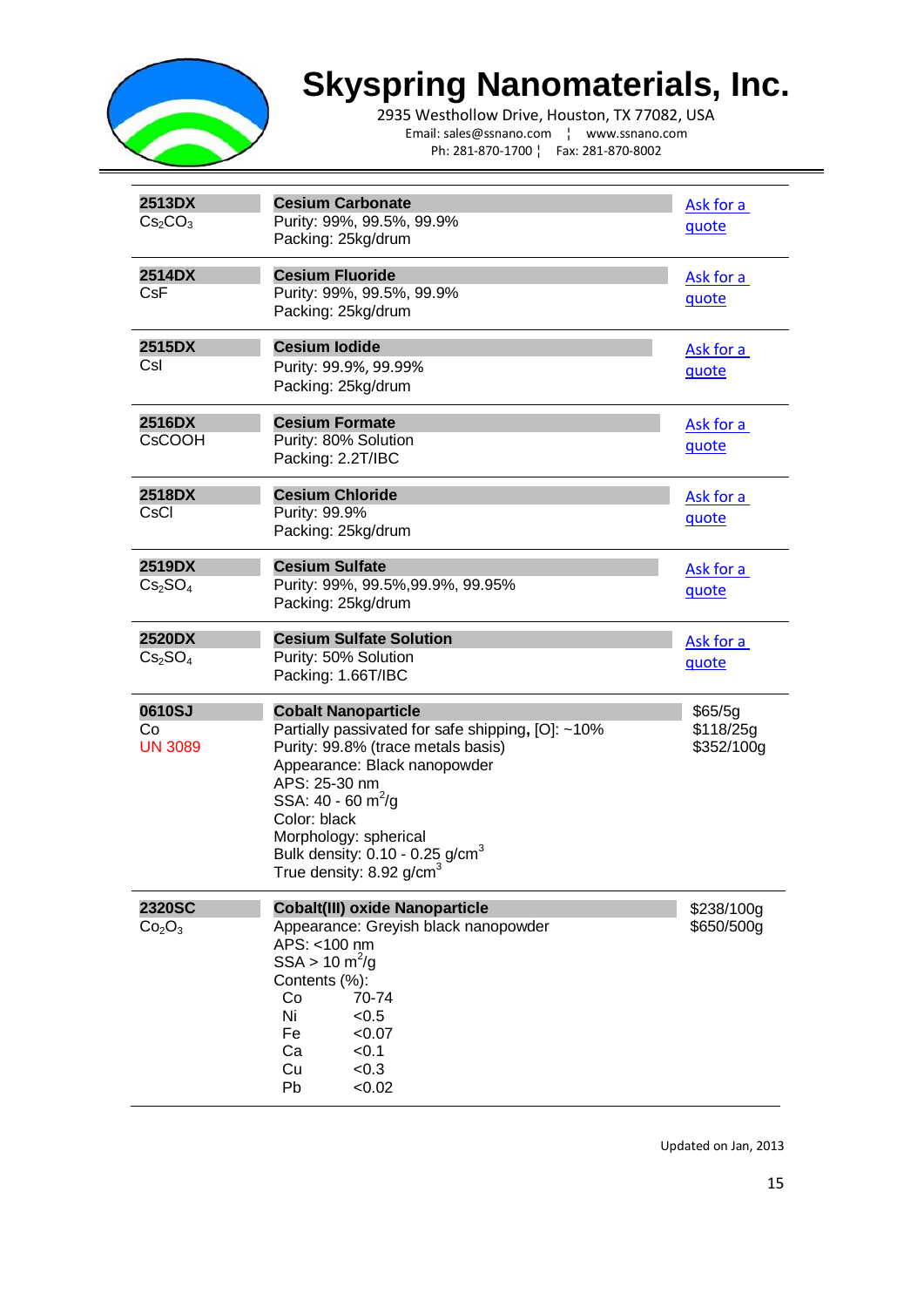

2935 Westhollow Drive, Houston, TX 77082, USA Email: sales@ssnano.com ¦ www.ssnano.com Ph: 281-870-1700 ¦ Fax: 281-870-8002

| <b>2330SC</b><br>Co <sub>3</sub> O <sub>4</sub> | <b>Cobalt oxide Nanoparticle (cobaltosis oxide)</b><br>Appearance: Black nanopowder<br>APS: 50 nm<br>$SSA > 10 \text{ m}^2/\text{g}$<br>Contents (%):<br>Co<br>72-74<br>Ni<br>< 0.2<br>Fe<br>< 0.04<br>Ca<br>< 0.05<br>Cu<br>< 0.08<br><b>Pb</b><br>< 0.002          | \$92/25g<br>\$185/100g<br>\$492/500g |
|-------------------------------------------------|----------------------------------------------------------------------------------------------------------------------------------------------------------------------------------------------------------------------------------------------------------------------|--------------------------------------|
| 0811DX<br>Cu<br><b>UN 3089</b>                  | <b>Copper Nanoparticle</b><br>Purity: 99.5% trace metals basis<br>Appearance: Sienna nanopowder<br>APS: 300 nm<br>SSA: $\sim 6 \text{ m}^2/\text{g}$                                                                                                                 | \$97/100g<br>\$291/500g<br>\$459/1kg |
| 0810DX<br>Cu<br><b>UN 3089</b>                  | <b>Copper Nanoparticle</b><br>Appearance: Sienna nanopowder<br>Purity: 99.5% trace metals basis<br>APS: 500 nm*<br>SSA: $3.0 \text{ m}^2/\text{g}$                                                                                                                   | \$97/100g<br>\$291/500g<br>\$459/1kg |
| 0800SJ<br>Cu<br><b>UN 3089</b>                  | <b>Copper Nanoparticle</b><br>Purity: 99.8% (metal basis)<br>Color: black brown nanopowder<br>APS: 25 nm<br>SSA: $30 - 50$ m <sup>2</sup> /g<br>Morphology: spherical<br>Bulk density: $0.15 - 0.35$ g/cm <sup>3</sup><br>True density: 8.94 g/cm <sup>3</sup>       | \$116/25g<br>\$309/100g              |
| 0820XH<br>Cu<br><b>UN 3089</b>                  | <b>Copper Nanoparticle</b><br>Purity: 99.9% trace metals basis<br>Appearance: Saddle brown nanopowder<br>APS: 40-60 nm<br>SSA: $\sim$ 12 m <sup>2</sup> /g<br>Morphology: spherical<br>Bulk density: 0.19 g/cm <sup>3</sup><br>True density: $8.9$ g/cm <sup>3</sup> | \$87/25g<br>\$244/100g               |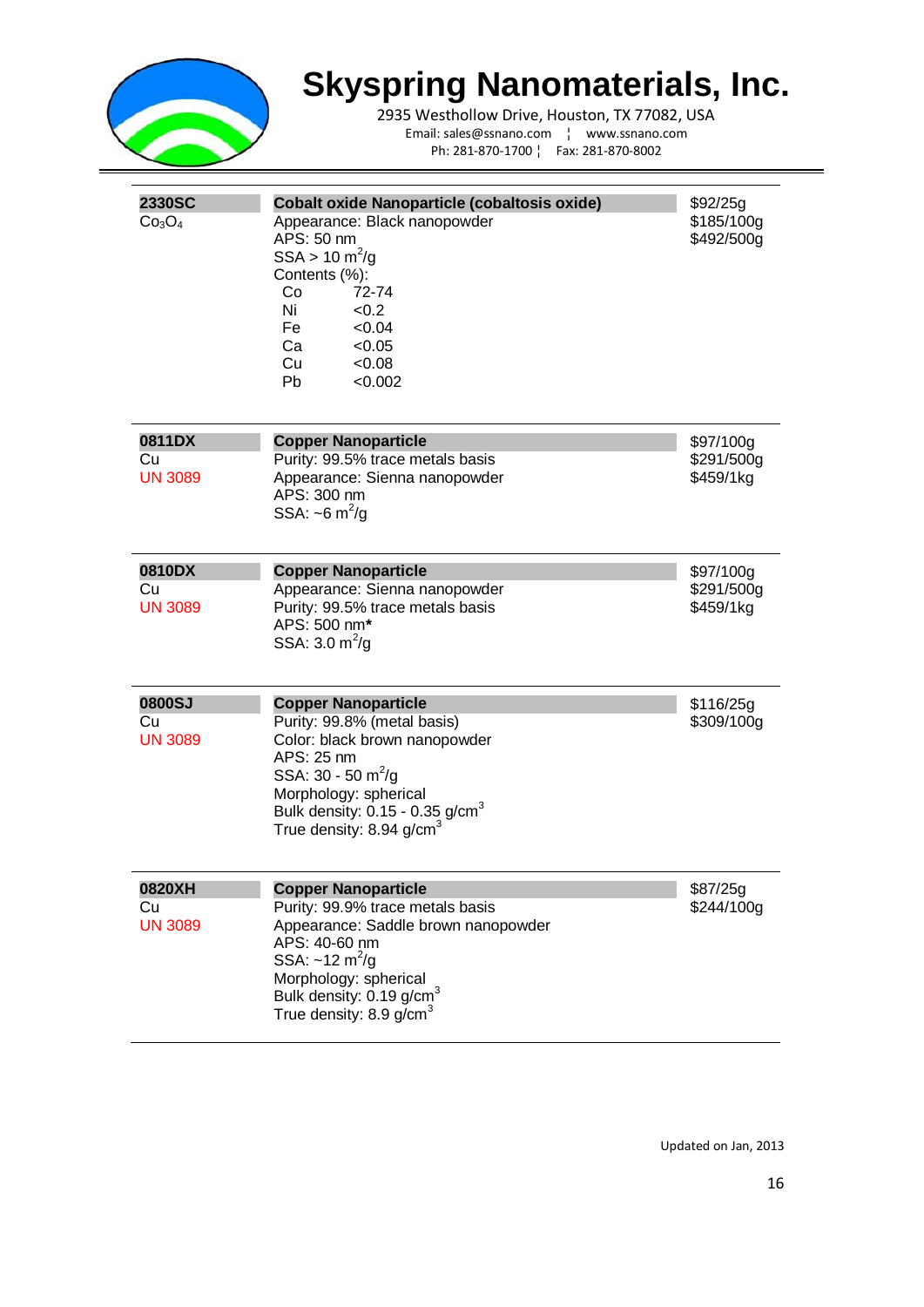

2935 Westhollow Drive, Houston, TX 77082, USA Email: sales@ssnano.com ¦ www.ssnano.com Ph: 281-870-1700 ¦ Fax: 281-870-8002

| 0821XH<br>Cu<br><b>UN 3089</b> | <b>Copper Nanoparticle</b><br>Purity: 99.9% trace metals basis<br>Appearance: Saddle brown nanopowder<br>APS: 60-80 nm<br>SSA: 6-8 $m^2/g$<br>Morphology: spherical<br>Bulk density: 0.21 g/cm <sup>3</sup><br>True density: 8.9 g/cm $3$                                                                                                                                                                                                                                               | \$77/25g<br>\$215/100g                |
|--------------------------------|-----------------------------------------------------------------------------------------------------------------------------------------------------------------------------------------------------------------------------------------------------------------------------------------------------------------------------------------------------------------------------------------------------------------------------------------------------------------------------------------|---------------------------------------|
| 0851HN<br>Cu                   | <b>Copper Nanoparticle</b><br>An oil-soluble copper nanoparticles well dispersed in<br>organic media. It can be further dispersed in toluene,<br>chloroform, lubricating greases, resin, rubber, coatings,<br>and plastic. The particles have very narrow particle size<br>distribution from 5 to 7 nm. It is a perfect anti-wear and<br>friction reducing additive in lubricants and grease to fix<br>scratched and worn surface.<br>Contents of Cu (%): 14<br>Particle size (nm): 5-7 | \$128/100g<br>\$267/500g<br>\$384/1kg |
| 0880NW<br>Cu                   | <b>Copper Nanowires</b><br>Size: 150+/-50nm in diameter, minimum 5 um in length<br>Form: Powder                                                                                                                                                                                                                                                                                                                                                                                         | Ask for a<br>quote                    |
| 0881NW<br>Cu                   | <b>Copper Nanowires immersed in ethanol</b><br>Copper Nanowires immersed in ethanol(25g of copper<br>nanowires in 100ml ethanol). The copper nanowires are<br>same as product 0880NW                                                                                                                                                                                                                                                                                                    | Ask for a<br>quote                    |
| 0882NW<br>Cu                   | <b>Copper Nanowires</b><br>Size: 300+/-100nm in diameter, minimum 5 um in length<br>Form: Powder                                                                                                                                                                                                                                                                                                                                                                                        | Ask for a<br>quote                    |
| 0883NW<br>Cu                   | <b>Copper Nanowires immersed in ethanol</b><br>Copper Nanowires immersed in ethanol(25g of copper<br>nanowires in 100ml ethanol). The copper nanowires are<br>same as product 0882NW                                                                                                                                                                                                                                                                                                    | Ask for a<br>quote                    |
| <b>2810NH</b><br>CuO           | <b>Copper Oxide Nanoparticle</b><br>Purity: 99+%<br>Appearance: Black nanopowder<br>APS: 40 nm<br>SSA: $~50 \text{ m}^2/\text{g}$<br>Morphology: nearly spherical<br>Bulk density: $\sim 0.80$ g/cm <sup>3</sup><br>True density: $6.4$ g/m <sup>3</sup>                                                                                                                                                                                                                                | \$75/100g<br>\$236/500g               |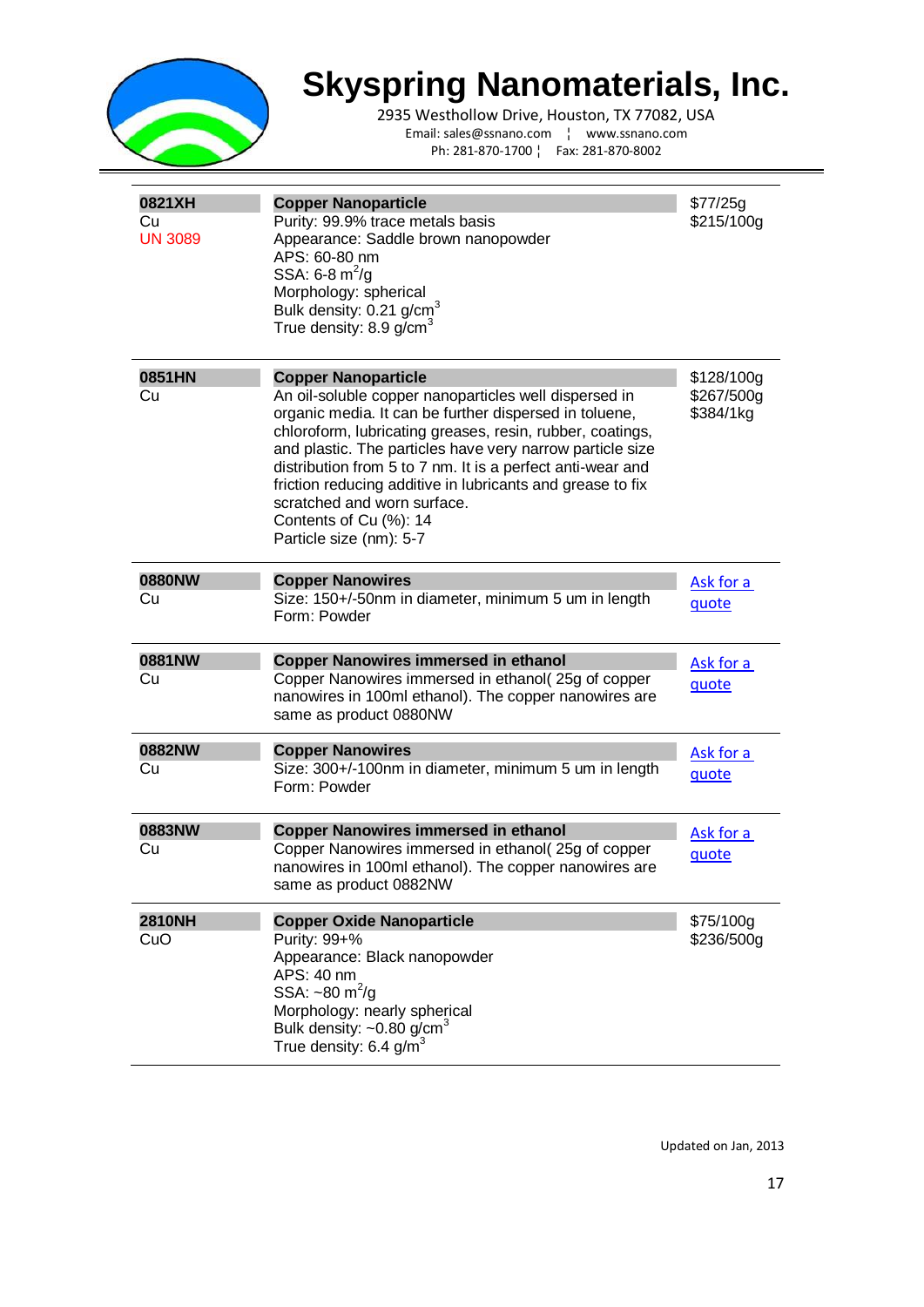

2935 Westhollow Drive, Houston, TX 77082, USA Email: sales@ssnano.com ¦ www.ssnano.com Ph: 281-870-1700 ¦ Fax: 281-870-8002

| 2910DX<br>$Dy_2O_3$                      | <b>Dysprosium Oxide Nanoparticle</b><br>Purity: 99.9+%<br>Appearance: White nanopowder<br>APS: 50 nm<br>SSA: $>20 \text{ m}^2/\text{g}$<br>Morphology: spherical<br>Bulk density: 0.45 g/cm <sup>3</sup><br>True density: 7.8 g/m <sup>3</sup>              | \$85/5g<br>\$190/25g                 |
|------------------------------------------|-------------------------------------------------------------------------------------------------------------------------------------------------------------------------------------------------------------------------------------------------------------|--------------------------------------|
| 3010DX<br>Er <sub>2</sub> O <sub>3</sub> | <b>Erbium Oxide Nanoparticle</b><br>Purity: 99.9% (REO)<br>Appearance: Pink nanopowder<br>APS: 40-50 nm<br>SSA: $16 \text{ m}^2/\text{g}$<br>Morphology: nearly spherical<br>Bulk density: 0.59 g/cm <sup>3</sup><br>True density: 8.64 g/cm <sup>3</sup>   | \$60/25g<br>\$125/100g<br>\$350/500g |
| 3110DX<br>Eu <sub>2</sub> O <sub>3</sub> | <b>Europium Oxide Nanoparticle</b><br>Purity: 99.99%<br>Appearance: White nanopowder<br>APS: 50 nm<br>SSA: $16 \text{ m}^2/\text{g}$<br>Morphology: nearly spherical<br>Bulk density: 0.56 g/cm <sup>3</sup><br>True density: $7.42$ g/cm <sup>3</sup>      | \$133/5g<br>\$365/25g                |
| 0915SJ<br>Fe<br><b>UN 3089</b>           | <b>Iron Nanoparticle</b><br>Purity: 99.9% trace metals basis<br>Appearance: Black nanopowder<br>APS: 20 nm<br>SSA: 40-60 $m^2$ /g<br>Morphology: spherical<br>Bulk density: $0.1$ -0.25 g/cm <sup>3</sup><br>True density: $7.90$ g/cm <sup>3</sup>         | \$60/5g<br>\$112/25g<br>\$337/100g   |
| 0920XH<br>Fe<br><b>UN 3089</b>           | <b>Iron Nanoparticle</b><br>Purity: 99.9% trace metals basis<br>Appearance: Black nanopowder<br>APS: 40-60 nm<br>SSA: 6-13 $\text{m}^2/\text{g}$<br>Morphology: spherical<br>Bulk density: 0.36 g/cm <sup>3</sup><br>True density: $7.90$ g/cm <sup>3</sup> | \$87/25g<br>\$244/100g<br>\$854/500g |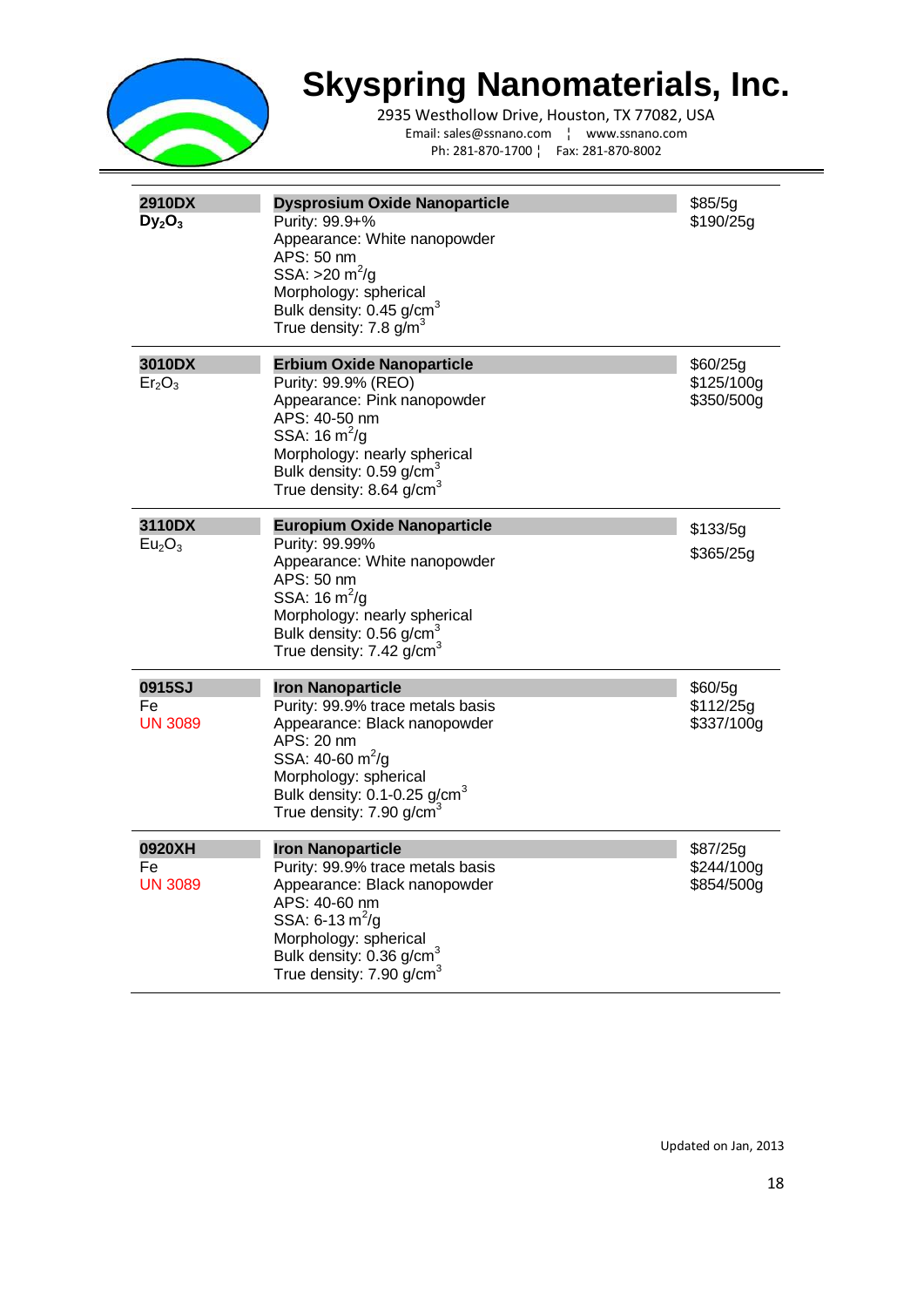

2935 Westhollow Drive, Houston, TX 77082, USA Email: sales@ssnano.com ¦ www.ssnano.com Ph: 281-870-1700 ¦ Fax: 281-870-8002

| 0921XH<br>Fe<br><b>UN 3089</b>                             | <b>Iron Nanoparticle</b><br>Purity: 99.9% trace metals basis<br>Appearance: Black nanopowder<br>APS: 60-80 nm<br>SSA: $7 \text{ m}^2$ /g<br>Morphology: spherical<br>Bulk density: 0.5 g/cm <sup>3</sup><br>True density: $7.90$ g/cm <sup>3</sup>          | \$77/25g<br>\$215/100g                 |
|------------------------------------------------------------|-------------------------------------------------------------------------------------------------------------------------------------------------------------------------------------------------------------------------------------------------------------|----------------------------------------|
| 0961XH<br><b>Stainless Steel</b><br>316L<br><b>UN 3089</b> | <b>Iron Nanoparticle</b><br>Appearance: Black nanopowder<br>APS: 60-80 nm<br>SSA: n/a<br>Morphology: spherical<br>Bulk density: 0.5 g/cm <sup>3</sup><br>True density: 7.90 g/cm <sup>3</sup>                                                               | \$171/25g<br>\$455/100g                |
| 0990JH<br>Fe                                               | <b>Carbonyl Iron Particle</b><br>Appearance: Black powder<br>CAS #: 7439-89-6<br>APS (um): 4-8*<br>Bulk Density (g/cm <sup>3</sup> ): 2.2-3.2<br>Contents (%)*:<br>Fe<br>99.0<br>C.<br>< 0.15<br>O<br>< 0.4<br>N<br>< 0.1                                   | \$238/100g                             |
| 3310DX<br>Alpha- $Fe2O3$                                   | <b>Iron Oxide Nanoparticle</b><br>Purity: 99%<br>Appearance: Red nanopowder<br>APS: 20 - 40 nm<br>SSA: 40-60 $m^2$ /g<br>Morphology: spherical<br>Bulk density: 1.20 g/cm <sup>3</sup><br>True density: 5.24 g/cm $3$                                       | \$98/100g<br>\$262/500g<br>\$380/1000g |
| 3315DX<br>Gamma- $Fe2O3$                                   | <b>Iron Oxide Nanoparticle</b><br>Purity: 99%<br>Appearance: Red brown nanopowder<br>APS: 20-40 nm<br>SSA: 40-60 $m^2$ /g<br>Morphology: spherical                                                                                                          | \$98/100g<br>\$262/500g<br>\$380/1000g |
| 3320DX<br>Fe <sub>3</sub> O <sub>4</sub>                   | <b>Iron Oxide Nanoparticle</b><br>Purity: 98+% trace metals basis<br>Appearance: black nanopowder<br>APS: 20 - 30 nm<br>SSA: 40-60 $m^2$ /g<br>Morphology: spherical<br>Bulk density: 0.84 g/cm <sup>3</sup><br>True density: $4.8 - 5.1$ g/cm <sup>3</sup> | \$98/100g<br>\$262/500g<br>\$380/1000g |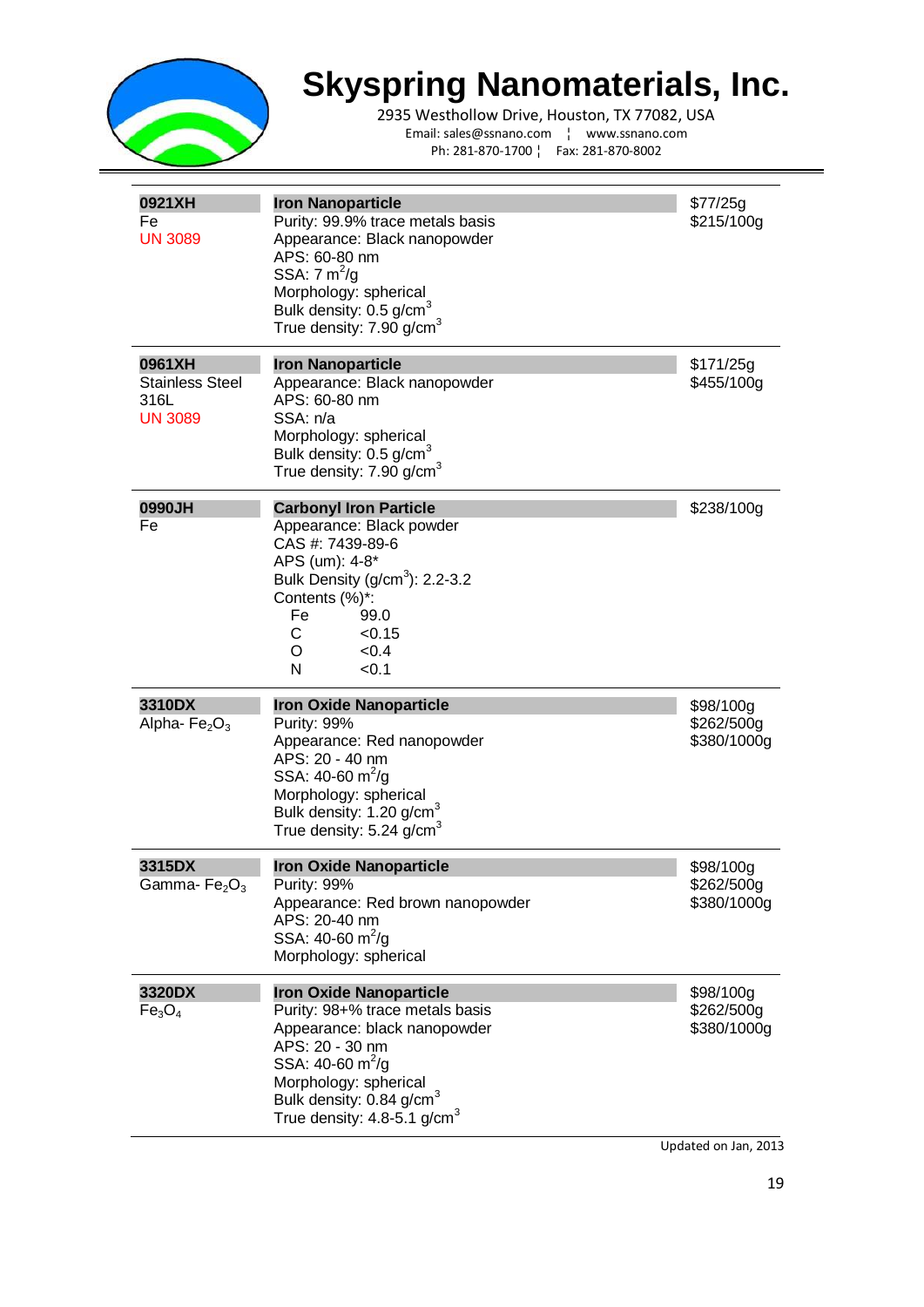

2935 Westhollow Drive, Houston, TX 77082, USA Email: sales@ssnano.com ¦ www.ssnano.com Ph: 281-870-1700 ¦ Fax: 281-870-8002

| 3325NG<br>Fe <sub>3</sub> O <sub>4</sub> | <b>Iron Oxide Nanoparticle</b><br>Purity: 98+% trace metals basis<br>Appearance: black nanopowder<br>APS: 10-20 nm<br>SSA: $\sim 90 \text{ m}^2/\text{g}$<br>Morphology: spherical<br>Bulk density:<br>True density: 4.8-5.1 g/cm <sup>3</sup>                      | \$157/25g<br>\$362/100g<br>\$1282/500g |
|------------------------------------------|---------------------------------------------------------------------------------------------------------------------------------------------------------------------------------------------------------------------------------------------------------------------|----------------------------------------|
| 3606DX<br>Ge                             | <b>Germanium Nanoparticles</b><br>Appearance: Black powder<br>CAS #: 7440-56-4<br>APS (nm): 70-120<br>Morphology: Nearly spherical                                                                                                                                  | \$711/100g                             |
| 3510CG<br>$Gd_2O_3$                      | <b>Gadolinium Oxide Nanoparticle</b><br>Purity: 99.9+% (REO)<br>Appearance: white nanopowder<br>APS: <100 nm<br>SSA: 10-40 $m^2/q$<br>Morphology: nearly spherical<br>Bulk density: $0.3 - 0.4$ g/cm <sup>3</sup><br>True density: 7.407 g/cm $3$                   | \$98/25g<br>\$220/100g                 |
| 3810XX<br>HfO <sub>2</sub>               | <b>Hafnium Oxide Nanoparticle</b><br>Appearance: white nanopowder<br>Purity: 99.9% (REO)<br>APS: ~100 nm<br>Morphology: nearly spherical                                                                                                                            | \$728/100g<br>\$2426/500g              |
| 4110CB<br><b>ITO</b>                     | <b>Indium Tin Oxide, Yellow</b><br>In2O3:SnO2=90:10(wt)<br>Purity: 99.99%<br>Appearance: Nanopowder, Yellow<br>APS: 20-70 nm<br>SSA: 15-40 $m^2$ /g<br>Morphology: Spherical<br>Bulk density: $\sim 0.8$ g/cm <sup>3</sup><br>True density: 7.12 g/cm $^3$          | \$90/5g<br>\$146/25g<br>\$365/100g     |
| 4111CB<br><b>ITO</b>                     | <b>Indium Tin Oxide, Yellow</b><br>In2O3:SnO2=95:5(wt)<br>Purity: 99.99%<br>Appearance: Nanopowder, Yellow<br>APS: 20-70 nm<br>SSA: 15-40 $m^2$ /g<br>Morphology: Spherical<br>Bulk density: $\sim 0.8$ g/cm <sup>3</sup><br>True density: $7.12$ g/cm <sup>3</sup> | \$90/5g<br>\$146/25g<br>\$365/100g     |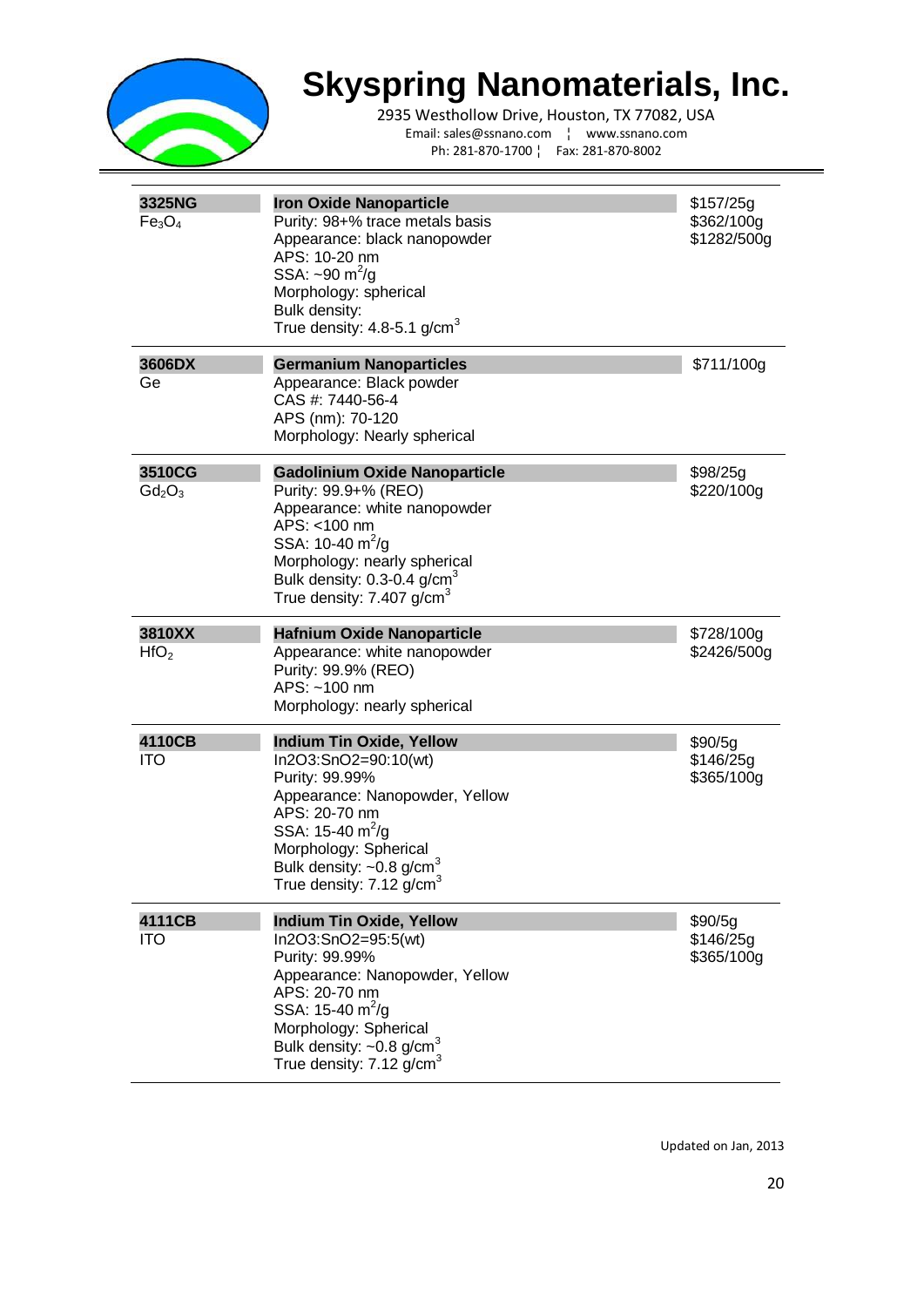

| 4112CB<br><b>ITO</b>                     | <b>Indium Tin Oxide, Blue</b><br>In2O3:SnO2=90:10(wt)<br>Purity: 99.99%<br>Appearance: Nanopowder, Blue<br>APS: 20-70 nm<br>SSA: $15-40 \text{ m}^2/\text{g}$<br>Morphology: Spherical<br>Bulk density: $\sim 0.6$ g/cm <sup>3</sup><br>True density: $7.12$ g/cm <sup>3</sup> | \$140/5q<br>\$252/25g<br>\$651/100g |
|------------------------------------------|--------------------------------------------------------------------------------------------------------------------------------------------------------------------------------------------------------------------------------------------------------------------------------|-------------------------------------|
| 4113CB<br><b>ITO</b>                     | <b>Indium Tin Oxide, Blue</b><br>In2O3:SnO2=95:5(wt)<br>Purity: 99.99%<br>Appearance: Nanopowder, Blue<br>APS: 20-70 nm<br>SSA: 15-40 $m^2$ /g<br>Morphology: Spherical<br>Bulk density: $\sim 0.6$ g/cm <sup>3</sup><br>True density: $7.12$ g/cm <sup>3</sup>                | \$140/5g<br>\$252/25g<br>\$651/100g |
| 4115CB<br>In <sub>2</sub> O <sub>3</sub> | <b>Indium Oxide Nanoparticle</b><br>Purity: 99.99%<br>Appearance: yellowish green nanopowder<br>APS: 20-70 nm<br>SSA: 20-30 $m^2$ /g<br>Bulk density: 0.80 g/cm <sup>3</sup><br>True density: $7.12$ g/cm <sup>3</sup>                                                         | \$98/5g<br>\$218/25g<br>\$486/100g  |
| 4116DX<br>In <sub>2</sub> O <sub>3</sub> | <b>Indium Oxide Powder</b><br>Purity: 99.999%                                                                                                                                                                                                                                  | \$182/25g<br>\$521/100g             |
| 4118CB<br>$In(OH)_3$                     | <b>Indium Hydroxide Nanoparticle</b><br>Purity: 99.99%<br>Appearance: White nanopowder<br>APS: 20-70 nm<br>SSA: $\sim$ 15 m <sup>2</sup> /g<br>Morphology: Spherical<br>Bulk density: $\sim 0.5$ g/cm <sup>3</sup><br>True density: $4.45$ g/cm <sup>3</sup>                   | \$98/5g<br>\$218/25g<br>\$486/100g  |
| 4430DX<br>LaB <sub>6</sub>               | Lanthanum Hexaboride Nanoparticle<br>Purity: 99.0+%<br>Appearance: nanopowder<br>APS: 50-80 nm<br>SSA: n/a<br>Morphology: nearly spherical<br>Bulk density: n/a<br>True density: $4.45$ g/cm <sup>3</sup>                                                                      | \$686/100g                          |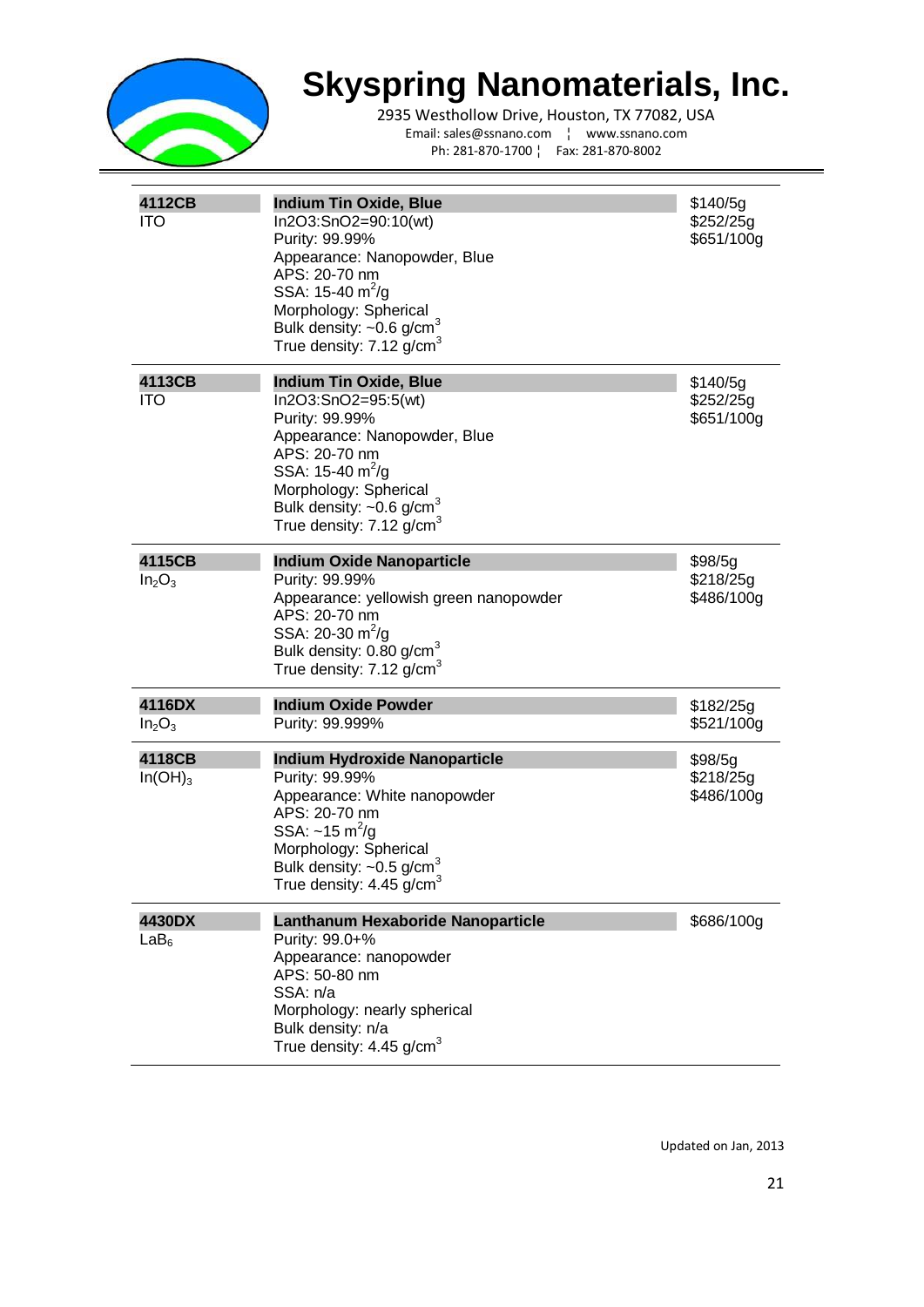

2935 Westhollow Drive, Houston, TX 77082, USA Email: sales@ssnano.com ¦ www.ssnano.com Ph: 281-870-1700 ¦ Fax: 281-870-8002

| 4410CG<br>La <sub>2</sub> O <sub>3</sub> | Lanthanum oxide Nanoparticle<br>Purity: 99.99% (REO)<br>Appearance: white nanopowder<br>APS: 100 nm<br>Bulk density: $\sim 0.4$ g/cm <sup>3</sup><br>True density: $6.51$ g/cm <sup>3</sup>                                                                                                       | \$80/25g<br>\$178/100g                |
|------------------------------------------|---------------------------------------------------------------------------------------------------------------------------------------------------------------------------------------------------------------------------------------------------------------------------------------------------|---------------------------------------|
| 4411CG<br>La <sub>2</sub> O <sub>3</sub> | Lanthanum oxide Nanoparticle<br>Purity: 99.9% (REO)<br>APS: 0.3-0.5um                                                                                                                                                                                                                             | \$63/25g<br>\$142/100g                |
| 4441CG<br>La <sub>2</sub> O <sub>3</sub> | Lanthanum oxide Nanoparticle<br>Purity: 99.9% (La <sub>2</sub> O <sub>3</sub> /REO); 99.0+% (TREO)<br>Appearance: white nanopowder<br>Bulk density: N/A<br>True density: $6.51$ g/cm <sup>3</sup>                                                                                                 | \$60/25g<br>\$135/100g                |
| 4610NH<br>LiFePO <sub>4</sub>            | Lithium Iron Phosphate (LiFePO <sub>4</sub> , LFP)<br>Average particle size: 40 nm<br>SSA: 50-60 m2/g<br>Tap density: 0.9-1.3 g/cm3<br>Specific capacity (0.2C, 0.5C): 130 mAh/g<br>Contents (%):<br>Li 4.0-4.7<br>P 18-20<br>Fe 32-34<br>$C$ 2.5-5.0<br>Mn $< 0.3$<br>Ni <0.005<br>$Pb \le 0.01$ | \$9100g<br>\$197/500g<br>\$290/kg     |
| 4800DL<br>MgO                            | <b>Magnesium Oxide Nanoparticle</b><br>White nanopowder without any surface treatment<br>D50: 10-30 nm<br>SSA: $>60 \text{ m}^2/\text{g}$                                                                                                                                                         | \$89/100g<br>\$179/500g<br>\$239/1kg  |
| 4810NH<br>MgO                            | <b>Magnesium Oxide Nanoparticle</b><br>Purity: 99%<br>Appearance: white nanopowder<br>APS: 20 nm<br>SSA: $\sim$ 50 m <sup>2</sup> /g<br>Morphology: polyhedral<br>Bulk density: $0.13$ -0.16 g/cm <sup>3</sup><br>True density: $3.58$ g/m <sup>3</sup>                                           | \$86/100g<br>\$175/500g<br>\$236/1kg  |
| 4801DL<br>MgO                            | <b>Magnesium Oxide Nanoparticle</b><br>White nanopowder treated with Stearic Acid<br>D50: 10-20 nm<br>SSA: $>20 \text{ m}^2/\text{g}$                                                                                                                                                             | \$146/100g<br>\$294/500g<br>\$392/1kg |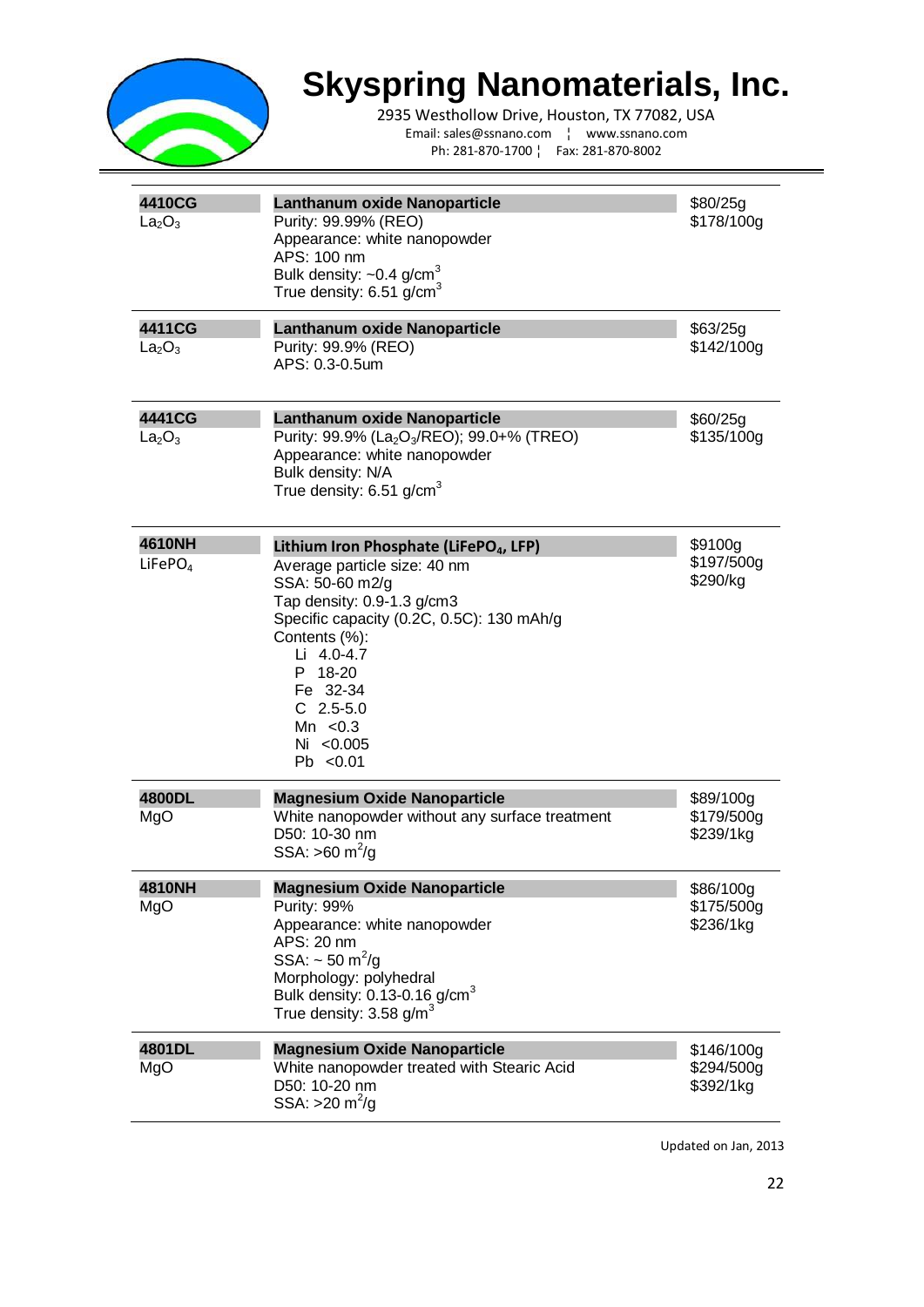

2935 Westhollow Drive, Houston, TX 77082, USA Email: sales@ssnano.com ¦ www.ssnano.com Ph: 281-870-1700 ¦ Fax: 281-870-8002

| <b>4832SS</b><br>Mg(OH) <sub>2</sub>     | <b>Magnesium Hydroxide Nanoparticle</b><br>Purity: 99.8%<br>Appearance: white nanopowder<br>APS: <50 nm<br>SSA: 5-10 $m^2$ /g<br>Morphology: Flaky<br>Bulk density: 0.5 g/cm <sup>3</sup><br>Applications: Compared with micron magnesium<br>hydroxide, product 4832SS can be more evenly dispersed<br>in PA, PP, ABS, PVC, and other rubber and plastic<br>products. It is an excellent fire or flame retardant, smoke<br>suppressant. | \$188/1kg                            |
|------------------------------------------|-----------------------------------------------------------------------------------------------------------------------------------------------------------------------------------------------------------------------------------------------------------------------------------------------------------------------------------------------------------------------------------------------------------------------------------------|--------------------------------------|
| 4910DX<br>Mn <sub>2</sub> O <sub>3</sub> | <b>Manganese Oxide Nanoparticle</b><br>Purity: 98+%<br>Appearance: Black nanopowder<br>APS: 40-60 nm<br>SSA: N/A<br>Bulk density: $\sim 0.9$ g/cm <sup>3</sup>                                                                                                                                                                                                                                                                          | \$192/100g<br>\$465/500g             |
| 4930DX<br>MnO <sub>2</sub>               | <b>Manganese Oxide Nanoparticle</b><br>Purity: 99+%<br>Appearance: Black powder<br>$D50: -5$ um<br>$D90: < 10$ um                                                                                                                                                                                                                                                                                                                       | \$66/100g<br>\$118/500g<br>\$188/1kg |
| 4950DX<br>MnCl <sub>2</sub>              | <b>Manganese Chloride</b><br>Purity: 99+%                                                                                                                                                                                                                                                                                                                                                                                               | \$68/25g<br>\$139/100g               |
| 9121XH<br>Mo<br><b>UN 3089</b>           | <b>Molybdenum Nanoparticle</b><br>Purity: 99.9% trace metals basis<br>Appearance: Black nanopowder<br>APS: 60-80 nm<br>SSA: $4-10 \text{ m}^2/\text{g}$<br>Morphology: spherical<br>Bulk density: 0.25 g/cm <sup>3</sup><br>True density: 10.2 g/cm $3$                                                                                                                                                                                 | \$62/10g<br>\$112/25g<br>\$314/100g  |
| 9130CN                                   |                                                                                                                                                                                                                                                                                                                                                                                                                                         |                                      |
| Mo<br><b>UN 3089</b>                     | <b>Molybdenum Nanoparticle</b><br>Purity: 99.9% trace metals basis<br>Appearance: Black nanopowder<br>APS: 500-800 nm<br>SSA: $2-3 \text{ m}^2/\text{g}$<br>Morphology: flaky                                                                                                                                                                                                                                                           | \$439/kg                             |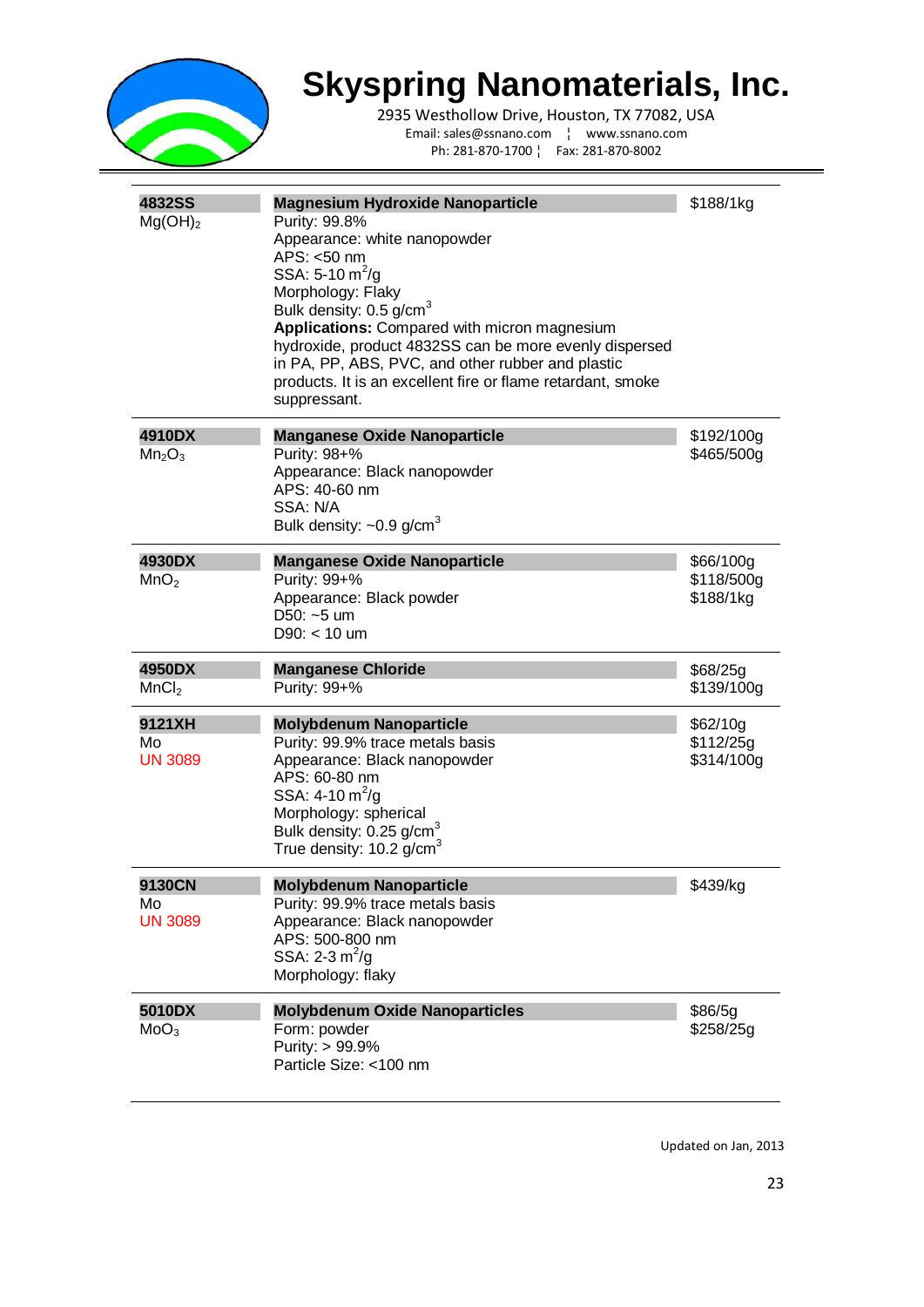

2935 Westhollow Drive, Houston, TX 77082, USA Email: sales@ssnano.com ¦ www.ssnano.com Ph: 281-870-1700 ¦ Fax: 281-870-8002

| 5030CH<br>$M_0Cl_5$<br>UN 2508 8/PG 3    | <b>Molybdenum Oxide Nanoparticles</b><br>Form: powder<br>Color: grey black<br>Purity: > 99.0%<br>Particle Size: micro-sized<br>Morphology: needle crystal                                                                                                                                  | \$72/25g<br>\$98/100g              |
|------------------------------------------|--------------------------------------------------------------------------------------------------------------------------------------------------------------------------------------------------------------------------------------------------------------------------------------------|------------------------------------|
| 5220DX<br>Nb <sub>2</sub> O <sub>5</sub> | <b>Niobium Oxide Nanoparticles</b><br>Form: Black powder<br>Purity: > 99.9%<br>Particle Size: ~500 nm                                                                                                                                                                                      | \$120/25g<br>\$270/100g            |
| 5310CG<br>Nd <sub>2</sub> O <sub>3</sub> | <b>Neodymium Oxide Nanoparticle</b><br>Purity: 99.9+% (REO)<br>Appearance: pale purple nanopowder<br>APS: <100 nm<br>SSA: $10 \text{ m}^2/\text{g}$<br>Morphology: irregular<br>Bulk density: $0.41$ g/cm <sup>3</sup><br>True density: $7.24$ g/cm <sup>3</sup>                           | \$99/25g<br>\$226/100g             |
| 9210NG<br>Ni<br><b>UN 3089</b>           | <b>Nickel Nanoparticle</b><br>Purity: 99.9% trace metals basis<br>Appearance: Black nanopowder<br>APS: 500 nm*<br>SSA: 1.2-1.6 $m^2/g$<br>Morphology: spherical<br>Bulk density: $\sim$ 3.2 g/cm <sup>3</sup><br>True density: $8.9$ g/cm <sup>3</sup>                                     | \$119/100g<br>\$357/500g           |
| 9213SG<br>Ni<br><b>UN 3089</b>           | <b>Nickel Powder</b><br>Purity: 99.9% trace metals basis<br>Purity: 99.9% trace metals basis<br>Appearance: Black nanopowder<br>APS: 1.0-1.5 um sub-sieve<br>SSA: N/A<br>Bulk density: $\sim 0.5$ -1.0 g/cm <sup>3</sup><br>I rue density: 8.9 g/cm                                        | \$162/500g                         |
| 9225SJ<br>Ni<br><b>UN 3089</b>           | <b>Nickel Nanoparticle</b><br>Purity: 99.9% trace metals basis<br>Appearance: Black nanopowder<br>APS: 20 nm<br>SSA: 40-60m <sup>2</sup> /g<br>Manufacturing Process: Laser evaporating<br>Morphology: spherical<br>Bulk density: 0.08-0.20g/cm <sup>3</sup><br>True density: 8.9 g/cm $3$ | \$58/5q<br>\$118/25g<br>\$349/100g |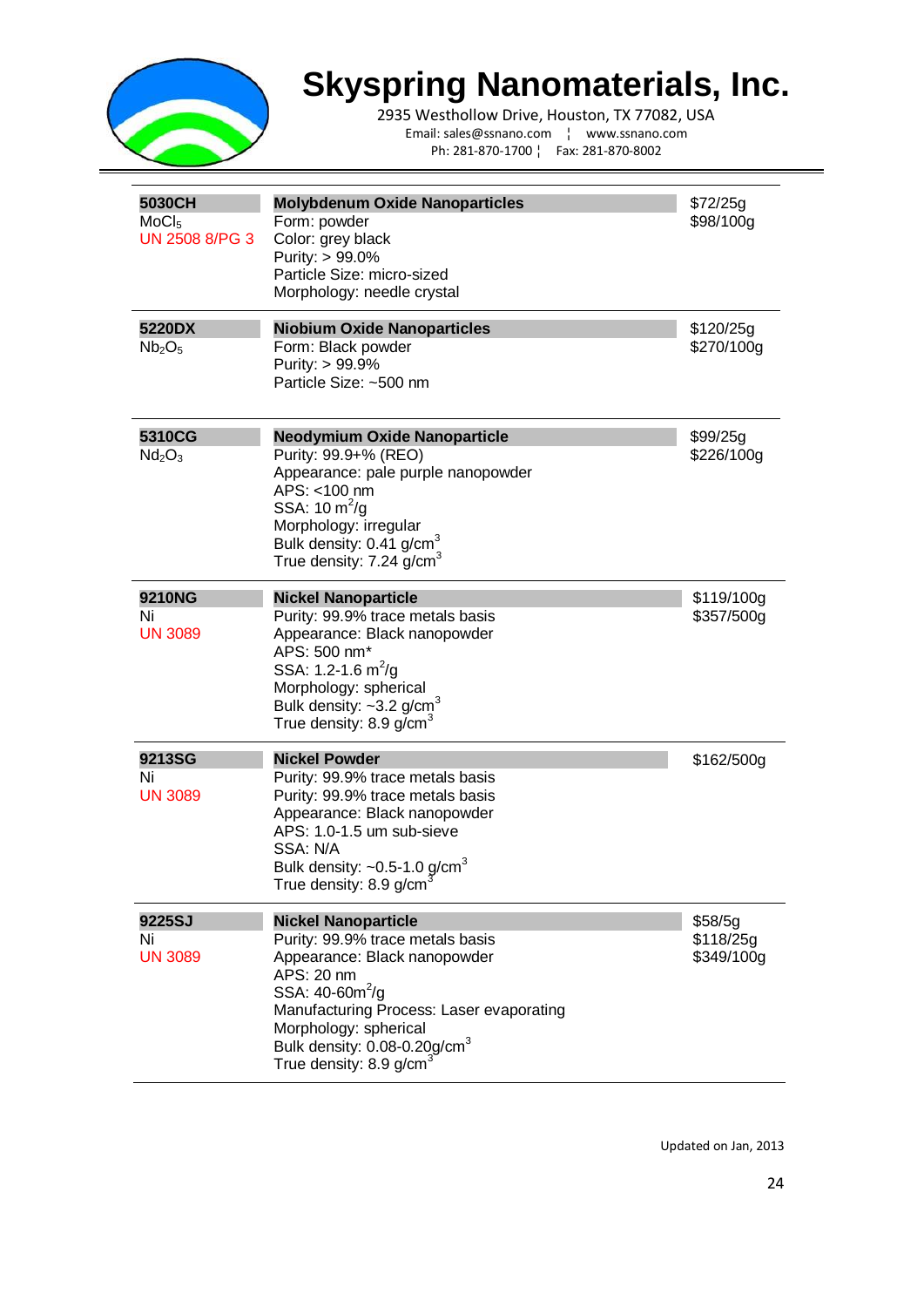

2935 Westhollow Drive, Houston, TX 77082, USA Email: sales@ssnano.com ¦ www.ssnano.com Ph: 281-870-1700 ¦ Fax: 281-870-8002

| 9220XH<br>Ni<br><b>UN 3089</b> | <b>Nickel Nanoparticle</b><br>Purity: 99.9% trace metals basis<br>Appearance: Black nanopowder<br>APS: 40-60 nm<br>SSA: 10-15 $m^2/q$<br>Morphology: spherical<br>Bulk density: 0.28 g/cm <sup>3</sup><br>True density: 8.9 g/cm $^3$                                  | \$87/25g<br>\$244/100g  |
|--------------------------------|------------------------------------------------------------------------------------------------------------------------------------------------------------------------------------------------------------------------------------------------------------------------|-------------------------|
| 9221XH<br>Ni<br><b>UN 3089</b> | <b>Nickel Nanoparticle</b><br>Purity: 99.9% trace metals basis<br>Appearance: Black nanopowder<br>APS: 60-80 nm<br>SSA: 8-10 $m^2/g$<br>Morphology: spherical<br>True density: 8.9 g/cm $^3$                                                                           | \$77/25g<br>\$215/100g  |
| 9280JH<br>Ni                   | <b>Carbonyl Nickel Nanoparticle</b><br>Appearance: Black nanopowder<br>SSA (BET, m <sup>2</sup> /g): 23-27<br>APS (nm): 45-55<br>Bulk Density (g/cm <sup>3</sup> ): 0.08-0.13<br>Contents (%):<br>Fe<br>0.03<br>С<br>0.3<br>7.0<br>O<br>others<br>0.01<br>Ni<br>92.65% | \$193/25g<br>\$457/100g |
| 9290JH<br>Ni                   | <b>Carbonyl Nickel</b><br>CAS #: 8049-31-8<br>APS (um): 2.2-2.8*<br>Bulk Density (g/cm <sup>3</sup> ): 2.2-3.2<br>Contents (%)*:<br>Fe<br>< 0.01<br>C.<br>< 0.15<br>O<br>< 0.15<br>S<br>< 0.001<br>others<br>< 0.01                                                    | \$66/100g<br>\$152/500g |
| 9293JH<br>Ni Shell, Al Core    | <b>Carbonyl Nickel Coated Aluminum Powder</b><br>Particle Size Range: 240-400 mesh- 94%*<br>Bulk Density (g/cm <sup>3</sup> ): 2.2-2.8<br>Liquidity (S/50g): 38<br>Contents (%)*:<br>Ni<br>80<br>Al<br>19<br>others<br>1.                                              | \$97/100g<br>\$223/500g |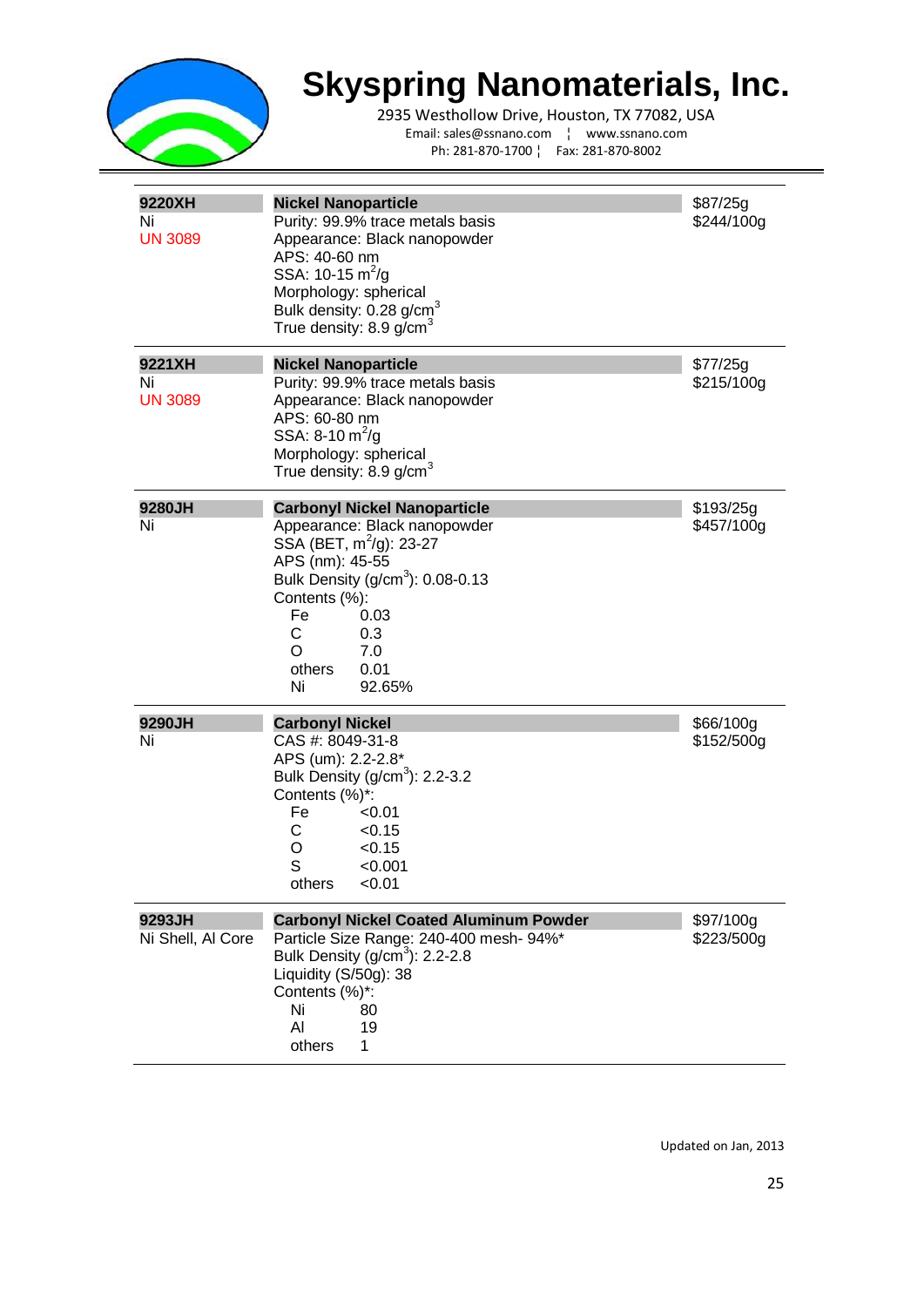

2935 Westhollow Drive, Houston, TX 77082, USA Email: sales@ssnano.com ¦ www.ssnano.com Ph: 281-870-1700 ¦ Fax: 281-870-8002

| 9295JH<br>Ni & Fe Alloy                   | <b>Carbonyl Nickel Iron Alloy</b><br>Particle Size Range: 2.5-4.0 um*<br>Contents (%)*:<br>Fe<br>74-77<br>C<br>1.1<br>O<br>0.4<br>Ni<br>residue                                                                                                                                                                                | \$76/100g<br>\$175/500g  |
|-------------------------------------------|--------------------------------------------------------------------------------------------------------------------------------------------------------------------------------------------------------------------------------------------------------------------------------------------------------------------------------|--------------------------|
| 5410SC<br><b>NiO</b>                      | <b>Nickel Oxide Nanoparticle</b><br>Appearance: Green nanopowder<br>APS: <100 nm<br>SSA > 6 m <sup>2</sup> /g<br>Contents (%):<br>Ni<br>77.5-78.8<br>Co<br>< 0.04<br>Si<br>< 0.05<br>Fe<br>< 0.3<br>AI<br>< 0.4<br>Mg<br>< 0.1                                                                                                 | \$135/100g<br>\$336/500g |
| 5420SC<br>Ni <sub>2</sub> O <sub>3</sub>  | Nickel (III) Oxide Nanoparticle<br>Appearance: Black nanopowder<br>APS: <100 nm<br>$SSA > 8$ m <sup>2</sup> /g<br>Contents (%):<br>Ni<br>71.8-75<br>Co<br>< 0.1<br>Si<br>< 0.08<br>Fe<br>< 0.4<br>AI<br>< 0.5<br>Mg<br>< 0.1                                                                                                   | \$168/100g<br>\$398/500g |
| 9426SH<br>Pt                              | <b>Platinum nanoparticles self-dispersing</b><br>Platinum nanoparticles coated with polymer<br>Purity of Pt: 99.99%<br>Average Particle Size: 15 nm<br>Composition: 10% gold + 90% polymer<br>Dispersibility: dispersible in various organic solvents and<br>aqueous solutions<br>Color: black<br>Storage: hermetically sealed | \$982/5g                 |
| 6110DX<br>Rb <sub>2</sub> CO <sub>3</sub> | <b>Rubidium Carbonate</b><br>Purity: 99%,<br>99.5%,<br>99.9%<br>Packing: 25kg/ drum                                                                                                                                                                                                                                            | Ask for a<br>quote       |
| 6111DX<br>RbNO <sub>3</sub>               | <b>Rubidium Nitrate</b><br>Purity: 99%,<br>99.5%,<br>99.9%<br>Packing: 25kg/ drum                                                                                                                                                                                                                                              | Ask for a<br>quote       |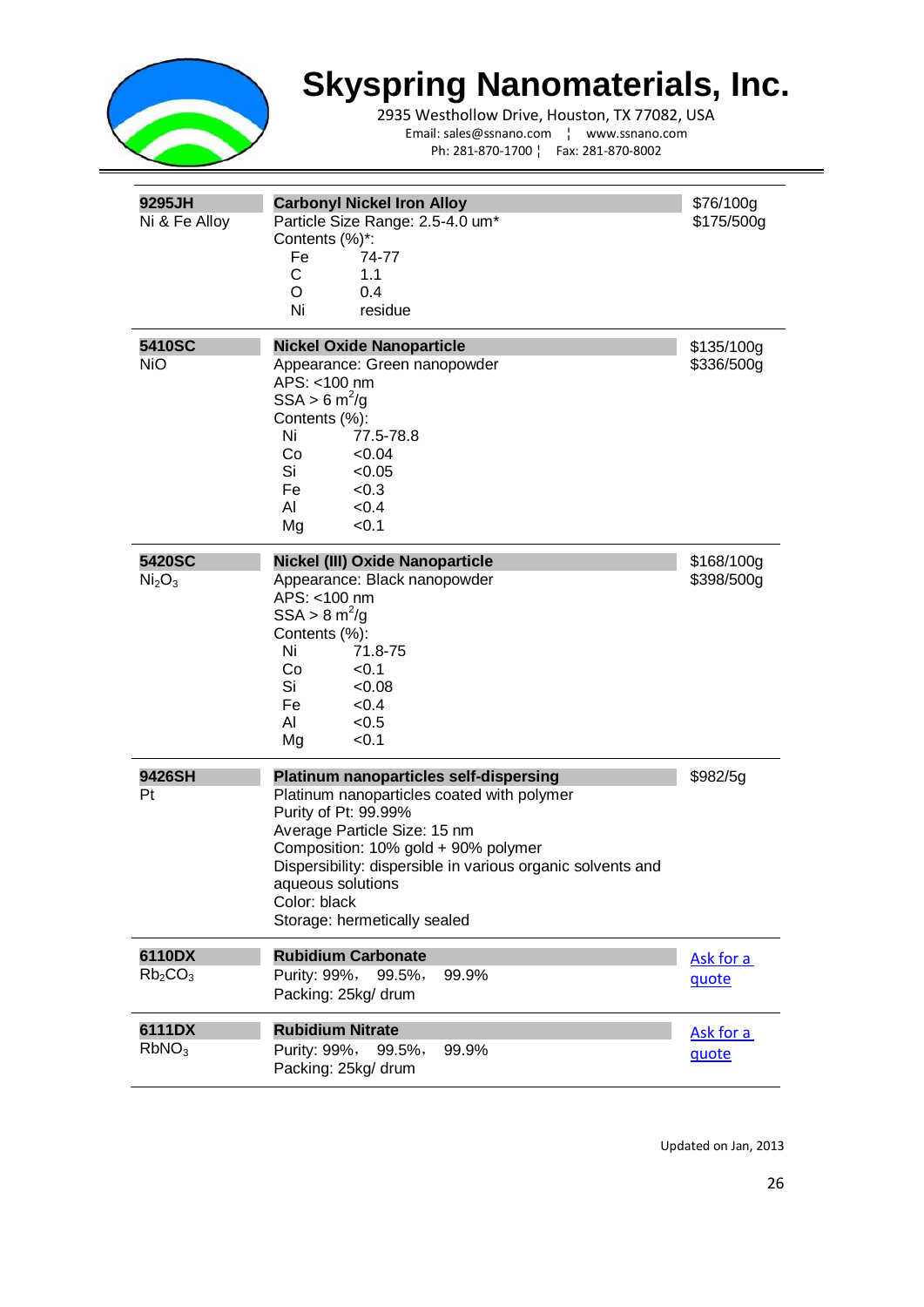

2935 Westhollow Drive, Houston, TX 77082, USA Email: sales@ssnano.com ¦ www.ssnano.com Ph: 281-870-1700 ¦ Fax: 281-870-8002

| 6112DX<br><b>RbCl</b>                                     | <b>Rubidium Chloride</b><br>Purity: 99%,<br>99.9%<br>$99.5\%$<br>Packing: 25kg/ drum                                                                                                                                                                                        | Ask for a<br>quote                    |
|-----------------------------------------------------------|-----------------------------------------------------------------------------------------------------------------------------------------------------------------------------------------------------------------------------------------------------------------------------|---------------------------------------|
| 6113DX<br>Rbl                                             | <b>Rubidium lodide</b><br>Purity: 99%,<br>99.9%<br>$99.5\%$<br>Packing: 25kg/ drum                                                                                                                                                                                          | Ask for a<br>quote                    |
| 6114DX<br>Rbl                                             | <b>Rubidium Fluoride</b><br>Purity: 99%,<br>99.9%<br>$99.5\%$<br>Packing: 25kg/ drum                                                                                                                                                                                        | Ask for a<br>quote                    |
| 6115DX<br><b>RbOH</b>                                     | <b>Rubidium Hydroxide</b><br>Purity: 99%,<br>99.9%<br>$99.5\%$<br>Packing: 25kg/ drum                                                                                                                                                                                       | Ask for a<br>quote                    |
| 6116DX<br>Rb <sub>2</sub> SO <sub>4</sub>                 | <b>Rubidium Sulfate</b><br>Purity: 99%,<br>99.9%<br>$99.5\%$<br>Packing: 25kg/ drum                                                                                                                                                                                         | Ask for a<br>quote                    |
| 6117DX<br>$Rb_3PO_4$                                      | <b>Rubidium Phosphate</b><br>Purity: 99%,<br>99.5%,<br>99.9%<br>Packing: 25kg/ drum                                                                                                                                                                                         | Ask for a<br>quote                    |
| 6610CY<br>Sb <sub>2</sub> O <sub>3</sub><br><b>UN1549</b> | <b>Antimony Oxide Nanoparticle</b><br>Purity: 99.9%<br>Appearance: white nanopowder<br>APS: 150 nm<br>SSA: 8-15 $\text{m}^2/\text{g}$ Bulk density: ~0.6 g/cm <sup>3</sup><br>True density: 5.67 g/cm $3$                                                                   | \$137/100g<br>\$260/500g<br>\$390/1kg |
| 9710HK<br>Si<br><b>UN 3089</b>                            | <b>Silicon Nanoparticle</b><br>Form: Powder<br>Appearance: Yello Brown Nanopowder<br>Purity (%): 99<br>Cu Content (%): < 0.45<br>Average Particle Size (nm): 50<br>Specific Surface Area (m <sup>-</sup> /g): >80<br>Morphology: Spherical<br>Bulk Density $(g/cm3)$ : 0.08 | \$169/25g<br>\$306/100g               |
| 9715DX<br>Si<br><b>UN 3089</b>                            | <b>Silicon Powder</b><br>Form: Powder<br>APS: ~500 nm<br>Purity: 99.9%                                                                                                                                                                                                      | \$162/100g<br>\$386/500g              |
| 9719DX<br>Si<br><b>UN 3089</b>                            | <b>Silicon Powder</b><br>Form: Powder<br>Particle size: -200/+325 mesh<br>Purity: 99.9+%                                                                                                                                                                                    | \$122/500g<br>\$210/1kg               |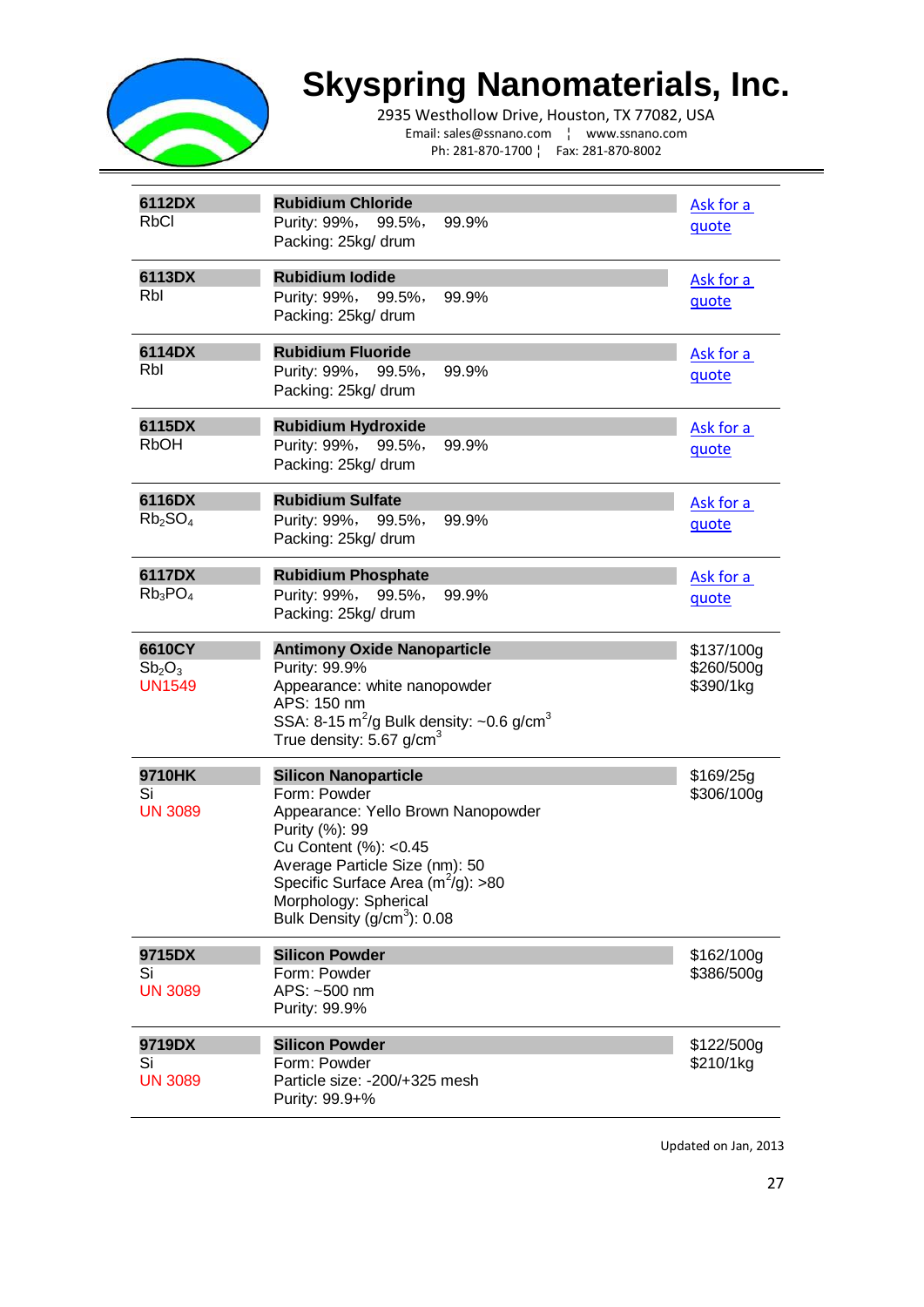

2935 Westhollow Drive, Houston, TX 77082, USA Email: sales@ssnano.com ¦ www.ssnano.com Ph: 281-870-1700 ¦ Fax: 281-870-8002

| 9720DG<br>Si               | <b>Silicon</b><br>CAS No.: 7440-21-3<br>Form: lumps<br>Color: silvery<br>Density $(g/cm3)$ : 2.33<br>Purity: 99.99995% trace metals basis<br>Contents<br>Si: 99.99995%<br>P: 1.99 mg/kg<br>B: not detectable<br>Fe: 1.57 mg/kg<br>Ca: 1.15 mg/kg<br>Al: 1.41 mg/kg | \$188/100g<br>\$391/500g<br>\$563/kg |
|----------------------------|--------------------------------------------------------------------------------------------------------------------------------------------------------------------------------------------------------------------------------------------------------------------|--------------------------------------|
| 6807NM<br>SiO <sub>2</sub> | <b>Silicon Oxide Nanoparticle</b><br>White naopowder, porous, no surface treatment<br>APS: 15-20 nm<br>SSA: 640 $m^2/g$                                                                                                                                            | \$72/100g<br>\$119/500g<br>\$180/1kg |
| 6808NM<br>SiO <sub>2</sub> | <b>Silicon Oxide Nanoparticle</b><br>White naopowder, non-porous, no surface treatment<br>APS: 20 nm<br>SSA: $160 \text{ m}^2/\text{g}$                                                                                                                            | \$72/100g<br>\$119/500g<br>\$180/1kg |
| 6810DL<br>SiO <sub>2</sub> | <b>Silicon Oxide Nanoparticle</b><br>White naopowder, no surface treatment<br>D50: 20-60 nm<br>SSA: 400-600 m <sup>2</sup> /g                                                                                                                                      | \$60/100g<br>\$125/500g<br>\$176/1kg |
| 6812DL<br>SiO <sub>2</sub> | <b>Silicon Oxide Nanoparticle</b><br>White nanopowder treated with Hexamethyldisilazane<br>D50: 10-30 nm<br>SSA: >400 m <sup>2</sup> /g                                                                                                                            | \$86/100g<br>\$178/500g<br>\$251/1kg |
| 6814DL<br>SiO <sub>2</sub> | <b>Silicon Oxide Nanoparticle</b><br>White nanopowder treated with Silanes<br>D50: 10-30 nm<br>SSA: >400 m <sup>2</sup> /g                                                                                                                                         | \$86/100g<br>\$178/500g<br>\$251/1kg |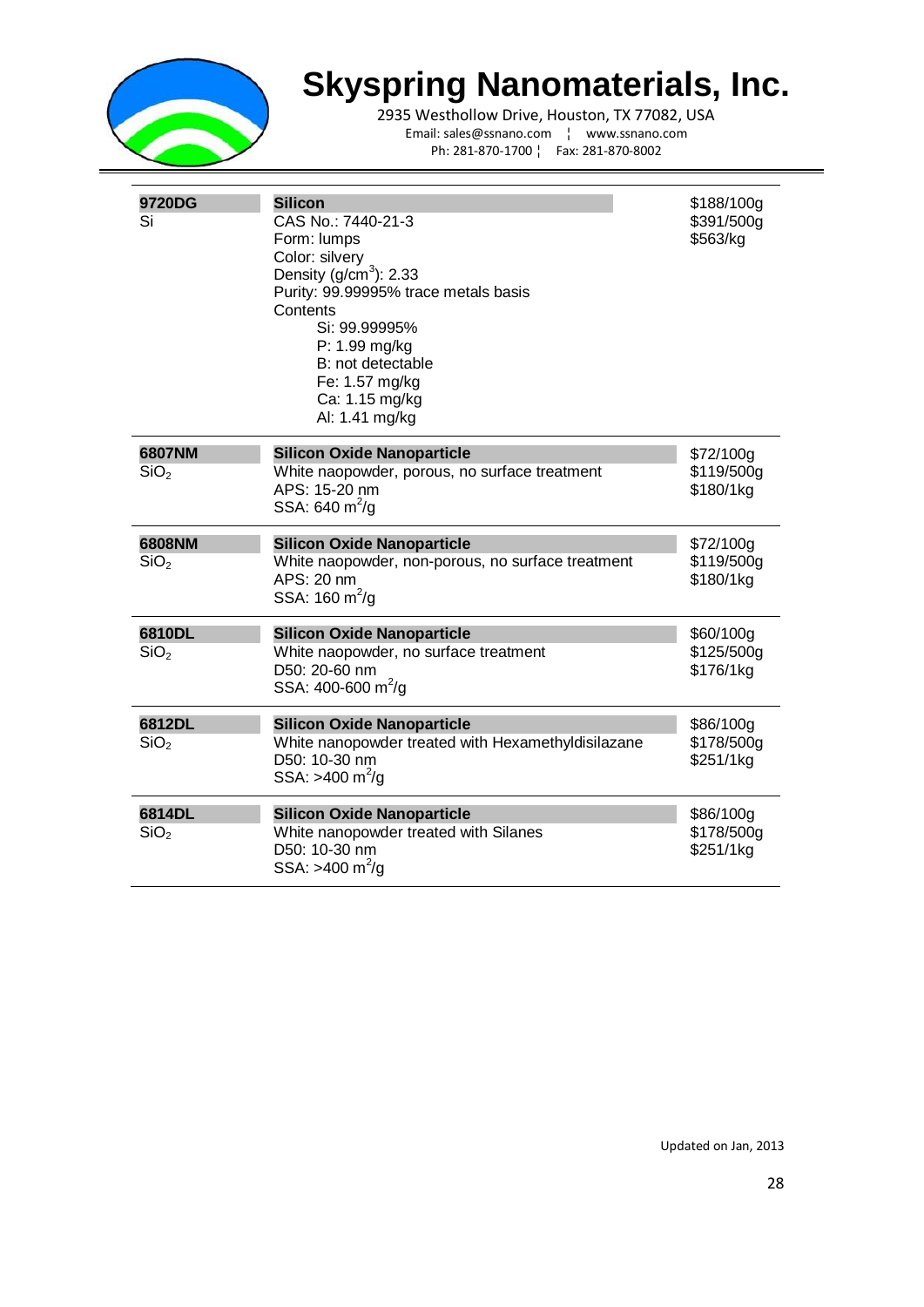

| 6851HN<br>SiO <sub>2</sub> | <b>Silicon Oxide Nanoparticle</b><br>surface modified with amino group;<br>dispersible in toluene, epoxy resin, unsaturated resin,<br>polymethacrylates, phenolic resin, nylon, and paint;<br>reactive with epoxy group and carboxyl group in organics<br>or polymers<br>Properties<br>loss on drying $%$ (105 °C, 2h): <3<br>loss on ignition (%) (950 $^{\circ}$ C, 2h): <10<br>contents of $SiO2$ (dry basis) (%): >85<br>contents of $SiO2$ (950 °C, 2h) (%): >99.8<br>contents of carbon (%): 0.3<br>particle size (nm): 10-20<br>pH: 6.0-7.5<br>surface area $(m^2/g)$ : 90-130<br>bulk density (g/ml): 0.1                                                                                   | \$98/100g<br>\$353/500g |
|----------------------------|-----------------------------------------------------------------------------------------------------------------------------------------------------------------------------------------------------------------------------------------------------------------------------------------------------------------------------------------------------------------------------------------------------------------------------------------------------------------------------------------------------------------------------------------------------------------------------------------------------------------------------------------------------------------------------------------------------|-------------------------|
| 6852HN<br>SiO <sub>2</sub> | <b>Silicon Oxide Nanoparticle</b><br>Surface modified with epoxy group;<br>dispersible in toluene, epoxy resin, polyvinyl chloride,<br>unsaturated Polyester resin, phenolic resin, nylon, and<br>coatings;<br>reactive with epoxy group, amino group, carboxyl group,<br>and hydroxyl group in resin and produce polymer/inorganic<br>nano-composites<br>Properties<br>loss on drying (%) (105 °C, 2h): <3<br>loss on ignition (%) (950 $^{\circ}$ C, 2h): <12<br>contents of $SiO2$ (dry basis) (%): >85<br>contents of $SiO2$ (950 °C, 2h) (%): >99.8<br>contents of carbon (%): 0.3<br>particle size (nm): 10-20<br>pH: 6.0-7.5<br>surface area $(m^2/g)$ : 90-130<br>bulk density (g/ml): 0.15 | \$98/100g<br>\$353/500g |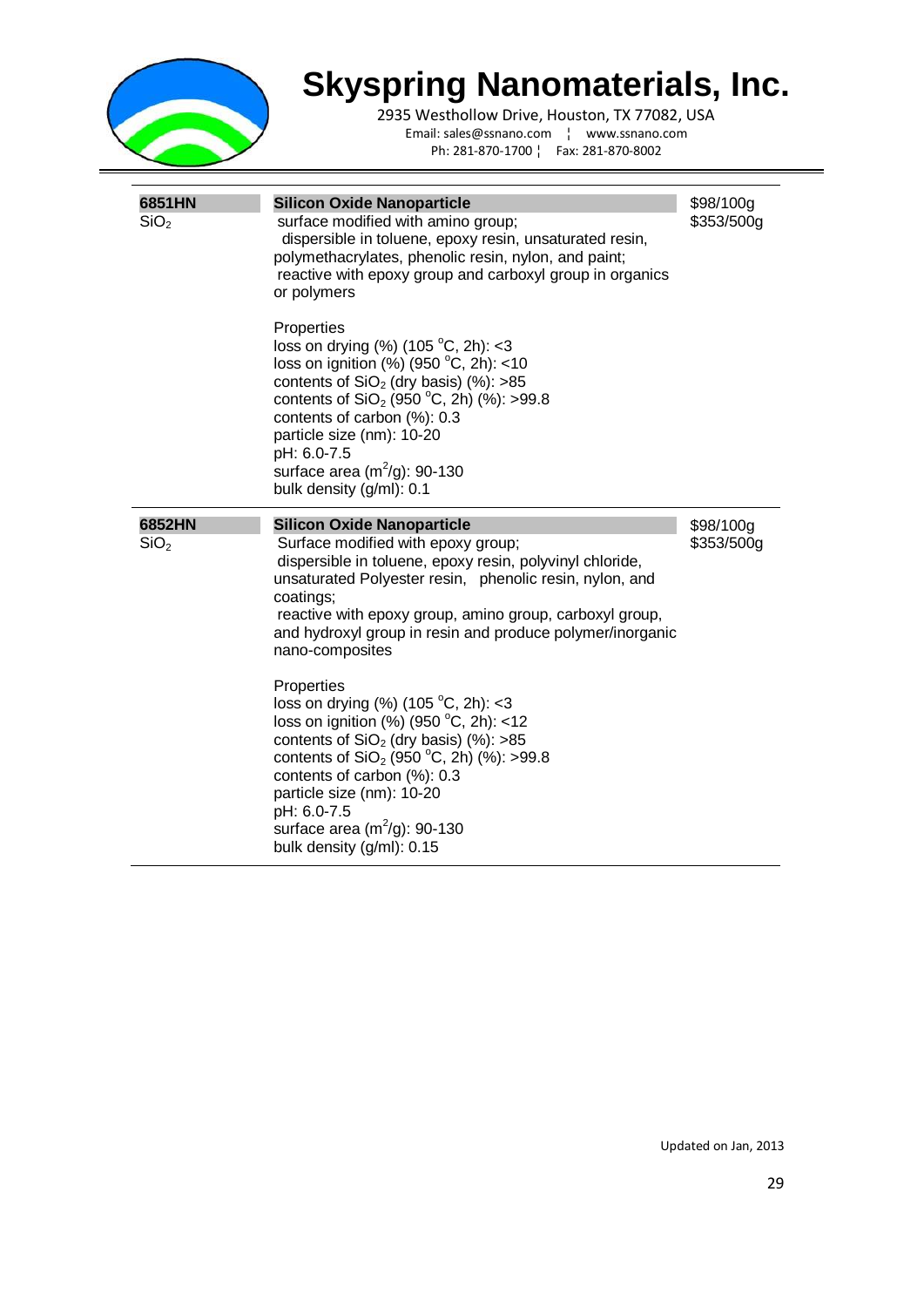

| 6853HN           | <b>Silicon Oxide Nanoparticle</b>                                                                                                                                                                                                                                                                                                                   | \$98/100g  |
|------------------|-----------------------------------------------------------------------------------------------------------------------------------------------------------------------------------------------------------------------------------------------------------------------------------------------------------------------------------------------------|------------|
| SiO <sub>2</sub> | Surface modified with double bond;<br>dispersible in toluene, unsaturated resin, Polystyrene,<br>polycarbonate, and coatings;<br>reactive with unsaturated bond                                                                                                                                                                                     | \$353/500g |
|                  | Properties<br>loss on drying (%) (105 °C, 2h): <3<br>loss on ignition (%) (950 $^{\circ}$ C, 2h): <12<br>contents of $SiO2$ (dry basis) (%): >85<br>contents of SiO <sub>2</sub> (950 °C, 2h) (%): >99.8<br>contents of carbon (%): 0.3<br>particle size (nm): 10-20<br>pH: 6.0-7.5<br>surface area $(m^2/g)$ : 90-130<br>bulk density (g/ml): 0.15 |            |
| 6861HN           | <b>Silicon Oxide Nanoparticle</b>                                                                                                                                                                                                                                                                                                                   | \$98/100g  |
| SiO <sub>2</sub> | Surface modified with double layer structure;<br>Dispersible in non-polar and weak polar<br>media; decomposed in acid or polar media and SiO2<br>particles separated;<br>Used as a filler of leather; and for applications of oil<br>based coatings, rubber, plastics                                                                               | \$353/500g |
|                  | Properties<br>loss on drying $%$ (105 °C, 2h): <3<br>loss on ignition (%) (950 $^{\circ}$ C, 2h): <15<br>contents of $SiO2$ (dry basis) (%): >80<br>contents of $SiO2$ (950 °C, 2h) (%): >99.8<br>contents of carbon (%):0.3                                                                                                                        |            |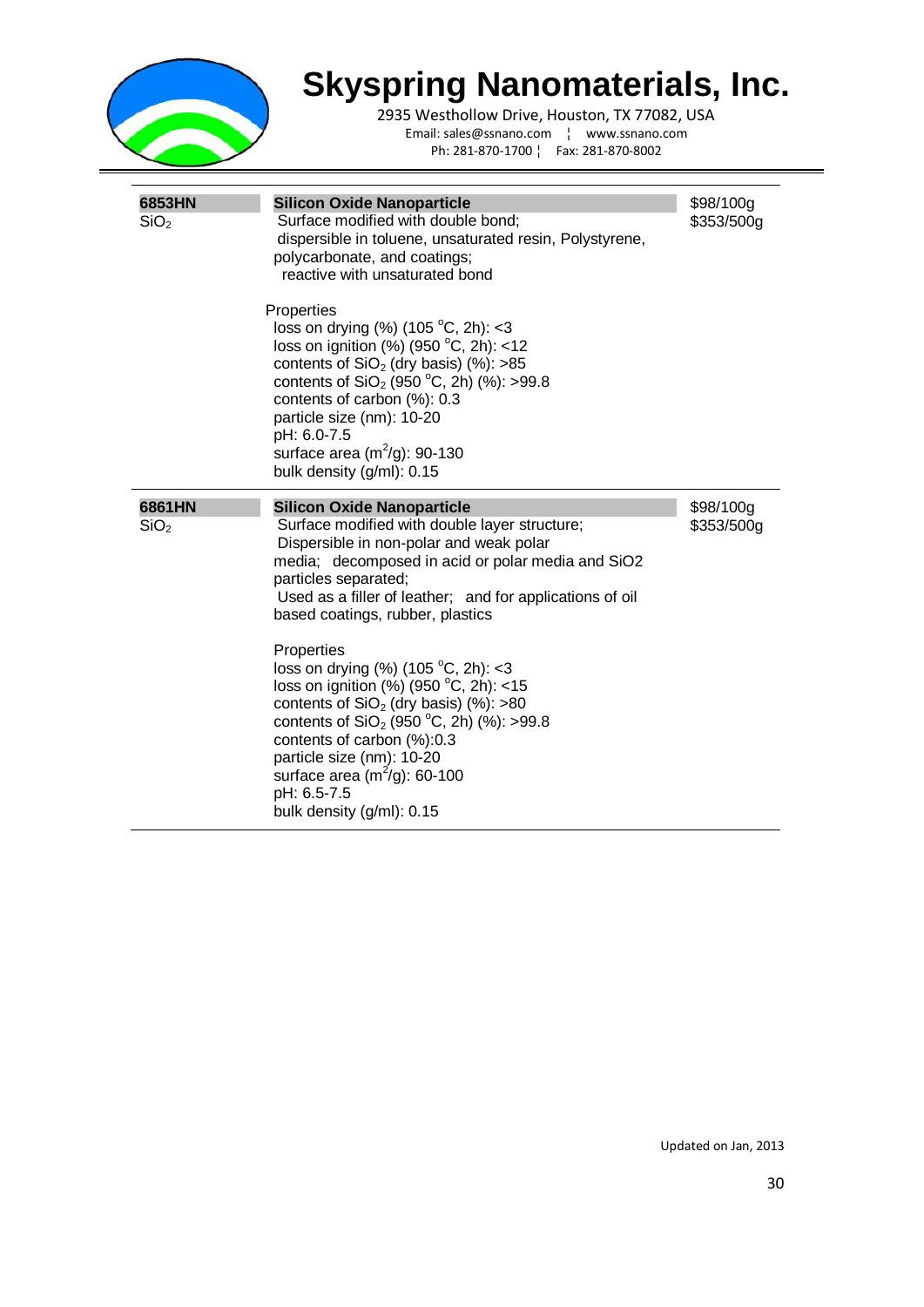

| 6862HN<br>SiO <sub>2</sub> | <b>Silicon Oxide Nanoparticle</b><br>Surface modified with single layer organic chain,<br>super-hydrophobic and Oleophilic;<br>• Dispersible in non-polar and weak polar organic solvents;<br>• For applications of lubricating greases, resins, adhesives,<br>elastomers, inks, sealants, wax, leather, and<br>waterproof and anticorrosive coatings        | \$98/25g<br>\$292/100g  |
|----------------------------|--------------------------------------------------------------------------------------------------------------------------------------------------------------------------------------------------------------------------------------------------------------------------------------------------------------------------------------------------------------|-------------------------|
|                            | <b>Properties</b><br>loss on drying $(\%)$ (105 °C, 2h): <3<br>loss on ignition (%) (950 $^{\circ}$ C, 2h): <10<br>contents of SiO2 (dry basis) (%): >90<br>contents of SiO2 (950 oC, 2h) (%): >99.8<br>contents of carbon $(\%)$ :0.3<br>particle size (nm): 10-20<br>surface area (m <sup>2</sup> /g): 100-140<br>pH: 6.5-7.5<br>bulk density (g/ml): 0.15 |                         |
| 6863HN<br>SiO <sub>2</sub> | <b>Silicon Oxide Nanoparticle</b><br>Surface modified with single layer organic chain, ;<br>hydrophobic and oleophili;<br>٠<br>For applications of lubricating greases, coatings, rubber,<br>٠<br>plastics, fibers, sealants, and adhesives                                                                                                                  | \$98/100g<br>\$353/500g |
|                            | <b>Properties</b><br>loss on drying (%) (105 $^{\circ}$ C, 2h): <3<br>loss on ignition (%) (950 °C, 2h): <10<br>contents of $SiO2$ (dry basis) (%): >90                                                                                                                                                                                                      |                         |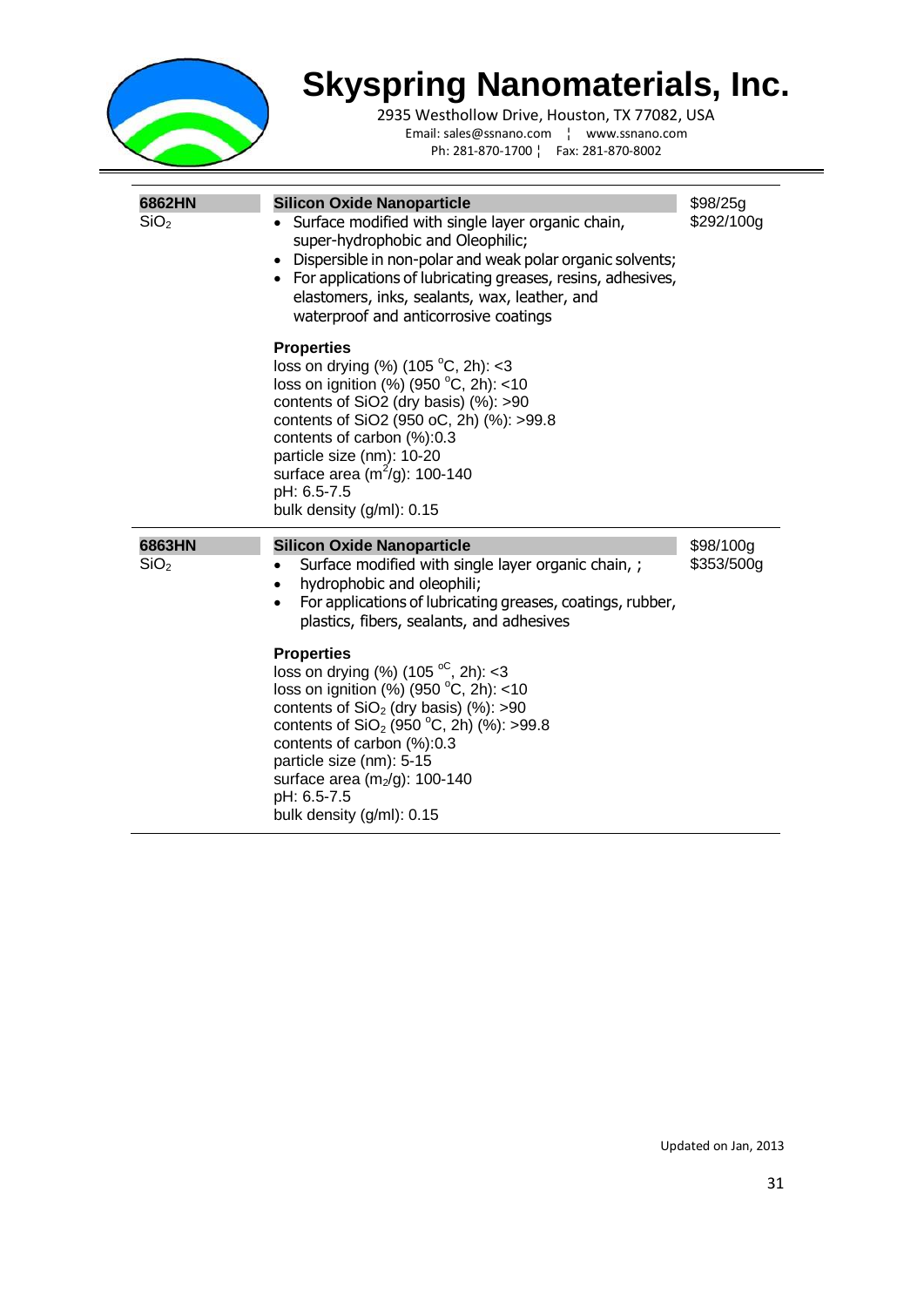

2935 Westhollow Drive, Houston, TX 77082, USA Email: sales@ssnano.com ¦ www.ssnano.com Ph: 281-870-1700 ¦ Fax: 281-870-8002

| 6864HN<br>SiO <sub>2</sub> | <b>Silicon Oxide Nanoparticle</b><br>Surface modified with single layer organic chain,<br>super-hydrophobic;<br>For applications of rubber, ink, lubricating greases,<br>$\bullet$<br>coatings, plastics, fibers, sealants, and adhesives<br><b>Properties</b><br>loss on drying $%$ (105 °C, 2h): <3<br>loss on ignition (%) (950 $^{\circ}$ C, 2h): <5<br>contents of SiO2 (dry basis) (%): >92<br>contents of SiO2 (950 °C, 2h) (%): >99.8<br>contents of carbon (%): 0.15<br>particle size (nm): 10-25<br>surface area $(m2/g)$ : 75-125<br>pH: 6.5-7.5<br>bulk density (g/ml): 0.15 | \$98/100g<br>\$353/500g             |
|----------------------------|------------------------------------------------------------------------------------------------------------------------------------------------------------------------------------------------------------------------------------------------------------------------------------------------------------------------------------------------------------------------------------------------------------------------------------------------------------------------------------------------------------------------------------------------------------------------------------------|-------------------------------------|
| 6820HK                     | <b>Silicon Carbide Nanoparticle</b>                                                                                                                                                                                                                                                                                                                                                                                                                                                                                                                                                      | \$89/25g                            |
| <b>Beta SiC</b>            | CAS No.: 409-21-2<br>Appearance: Grey Green Nanopowder<br>Purity (%): 99<br>Oxygen Content (%): < 0.6<br>Particle Size (nm): 40<br>Specific Surface Area $(m^2/g)$ : >80<br>Bulk Density $(g/cm3)$ : 0.08                                                                                                                                                                                                                                                                                                                                                                                | \$129/100g                          |
|                            |                                                                                                                                                                                                                                                                                                                                                                                                                                                                                                                                                                                          |                                     |
| 6880XH<br><b>Beta SiC</b>  | <b>Silicon Carbide Nanofiber</b><br>Contents: beta-SiC>99.9+%, Beta-SiC whisker>97%,<br>Free Carbon < 0.05%<br>Diameter: 0.1-0.3 um<br>Length: 2.0-60 um                                                                                                                                                                                                                                                                                                                                                                                                                                 | \$69/10g<br>\$125/25g<br>\$349/100g |
|                            | <b>Typical Properties</b>                                                                                                                                                                                                                                                                                                                                                                                                                                                                                                                                                                |                                     |
|                            | Crystal Type: Beta<br>Decomposition Temperature: 2973 k<br>Thermal Expansion Coefficient: 6.58x10 <sup>-6</sup> at 373k;<br>$2.98x10^{-6}$ at 1173k                                                                                                                                                                                                                                                                                                                                                                                                                                      |                                     |
|                            | Compressibility Coefficient: 0.21x10 <sup>-6</sup><br>Density (288k): $3.216$ g/cm <sup>3</sup><br>Hardness: 9.5 Mohs<br>Tensile Strength: 20.8 GPa                                                                                                                                                                                                                                                                                                                                                                                                                                      |                                     |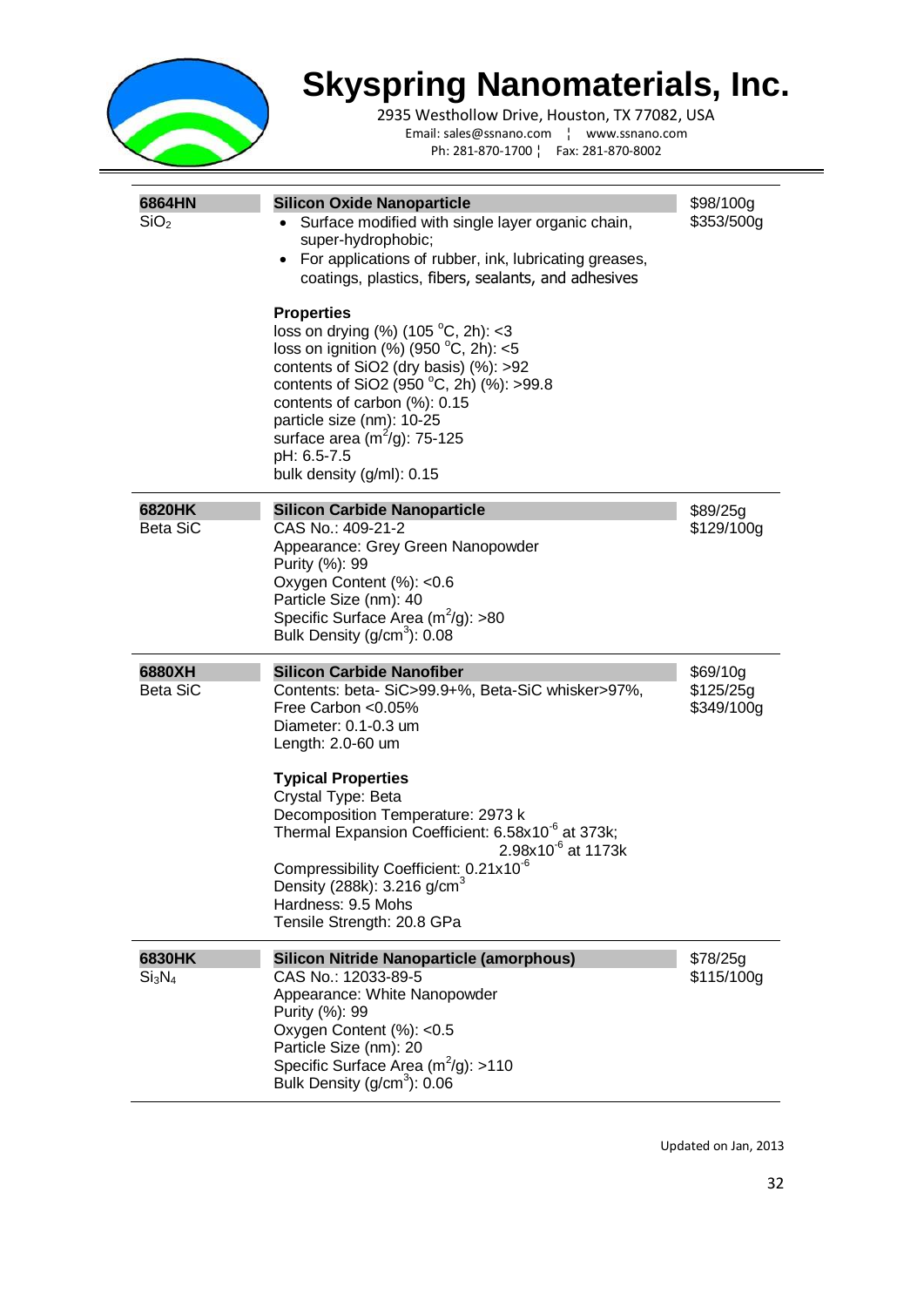

2935 Westhollow Drive, Houston, TX 77082, USA Email: sales@ssnano.com ¦ www.ssnano.com Ph: 281-870-1700 ¦ Fax: 281-870-8002

| 6835HK<br>Alpha<br>Si <sub>3</sub> N <sub>4</sub> | <b>Silicon Nitride Nanofiber</b><br>Appearance: Grey white nanowhisker/nanofiber<br>Dimensions: 100nmX800nm<br>Purity (%): 99<br>Oxygen Content (%): <1<br>Free Si (%): < 0.4<br>Specific Surface Area $(m^2/g)$ : 45<br>Bulk Density $(g/cm3)$ : 0.044<br>Crystal Cell: Hexagonal                                                                                                            | \$98/25g<br>\$138/100g                |
|---------------------------------------------------|-----------------------------------------------------------------------------------------------------------------------------------------------------------------------------------------------------------------------------------------------------------------------------------------------------------------------------------------------------------------------------------------------|---------------------------------------|
| 6835HM<br>Si <sub>3</sub> N <sub>4</sub>          | <b>Silicon Nitride Powder (Amorphors)</b><br>Purity (%): 99.5%<br>APS:0.5-1.0um                                                                                                                                                                                                                                                                                                               | \$87/100g<br>\$358/500g               |
| 6911DX<br>Sm <sub>2</sub> O <sub>3</sub>          | <b>Samarium Oxide Powder</b><br>Purity (%): 99.9%<br>D50: 3-5um                                                                                                                                                                                                                                                                                                                               | \$92/25g<br>\$232/100g<br>\$592/500g  |
| 1021XH<br>Sn<br><b>UN 3089</b>                    | <b>Tin Nanoparticle</b><br>Purity: 99.9% trace metals basis<br>Appearance: Black nanopowder<br>APS: <100 nm<br>SSA: $\sim$ 7 m <sup>2</sup> /g<br>Morphology: spherical                                                                                                                                                                                                                       | \$77/25g<br>\$215/100g                |
| 7012LC<br>SnO <sub>2</sub>                        | <b>Tin Oxide Nanoparticle</b><br>Purity: 99.9%<br>Appearance: white nanopowder<br>APS: 50-70 nm<br>SSA: 10-30 $\text{m}^2/\text{g}$<br>Bulk density: 0.3 g/cm <sup>3</sup><br>True density: $6.95$ g/cm <sup>3</sup>                                                                                                                                                                          | \$125/100g<br>\$264/500g<br>\$452/1kg |
| <b>7050NH</b><br>ATO                              | <b>Antimony Tin Oxide Nanoparticle (ATO)</b><br>$SnO2:Sb2O3=90:10$<br>Appearance: nanopowder<br>APS: 40 nm<br>SSA: >75 m <sup>2</sup> /g<br>Electrical Conductivity: 10 <sup>6</sup> ~10 <sup>9</sup> ohm<br>PH: 4.0~7.0<br>Bulk Density: 0.95 g/cm <sup>3</sup><br>Applications: Transparent Electrodes for LCD, ELD, ECD,<br>and Solar Cell; thermal insulation; electromagnetism<br>shield | \$185/100g<br>\$402/500g<br>\$590/1kg |
| 7191DX<br>SrCO <sub>3</sub>                       | <b>Strontium Carbonate Nanopowder</b><br>Purity: 99.0%<br>APS: <100 nm                                                                                                                                                                                                                                                                                                                        | \$192/100g<br>\$422/500g              |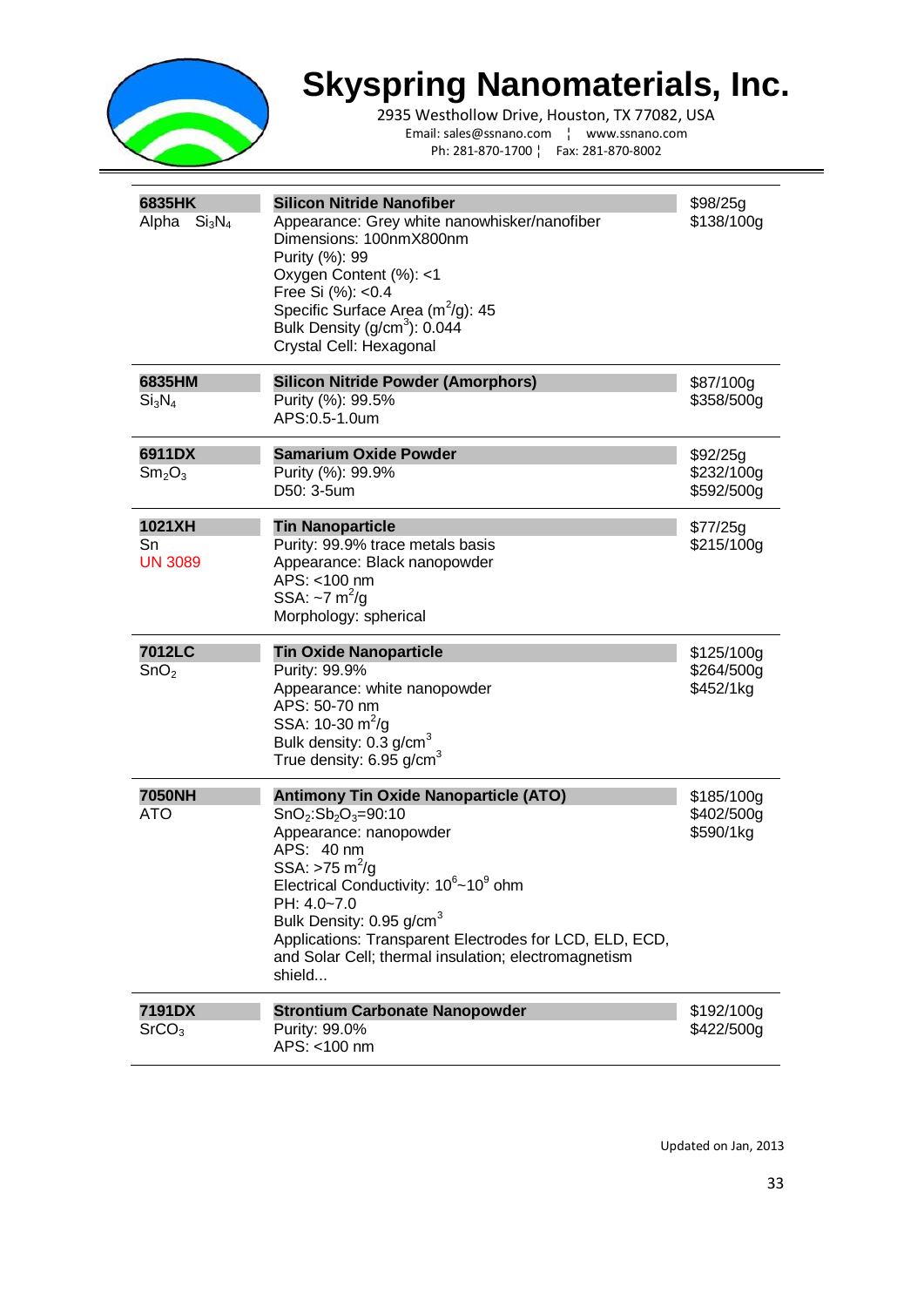

2935 Westhollow Drive, Houston, TX 77082, USA Email: sales@ssnano.com ¦ www.ssnano.com Ph: 281-870-1700 ¦ Fax: 281-870-8002

| 1110XH<br>Та<br><b>UN 3089</b>      | <b>Tantalum Nanoparticle</b><br>Purity: 99.9% trace metals basis<br>Appearance: Black nanopowder<br>APS: 60-80 nm<br>Morphology: spherical                                                                    | \$290/25g<br>\$811/100g               |
|-------------------------------------|---------------------------------------------------------------------------------------------------------------------------------------------------------------------------------------------------------------|---------------------------------------|
| 7340DX<br>$Ta_2O_5$                 | <b>Tantalum Oxide Powder</b><br>Purity: 99.9%<br>$APS: < 1$ um                                                                                                                                                | \$98/25g<br>\$216/100g<br>\$486/500g  |
| 7411DX<br>$Tb_4O_7$                 | <b>Terbium Oxide Powder</b><br>Purity: 99.9%<br>Appearance: Powder                                                                                                                                            | \$630/500g                            |
| 1120XH<br>Τi<br><b>UN 2546</b>      | <b>Titanium Nanoparticle</b><br>Purity: 99.9% trace metals basis<br>Appearance: Black nanopowder<br>APS: 40-60 nm<br>SSA: $\sim$ 20 m <sup>2</sup> /g<br>Morphology: spherical<br>True density: 2.86 g/cm $3$ | \$129/25g<br>\$361/100g               |
| 1121XH<br>Τi<br><b>UN 2546</b>      | <b>Titanium Nanoparticle</b><br>Purity: 99.9% trace metals basis<br>Appearance: Black nanopowder<br>APS: 60-80 nm<br>SSA: 13.8 $m^2/g$<br>Morphology: spherical<br>True density: $2.86$ g/cm <sup>3</sup>     | \$121/25q<br>\$338/100g               |
| 7910DL<br>TiO <sub>2</sub>          | Titanium Oxide Nanoparticle (anatase)<br>Purity: 99.5%<br>Appearance: white nanopowder<br>D50: 10-25 nm<br>SSA: 50-150 $\text{m}^2/\text{g}$                                                                  | \$64/100g<br>\$134/500g<br>\$188/1kg  |
| <b>7910SCDL</b><br>TiO <sub>2</sub> | Titanium Oxide (anatase, silane coated)<br>Purity: 99.5%<br>Appearance: white nanopowder<br>D50: 5-10 nm<br>$SSA: >50m^2/g$                                                                                   | \$117/100g<br>\$292/500g              |
| <b>7918DL</b><br>TiO <sub>2</sub>   | Titanium Oxide Nanoparticle (anatase + rutile)<br>Purity: 99.5%<br>Appearance: white nanopowder<br>D50: 10-30 nm<br>SSA: 50-100 $\text{m}^2/\text{g}$                                                         | \$108/100g<br>\$226/500g<br>\$317/1kg |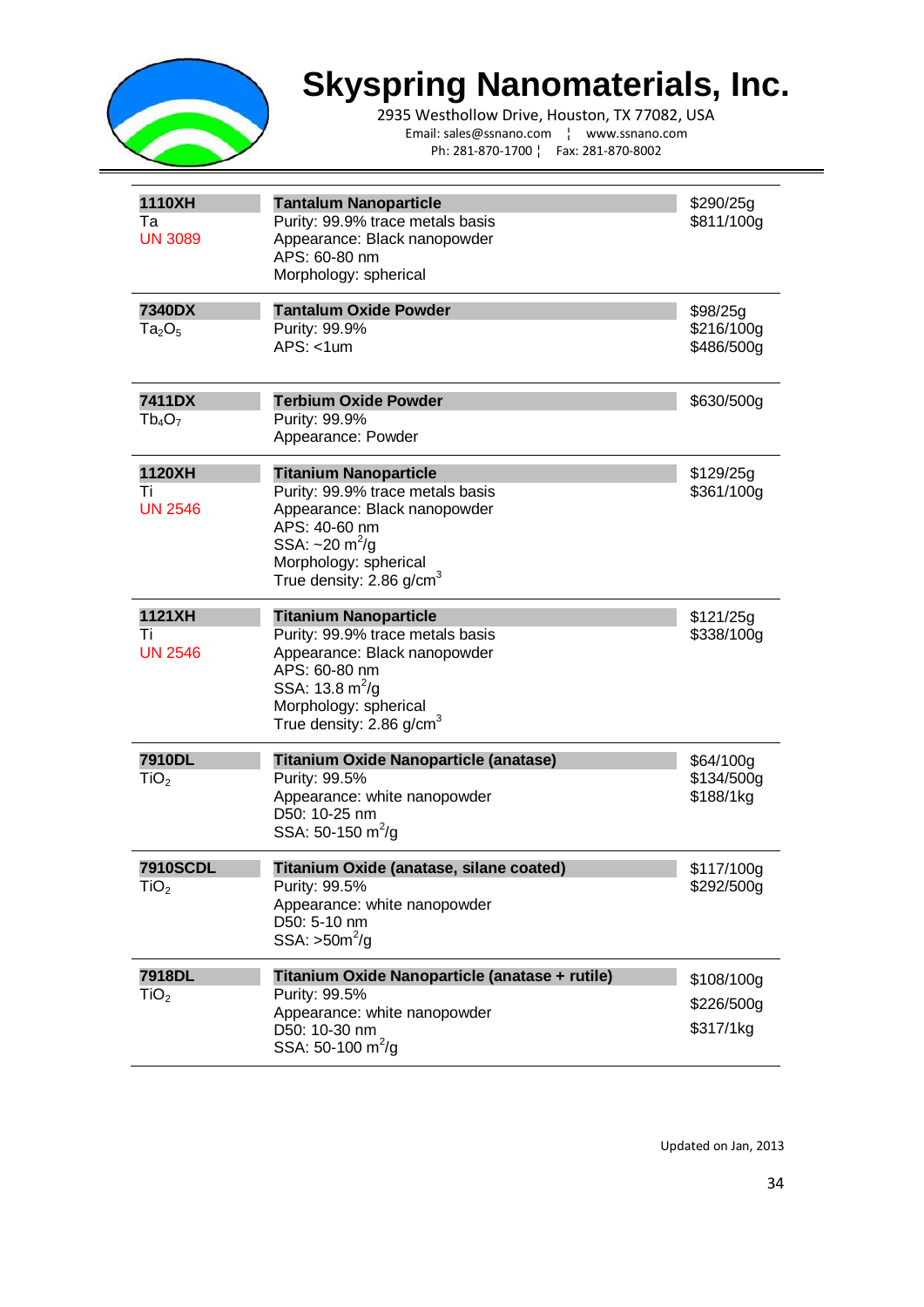

2935 Westhollow Drive, Houston, TX 77082, USA Email: sales@ssnano.com ¦ www.ssnano.com Ph: 281-870-1700 ¦ Fax: 281-870-8002

| 7920DL<br>TiO <sub>2</sub>             | <b>Titanium Oxide Nanoparticle (Rutile)</b><br>Purity: 99.5%<br>Appearance: white nanopowder<br>D50: 10-30 nm<br>SSA: $\sim$ 50 m <sup>2</sup> /g                                                                                                         | \$64/100g<br>\$134/500g<br>\$188/1kg  |
|----------------------------------------|-----------------------------------------------------------------------------------------------------------------------------------------------------------------------------------------------------------------------------------------------------------|---------------------------------------|
| <b>7920SCDL</b><br>TiO <sub>2</sub>    | Titanium Oxide (Rutile, silane coated)<br>Purity: 99.5%<br>Appearance: white nanopowder<br>D50: 10-30 nm<br>SSA: $\sim$ 50 m <sup>2</sup> /g                                                                                                              | \$117/100g<br>\$292/500g              |
| 7923DL<br>TiO <sub>2</sub>             | Titanium Oxide (Rutile, coated with $AI2O3$ )<br>Purity: 99%<br>Appearance: white nanopowder<br>D50: 20-40 nm<br>$SSA: > 40 \text{ m}^2/\text{g}$                                                                                                         | \$110/100g<br>\$230/500g<br>\$332/1kg |
| 7925DL<br>TiO <sub>2</sub>             | Titanium Oxide (Rutile, coated with Silicone Oil)<br>Purity: 99%<br>Appearance: white nanopowder<br>D50: 20-40 nm<br>SSA: $> 40 \text{ m}^2/\text{g}$                                                                                                     | \$110/100g<br>\$230/500g<br>\$332/1kg |
|                                        |                                                                                                                                                                                                                                                           |                                       |
| 7940HK<br><b>TiC</b><br><b>UN 3178</b> | <b>Titanium Carbide Nanoparticle</b><br>CAS No.: 12070-08-5<br>Appearance: Black nanopowder<br>Purity (%): 99<br>Oxygen Content (%): < 0.25<br>Particle Size (nm): 40<br>Specific Surface Area $(m^2/g)$ : >50<br>Bulk Density (g/cm <sup>3</sup> ): 0.08 | \$95/25g<br>\$240/100g                |
| 7945HK<br>TiN<br><b>UN 3178</b>        | Titanium Nitride Nanoparticle (Cubic)<br>CAS No.: 25583-20-4<br>Appearance: Black nanopowder<br>Purity (%): 97+<br>Oxygen Content (%): <1<br>Particle Size (nm): 20<br>Specific Surface Area $(m^2/g)$ : >80<br>Bulk Density (g/cm <sup>3</sup> ): 0.08   | \$126/25g<br>\$245/100g               |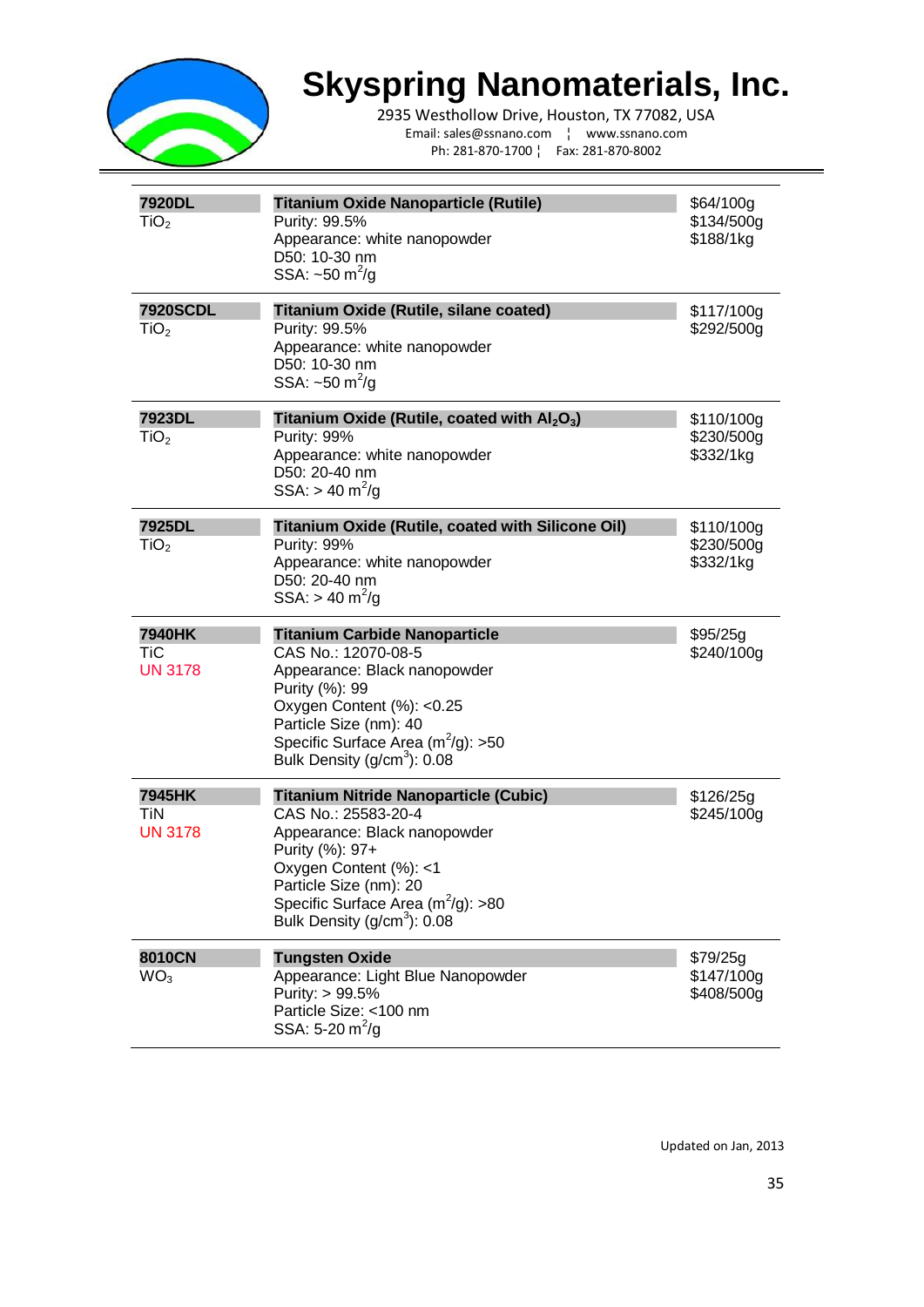

2935 Westhollow Drive, Houston, TX 77082, USA Email: sales@ssnano.com ¦ www.ssnano.com Ph: 281-870-1700 ¦ Fax: 281-870-8002

| 9820XH<br>W<br><b>UN 3089</b>                | <b>Tungsten Nanoparticle</b><br>Purity: 99.9% trace metals basis<br>Appearance: Black nanopowder<br>APS: 40-60 nm<br>SSA: $\sim$ 8 m <sup>2</sup> /g<br>Morphology: spherical<br>Bulk density: $\sim$ 3.5 g/cm <sup>3</sup><br>True density: 19.3 g/cm <sup>3</sup>                                                                                                                                                                                                                                                      | \$129/25q<br>\$361/100g               |
|----------------------------------------------|--------------------------------------------------------------------------------------------------------------------------------------------------------------------------------------------------------------------------------------------------------------------------------------------------------------------------------------------------------------------------------------------------------------------------------------------------------------------------------------------------------------------------|---------------------------------------|
| 9821XH<br>W<br><b>UN 3089</b>                | <b>Tungsten Nanoparticle</b><br>Purity: 99.9% trace metals basis<br>Appearance: Black nanopowder<br>APS: 80-100 nm<br>SSA: $4 - 8$ m <sup>2</sup> /g<br>Morphology: spherical<br>Bulk density: $1.4 - 4.0$ g/cm <sup>3</sup><br>True density: 19.5 g/cm <sup>3</sup>                                                                                                                                                                                                                                                     | \$121/25g<br>\$338/100g               |
| 8020CH<br>WS <sub>2</sub>                    | <b>Tungsten Disulfide</b><br>Form: powder<br>Color: silver grey<br>Purity: > 99.9%<br>Particle Size: 0.8 um<br>Morphology: flaky<br>Coefficient of Friction: 0.03 dynamic, 0.07 static<br>Lubricating Temperature Range: Ambient: from -273 °C to<br>650 °C; Vacuum (10 <sup>-14</sup> Torr): -188°C to 1316°C<br>Load bearing ability: 3x10 <sup>5</sup> PSI for coated film<br>Coatable substrates: iron steel, aluminum, copper,<br>plastics, and other metals and solids<br>Compatibility: oil, solvent, paint, fuel | \$96/100g<br>\$193/500g<br>\$320/1 kg |
| 8030CH<br>WCl <sub>6</sub><br><b>UN 3260</b> | <b>Tungsten Hexachloride</b><br>Form: powder<br>Color: purple black<br>Purity: > 99.0%<br>Particle Size: micro-sized                                                                                                                                                                                                                                                                                                                                                                                                     | \$98/100g<br>\$195/500g               |
| 8210CG<br>$Y_2O_3$                           | <b>Yttrium oxide Powder</b><br>Purity: 99.995% (REO)<br>Appearance: white nanopowder<br>APS: 30-50 nm<br>SSA: $~10 \text{ m}^2/\text{g}$<br>Morphology: spherical<br>Bulk density: 0.33 g/cm <sup>3</sup><br>True density: $5.01$ g/cm <sup>3</sup>                                                                                                                                                                                                                                                                      | \$85/25g<br>\$184/100g                |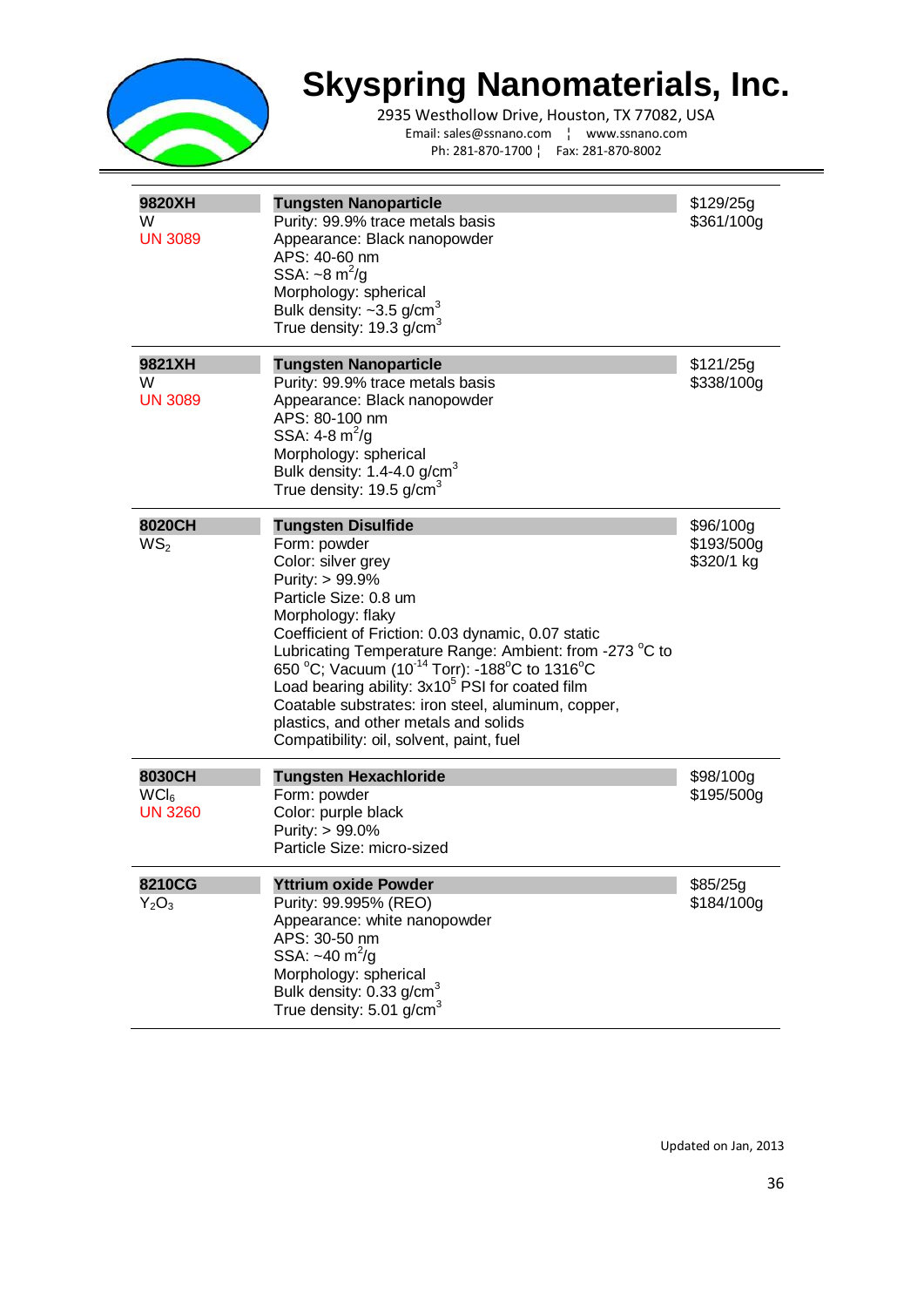

2935 Westhollow Drive, Houston, TX 77082, USA Email: sales@ssnano.com ¦ www.ssnano.com Ph: 281-870-1700 ¦ Fax: 281-870-8002

| 8211CG<br>$Y_2O_3$             | <b>Yttrium oxide Powder</b><br>Purity: 99.995% (REO)<br>Appearance: white powder<br>APS: 0.5-1.0 micron<br>Morphology: spherical<br>Bulk density: 0.33 g/cm <sup>3</sup><br>True density: 5.01 g/cm <sup>3</sup>                                                  | \$122/100g<br>\$285/500g             |
|--------------------------------|-------------------------------------------------------------------------------------------------------------------------------------------------------------------------------------------------------------------------------------------------------------------|--------------------------------------|
| 8212CG<br>$Y_2O_3$             | <b>Yttrium oxide Powder</b><br>Purity: 99.995% (REO)<br>Appearance: white powder<br>APS: 1.0-2.0 micron<br>Morphology: spherical<br>Bulk density: 0.33 g/cm <sup>3</sup><br>True density: 5.01 g/cm <sup>3</sup>                                                  | \$122/100g<br>\$285/500g             |
| 8223CG<br>$Y_2O_3$             | <b>Yttrium oxide Powder</b><br>Purity: 99.995% (REO)<br>Purity: 99.999% (Y <sub>2</sub> O <sub>3</sub> /REO)<br>Appearance: white nanopowder<br>Average Particle Size: ~3 micron                                                                                  | \$132/100g<br>\$296/500g             |
| 8311DX<br>$Yb_2O_3$            | <b>Ytterbium oxide Powder</b><br>Purity: 99.9%<br>Appearance: Powder                                                                                                                                                                                              | \$178/100g                           |
| 9920XH<br>Zn<br><b>UN 1436</b> | <b>Zinc Nanoparticle</b><br>Purity: 99.9% trace metals basis<br>Appearance: Black nanopowder<br>APS: 40-60 nm<br>SSA: ~12 m <sup>2</sup> /g<br>Morphology: spherical<br>Bulk density: 0.2-0.4 g/cm <sup>3</sup><br>True density: 7.14 g/cm $3$                    | \$87/25g<br>\$244/100g               |
| 9921XH<br>Zn<br><b>UN 1436</b> | <b>Zinc Nanoparticle</b><br>Purity: 99.9% trace metals basis<br>Appearance: Black nanopowder<br>APS: 80-100 nm<br>SSA: $\sim 6.5 \text{ m}^2/\text{g}$<br>Morphology: spherical<br>Bulk density: 0.79 g/cm <sup>3</sup><br>True density: $7.14$ g/cm <sup>3</sup> | \$77/25g<br>\$215/100g               |
| 8410DL<br>ZnO                  | <b>Zinc Oxide Nanoparticle</b><br>Purity: 99.8%<br>Appearance: white ~ light yellow nanopowder<br>D50: 10-30 nm<br>SSA: $>902/g$                                                                                                                                  | \$64/100g<br>\$134/500g<br>\$188/1kg |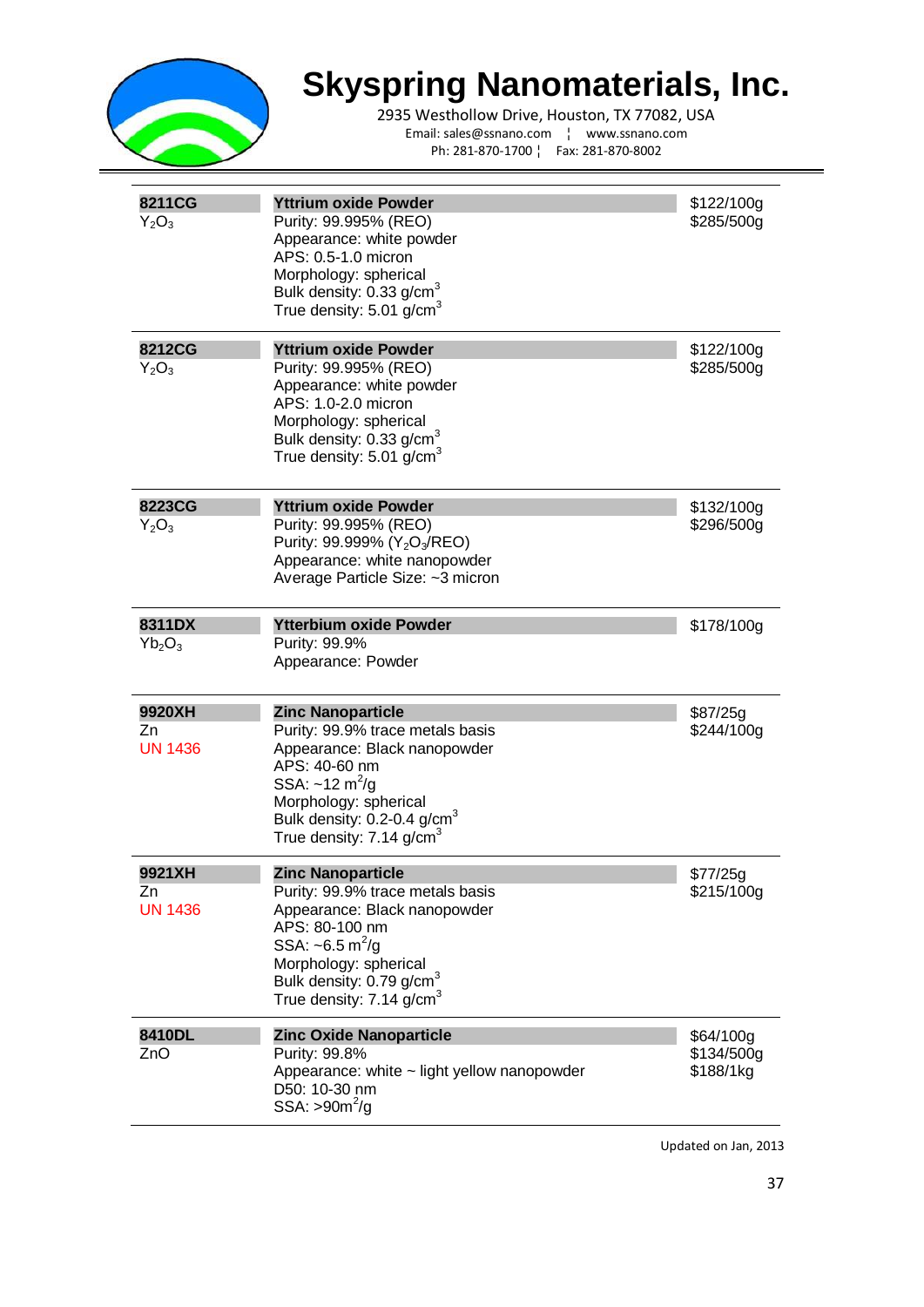

2935 Westhollow Drive, Houston, TX 77082, USA Email: sales@ssnano.com ¦ www.ssnano.com Ph: 281-870-1700 ¦ Fax: 281-870-8002

| 8411DL<br>ZnO              | Zinc Oxide (treated with silane coupling agents)<br>Purity: 99%<br>Appearance: white ~ light yellow nanopowder<br>D50: 10-30 nm<br>$SSA: >60m^2/g$                                                        | \$110/100g<br>\$230/500g<br>\$232/1kg  |
|----------------------------|-----------------------------------------------------------------------------------------------------------------------------------------------------------------------------------------------------------|----------------------------------------|
| 8412DL<br>ZnO              | Zinc Oxide (treated with stearic acid)<br>Purity: 99%<br>Appearance: white ~ light yellow nanopowder<br>D50: 10-30 nm<br>$SSA: >60m^2/g$                                                                  | \$110/100g<br>\$230/500g<br>\$232/1kg  |
| 8415CY<br>ZnO              | <b>Zinc Oxide Nanoparticle</b><br>Purity: 99.9%<br>Appearance: white ~ light yellow nanopowder<br>APS: < 200 nm<br>Bulk Density: 0.4 g/cm <sup>3</sup>                                                    | \$59/100g<br>\$112/500g<br>\$168/1kg   |
| 8416DX<br>ZnO              | <b>Zinc Oxide Nanoparticle</b><br>Purity: 99.999%                                                                                                                                                         | \$108/25g<br>\$236/100g<br>\$410/500kg |
| 8501YS<br>ZrO <sub>2</sub> | <b>Zirconium Oxide Powder</b><br>Appearance: white powder<br>Purity (ZrO <sub>2</sub> + HfO <sub>2</sub> ): 99.9%<br>D50: 1-3 micron<br>Morphology: Nearly Spherical                                      | \$58/100g<br>\$122/500g<br>\$186/1kg   |
| 8512QI<br>ZrO <sub>2</sub> | Zirconium Oxide Nanoparticle<br>Purity: 99.9%<br>Appearance: white nanopowder<br>APS: 20-30 nm<br>$SSA: > 35 \text{ m}^2/\text{g}$<br>Morphology: Spherical                                               | \$83/100g<br>\$157/500g<br>\$245/1kg   |
| 8520DL<br>$ZrO2-3Y$        | <b>Zirconium Oxide</b><br>Purity: 99.9%<br>Contents of $Y_2O_3$ (wt%): 5.2 $\pm$ 0.2<br>D50: 0.3-0.5 um<br>$SSA:$ > 13-17 m <sup>2</sup> /g<br>Color: white                                               | \$72/100g<br>\$149/500g<br>\$235/1kg   |
| 8522QI<br>$ZrO2-3Y$        | Zirconium Oxide Nanoparticle (monoclinic +<br>tetragonal)<br>Purity: $Y_2O_3$ - 5.4%, ZrO <sub>2</sub> +HfO <sub>2</sub> - 94%<br>APS: 25 nm<br>$SSA: > 40 \text{ m}^2/\text{g}$<br>Morphology: Spherical | \$86/100g<br>\$163/500g<br>\$254/1kg   |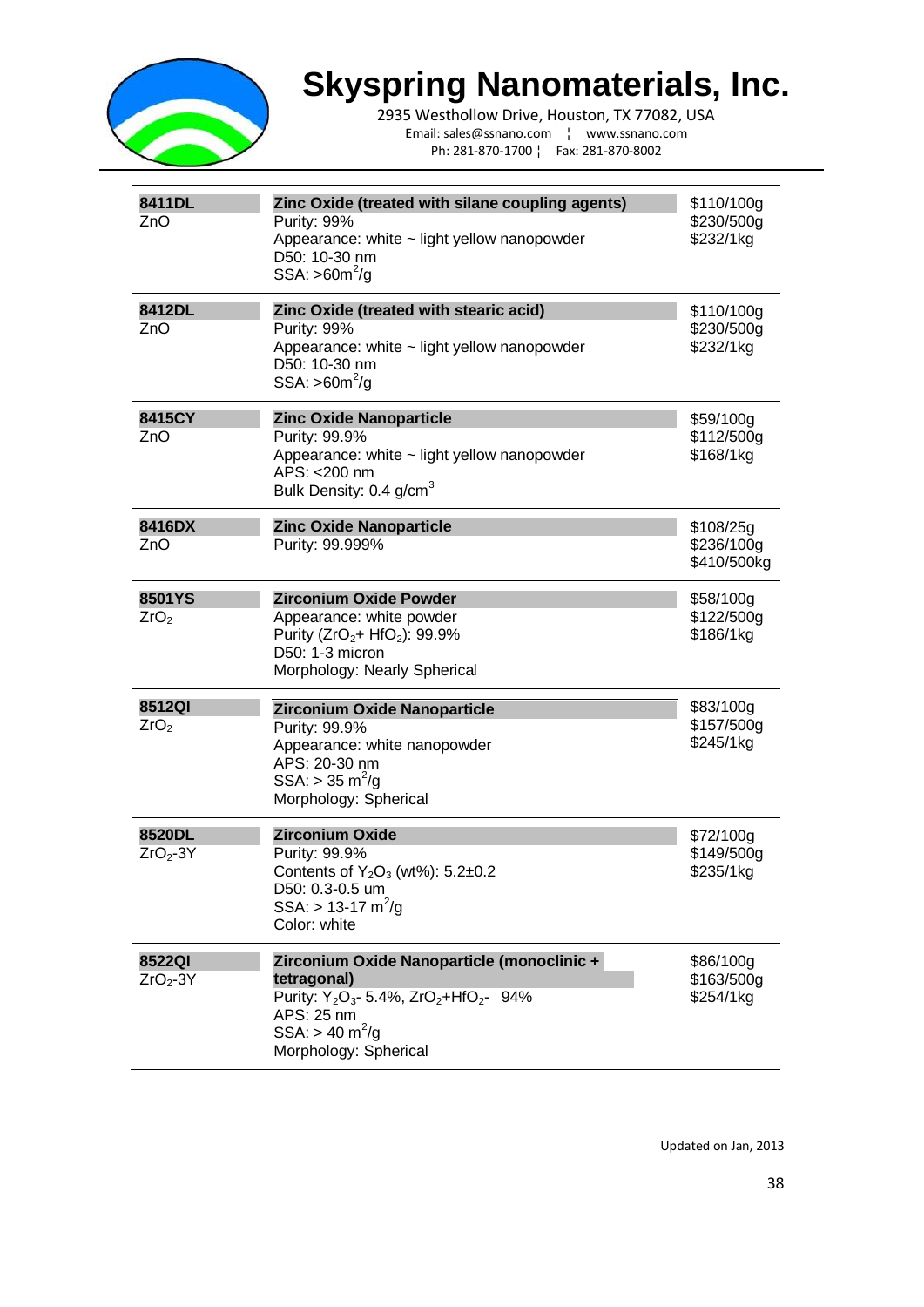

| 8528QI<br>$ZrO2-5Y$             | Zirconium Oxide Nanoparticle<br>Purity: $Y_2O_3$ - 8.6-9.0%<br>APS: 20-30 nm<br>Morphology: Spherical                                                                                                                                                             | \$86/100g<br>\$163/500g<br>\$254/1kg |
|---------------------------------|-------------------------------------------------------------------------------------------------------------------------------------------------------------------------------------------------------------------------------------------------------------------|--------------------------------------|
| 8530DL<br>$ZrO2-8Y$             | <b>Zirconium Oxide</b><br>Purity: 99.9%<br>Contents of $Y_2O_3$ (wt%): 13.3±0.2<br>D50: 0.3-0.5 um<br>$SSA:$ > 13-17 m <sup>2</sup> /g<br>Color: white                                                                                                            | \$73/100g<br>\$152/500g<br>\$239/1kg |
| 8532QI<br>$ZrO2-8Y$             | Zirconium Oxide (cubic)<br>Purity: $Y_2O_3$ - 13.5%, ZrO <sub>2</sub> +HfO <sub>2</sub> -86%<br>Appearance: white nanopowder<br>APS: 20 nm<br>$SSA:$ > 50 m <sup>2</sup> /g<br>Morphology: Near Spherical                                                         | \$91/100g<br>\$172/500g<br>\$268/1kg |
| 8540HK<br>ZrC<br><b>UN 3178</b> | Zirconium Carbide Nanoparticle<br>CAS No.: 12070-14-3<br>Appearance: Black nanopowder<br>Purity (%): 97+<br>Oxygen Content (%): <1.0<br>Particle Size (nm): 60<br>Specific Surface Area $(m^2/g)$ : >70<br>Morphology: Spherical<br>Bulk Density $(g/cm3)$ : 0.08 | \$141/25g<br>\$235/100g              |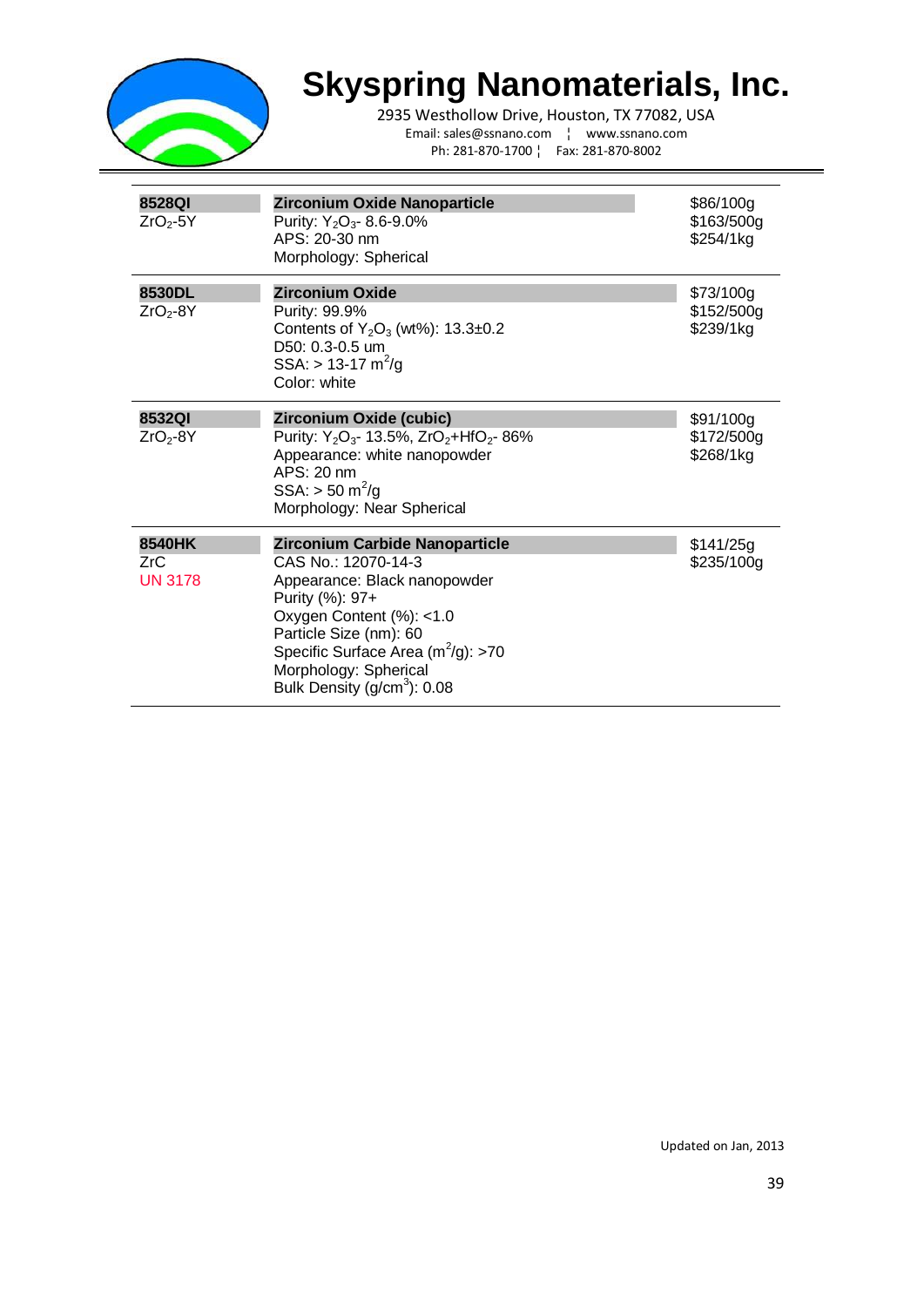

2935 Westhollow Drive, Houston, TX 77082, USA Email: sales@ssnano.com ¦ www.ssnano.com Ph: 281-870-1700 ¦ Fax: 281-870-8002

#### **CARBON NANOTUBES**

| Product #                      | <b>Description</b>                                                                                                                                                                                                                                                                                                                                                                                   | <b>Price</b>                        |
|--------------------------------|------------------------------------------------------------------------------------------------------------------------------------------------------------------------------------------------------------------------------------------------------------------------------------------------------------------------------------------------------------------------------------------------------|-------------------------------------|
| 0550CA<br><b>SWNT</b>          | <b>Single-walled nanotubes (SWNTs)</b><br>Purity: > 95 wt% (carbon nanotubes)<br>> 90 wt% (single-walled nanotubes)<br>Outside diameter: 1-2 nm<br>Inside diameter: 0.8-1.6 nm<br>Length: 5-20 um<br>SSA: $> 400 \text{ m}^2/\text{g}$<br>Ash: <3.0wt%<br>Bulk density: 0.14 g/cm <sup>3</sup><br>True density: $\sim$ 2.1 g/cm <sup>3</sup><br>Color: black<br>Manufacturing method: Catalytic CVD  | \$168/1g<br>\$790/5g                |
| 0551CA<br><b>SWNT</b>          | <b>Single-walled nanotubes (SWNTs)</b><br>Purity: > 90 wt% (carbon nanotubes)<br>> 60 wt% (single-walled nanotubes)<br>Outside diameter: 1-2 nm<br>Inside diameter: 0.8-1.6 nm<br>Length: 5-20 um<br>$SSA: > 400 \text{ m}^2/\text{g}$<br>Ash: < 3.0wt%<br>Bulk density: 0.14 g/cm <sup>3</sup><br>True density: $\sim$ 2.1 g/cm <sup>3</sup><br>Color: black<br>Manufacturing method: Catalytic CVD | \$95/1g<br>\$318/5g                 |
| 0552CA<br>MWNTs,<br>95%, <8 nm | <b>Multi walled nanotubes (MWNTs</b><br>Purity: > 95 wt% (carbon nanotubes)<br>Outside diameter: <8 nm<br>Inside diameter: 2-5 nm<br>Length: 5-20 um<br>SSA: $>$ 500 m <sup>2</sup> /g<br>Ash: <1.5wt%<br>Electrical conductivity: >100 s/cm<br>Bulk density: 0.27g/cm <sup>3</sup><br>True density: $\sim$ 2.1 g/cm <sup>3</sup><br>Manufacturing method: Catalytic CVD                             | \$108/5g<br>\$235/25g<br>\$490/100g |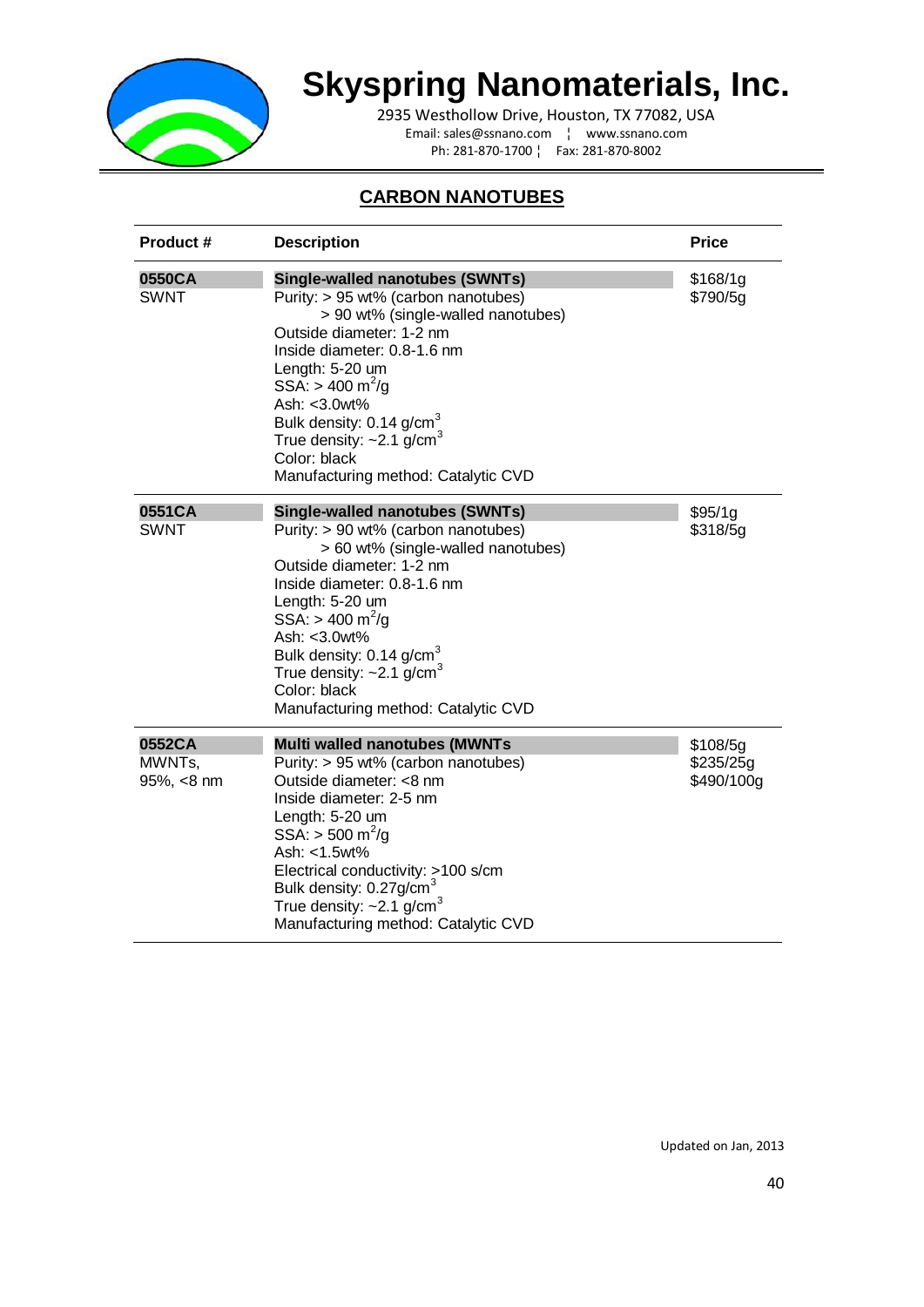

| 0553CA<br><b>MWNTs</b><br>95%, 10-20 nm | <b>Multi walled nanotubes (MWNTs)</b><br>Purity: $> 95$ wt%<br>Outside diameter: 10-20 nm<br>Inside diameter: 3-5 nm<br>Length: 5-30um<br>$SSA: > 350 \text{ m}^2/\text{g}$<br>Ash: <1.0wt%<br>Amorphous carbon: <3.0%<br>Electrical conductivity: >100 s/cm<br>Bulk density: 0.27g/cm <sup>3</sup><br>True density: $\sim$ 2.1 g/cm <sup>3</sup><br>Manufacturing method: Catalytic CVD       | \$75/5g<br>\$169/25g<br>\$438/100g |
|-----------------------------------------|------------------------------------------------------------------------------------------------------------------------------------------------------------------------------------------------------------------------------------------------------------------------------------------------------------------------------------------------------------------------------------------------|------------------------------------|
| 0554CA<br><b>MWNTs</b><br>95%, 20-30 nm | <b>Multi walled nanotubes (MWNTs)</b><br>Purity: $> 95$ wt%<br>Outside diameter: 20-30 nm<br>Inside diameter: 5-10 nm<br>Length: 10-30 um<br>SSA: >110 $\text{m}^2/\text{g}$<br>Ash: $<$ 1.5 wt%<br>Amorphous carbon: <3.0%<br>Electrical conductivity: >100 s/cm<br>Bulk density: 0.28 g/cm <sup>3</sup><br>True density: $\sim$ 2.1 g/cm <sup>3</sup><br>Manufacturing method: Catalytic CVD | \$70/5g<br>\$118/25g<br>\$256/100g |
|                                         |                                                                                                                                                                                                                                                                                                                                                                                                |                                    |
| 0555CA<br><b>MWNTs</b><br>95%, 30-50nm  | Multi walled nanotubes (MWNTs)<br>Purity: $> 95$ wt%<br>Outside diameter: 30-50 nm<br>Inside diameter: 5-10 nm<br>Length: 5-20 um<br>SSA: $>60 \text{ m}^2/\text{g}$<br>Ash: $<$ 1.5 wt%<br>Amorphous carbon: <3.0%<br>Electrical conductivity: >100 s/cm<br>Bulk density: $0.28$ g/cm <sup>3</sup><br>True density: $\sim$ 2.1 g/cm <sup>3</sup><br>Manufacturing method: Catalytic CVD       | \$70/5g<br>\$118/25g<br>\$256/100g |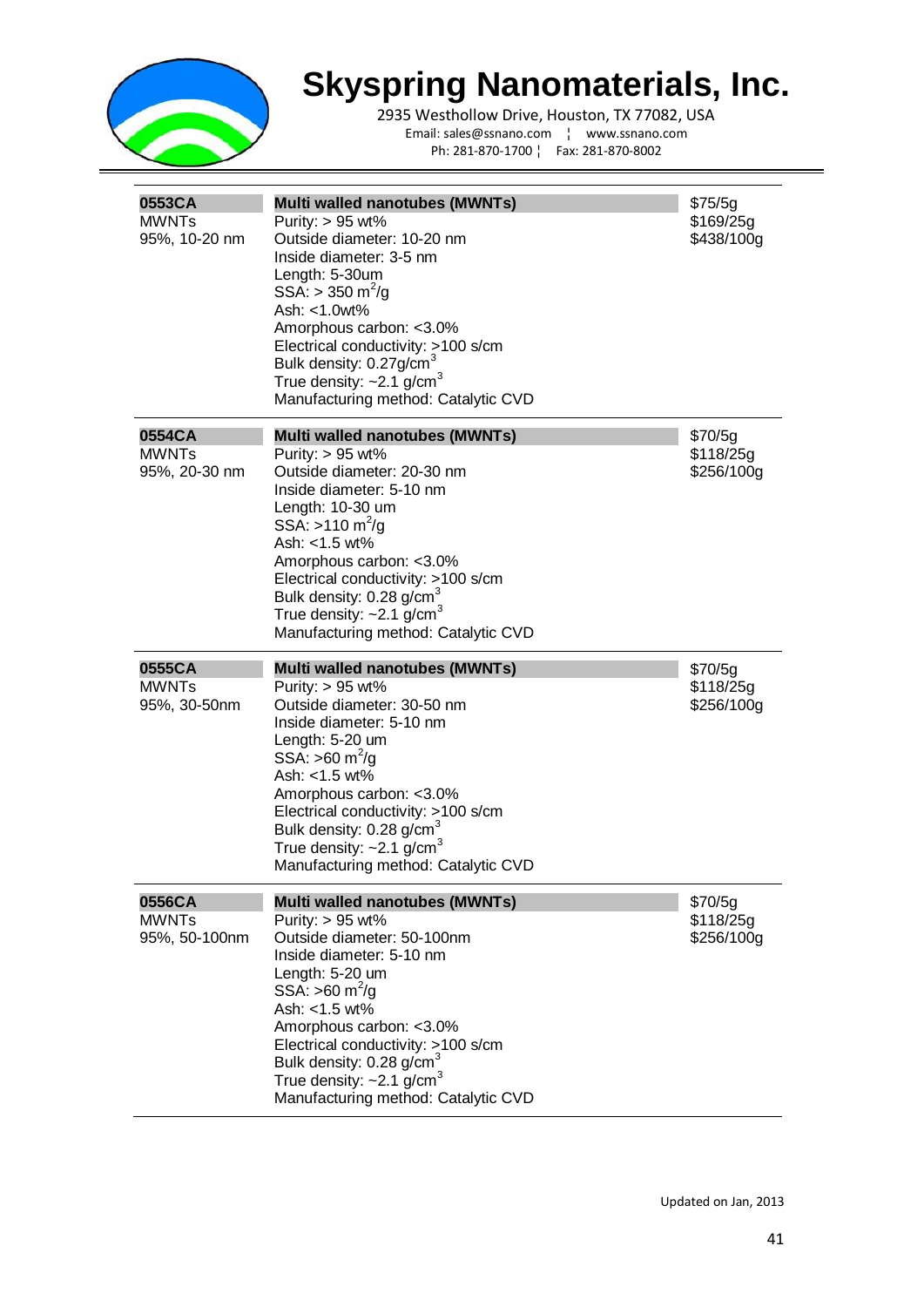

| 0550CA-OH<br><b>SWNTs</b><br>90%                            | Single-walled nanotubes (SWNTs), -OH functionalized<br>Content of -OH groups: ~4wt%<br>-OH unctionalized Purity: > 95 wt% (carbon nanotubes)<br>> 90 wt% (single-walled nanotubes)<br>Outside Diameter: 1-2 nm<br>Inside Diameter: 0.8-1.6 nm<br>Length: 5-20 um<br>SSA: $> 400 \text{ m}^2/\text{g}$<br>Ash: <1.5wt%<br>Electrical Conductivity: >100 s/cm<br>Bulk Density: 0.14 g/cm <sup>3</sup><br>True density: $\sim$ 2.1 g/cm <sup>3</sup><br>Color: black<br>Manufacturing method: Catalytic CVD | \$196/1g<br>\$919/5g  |
|-------------------------------------------------------------|----------------------------------------------------------------------------------------------------------------------------------------------------------------------------------------------------------------------------------------------------------------------------------------------------------------------------------------------------------------------------------------------------------------------------------------------------------------------------------------------------------|-----------------------|
| 0551CA-OH<br><b>SWNTs</b><br>-OH unctionalized<br>60%       | Single-walled nanotubes (SWNTs), -OH functionalized<br>Content of -OH groups: ~4wt%<br>Purity: > 90 wt% (carbon nanotubes)<br>> 60 wt% (single-walled nanotubes)<br>Outside Diameter: 1-2 nm<br>Inside Diameter: 0.8-1.6 nm<br>Length: 5-20 um<br>$SSA: > 400 \text{ m}^2/\text{g}$<br>Ash: < 3.0wt%<br>Bulk Density: 0.14 g/cm <sup>3</sup><br>True density: $\sim$ 2.1 g/cm <sup>3</sup><br>Color: black<br>Manufacturing method: Catalytic CVD                                                        | \$138/1g<br>\$520/5g  |
| 0552CA-OH<br><b>MWNTs</b><br>-OH unctionalized<br>95%, <8nm | <b>Multi walled nanotubes</b><br>-OH functionalized (MWNTs-OH)<br>Purity: $> 95$ wt%<br>Content of -OH group: ~5.0wt%<br>Outside diameter: <8 nm<br>Inside diameter: 2-5 nm<br>Length: 5-20 um<br>SSA: $>$ 500 m <sup>2</sup> /g<br>Ash: <1.5wt%<br>Electrical conductivity: >100 s/cm<br>Bulk density: 0.27g/cm <sup>3</sup><br>True density: $\sim$ 2.1 g/cm <sup>3</sup><br>Manufacturing method: Catalytic CVD                                                                                       | \$132/5g<br>\$348/25g |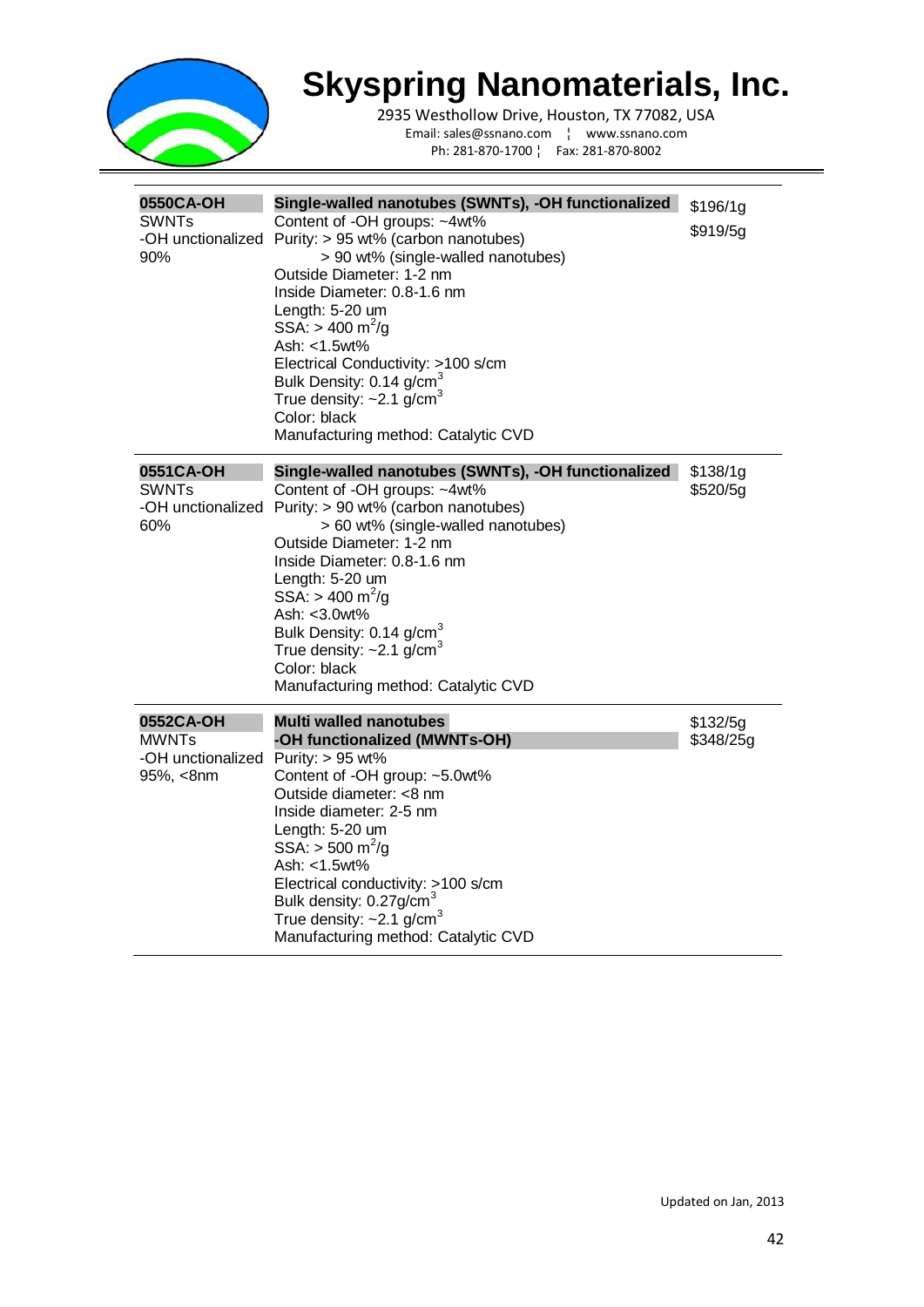

2935 Westhollow Drive, Houston, TX 77082, USA Email: sales@ssnano.com ¦ www.ssnano.com Ph: 281-870-1700 ¦ Fax: 281-870-8002

| 0553CA-OH<br><b>MWNTs</b><br>-OH unctionalized<br>95%, 10-20 nm | Multi walled nanotubes -OH functionalized (MWNTs)<br>Purity: $> 95$ wt%<br>Content of -OH: ~2.0 wt%<br>Outside diameter: 10-20 nm<br>Inside diameter: 3-5 nm<br>Length: 5-30um<br>SSA: $>350 \text{ m}^2/\text{g}$<br>Ash: <1.0wt%<br>Amorphous carbon: <3.0%<br>Electrical conductivity: >100 s/cm<br>Bulk density: 0.27g/cm <sup>3</sup><br>True density: $\sim$ 2.1 g/cm <sup>3</sup><br>Manufacturing method: Catalytic CVD | \$119/5g<br>\$273/25g               |
|-----------------------------------------------------------------|---------------------------------------------------------------------------------------------------------------------------------------------------------------------------------------------------------------------------------------------------------------------------------------------------------------------------------------------------------------------------------------------------------------------------------|-------------------------------------|
| 0554CA-OH<br><b>MWNTs</b><br>-OH unctionalized<br>95%, 20-30 nm | Multi walled nanotubes (MWNTs)<br>Purity: $> 95$ wt%<br>Content of $-OH: -1.6$ wt%<br>Outside diameter: 20-30 nm<br>Inside diameter: 5-10 nm<br>Length: 10-30 um<br>SSA: >110 m <sup>2</sup> /g<br>Ash: <1.5 wt%<br>Amorphous carbon: < 3.0%<br>Electrical conductivity: >100 s/cm<br>Bulk density: 0.28 g/cm <sup>3</sup><br>True density: $\sim$ 2.1 g/cm <sup>3</sup><br>Manufacturing method: Catalytic CVD                 | \$110/5g<br>\$258/25g<br>\$798/100g |
| 0555CA-OH                                                       |                                                                                                                                                                                                                                                                                                                                                                                                                                 |                                     |
| <b>MWNTs</b><br>-OH unctionalized<br>95%, 30-50 nm              | Multi walled nanotubes (MWNTs)<br>Purity: $> 95$ wt%<br>Content of $-OH: ~1.0$ wt%<br>Outside diameter: 30-50nm<br>Inside diameter: 5-10 nm<br>Length: 10-30 um<br>$SSA: > 100m^2/q$<br>Ash: <1.5 wt%<br>Amorphous carbon: <3.0%<br>Electrical conductivity: >100 s/cm<br>Bulk density: 0.28 g/cm <sup>3</sup><br>True density: $\sim$ 2.1 g/cm <sup>3</sup><br>Manufacturing method: Catalytic CVD                             | \$110/5g<br>\$258/25g<br>\$798/100g |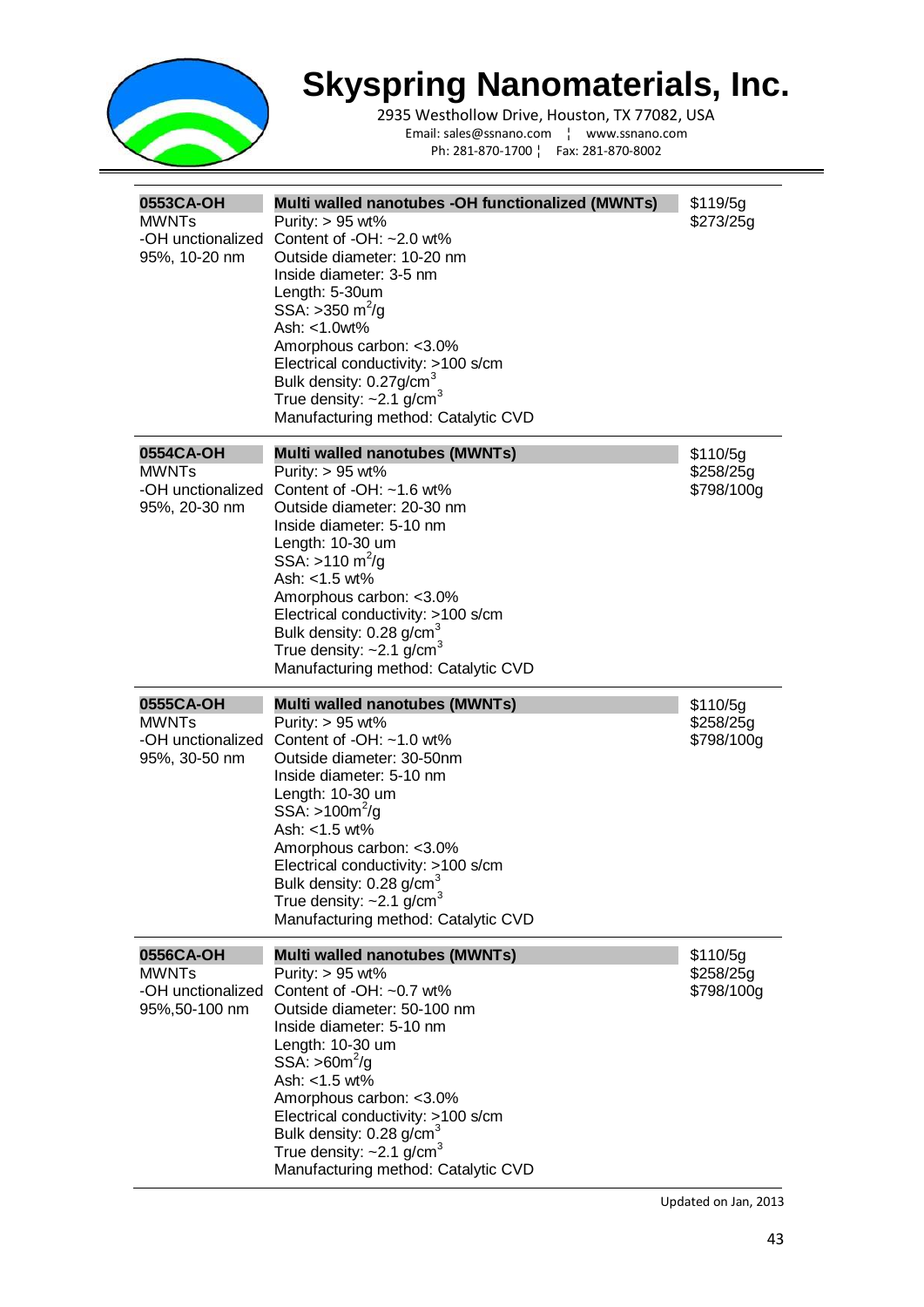

| 0550CA-COOH<br><b>SWNTs</b><br>$-COOH$<br>Functionalized<br>95%      | Single-walled nanotubes (SWNTs),<br>-COOH functionalized<br>Content of -COOH groups: ~3wt%<br>Purity: > 95 wt% (carbon nanotubes)<br>> 90 wt% (single-walled nanotubes)<br>Outside Diameter: 1-2 nm<br>Inside Diameter: 0.8-1.6 nm<br>Length: 5-20 um<br>$SSA: > 400 \text{ m}^2/\text{g}$<br>Ash: <1.5wt%<br>Electrical Conductivity: >100 s/cm<br>Bulk Density: 0.14 g/cm <sup>3</sup><br>True density: $\sim$ 2.1 g/cm <sup>3</sup><br>Color: black<br>Manufacturing method: Catalytic CVD | \$196/1g<br>\$1190/5g |
|----------------------------------------------------------------------|-----------------------------------------------------------------------------------------------------------------------------------------------------------------------------------------------------------------------------------------------------------------------------------------------------------------------------------------------------------------------------------------------------------------------------------------------------------------------------------------------|-----------------------|
| 0551CA-COOH<br><b>SWNTs</b><br>–COOH<br>Functionalized<br>60%        | Single-walled nanotubes (SWNTs), -OH functionalized<br>Content of -COOH groups: ~5wt%<br>Purity: > 90 vol% (carbon nanotubes)<br>> 60 vol% (single-walled nanotubes)<br>Outside Diameter: 1-2 nm<br>Inside Diameter: 0.8-1.6 nm<br>Length: 5-20 um<br>$SSA: > 400 \text{ m}^2/\text{g}$<br>Ash: $<$ 3.0 $wt\%$<br>Bulk Density: 0.14 g/cm <sup>3</sup><br>True density: $\sim$ 2.1 g/cm <sup>3</sup><br>Color: black<br>Manufacturing method: Catalytic CVD                                   | \$138/1g<br>\$520/5g  |
| 0552CA-COOH<br><b>MWNTs</b><br>-COOH<br>Functionalized<br>95%, <8 nm | <b>Multi walled nanotubes</b><br>-COOH functionalized (MWNTs-COOH)<br>Purity: > 95 wt%<br>Content of -COOH group: ~4wt%<br>Outside diameter: <8 nm<br>Inside diameter: 2-5 nm<br>Length: 5-20 um<br>$SSA: > 500 \text{ m}^2/\text{g}$<br>Ash: <1.5wt%<br>Electrical conductivity: >100 s/cm<br>Bulk density: 0.27g/cm <sup>3</sup><br>True density: $\sim$ 2.1 g/cm <sup>3</sup><br>Manufacturing method: Catalytic CVD                                                                       | \$132/5g<br>\$348/25g |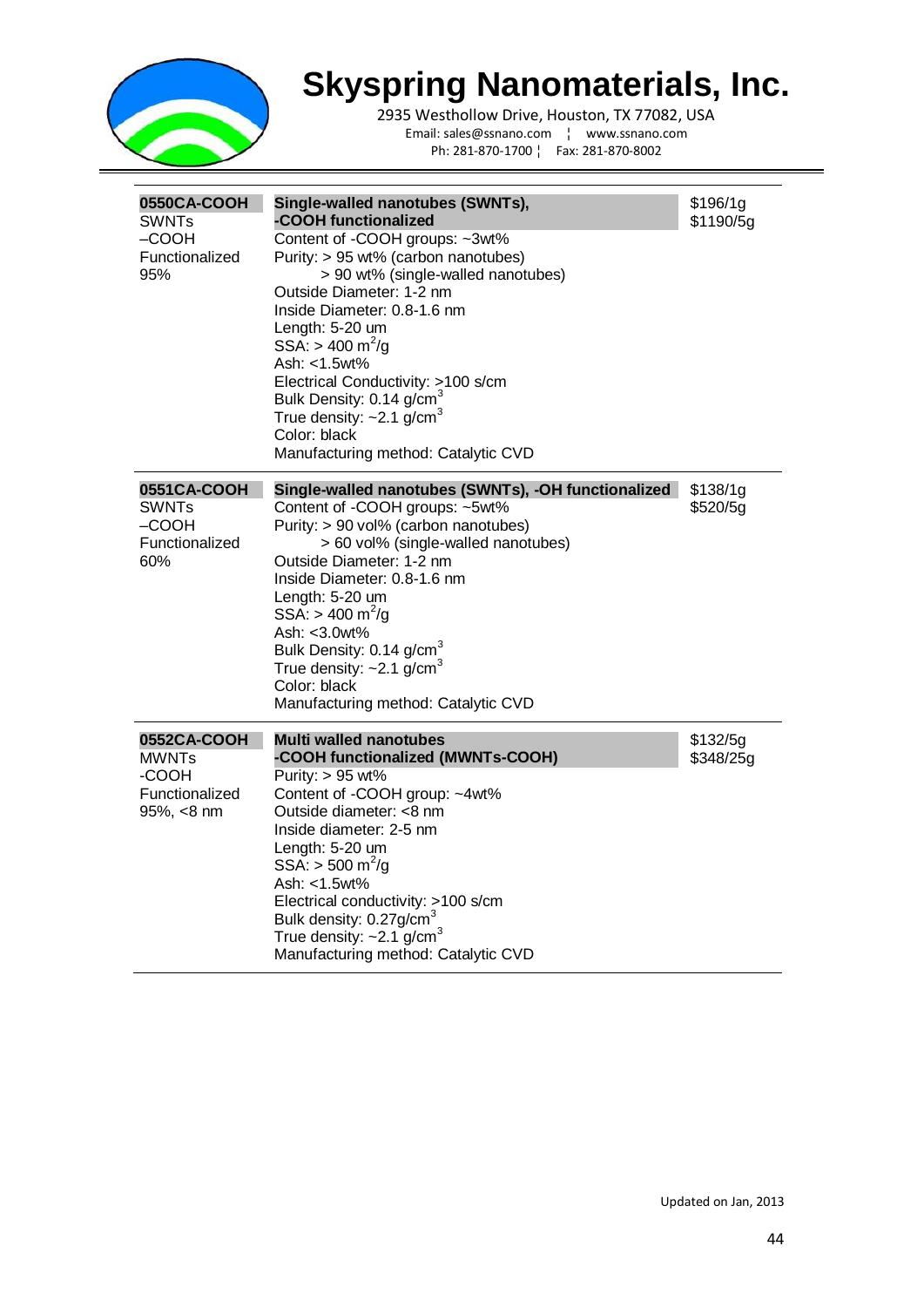

| 0553CA-COOH<br><b>MWNTs</b><br>-COOH<br>Functionalized<br>95%, 10-20 nm | Multi walled nanotubes -COOH functionalized<br>(MWNTs)<br>Purity: $> 95$ wt%<br>Content of -COOH: ~2.0 wt%<br>Outside diameter: 10-20 nm<br>Inside diameter: 3-5 nm<br>Length: 5-30um<br>SSA: > 350 m <sup>2</sup> /g<br>Ash: <1.0wt%<br>Amorphous carbon: < 3.0%<br>Electrical conductivity: >100 s/cm<br>Bulk density: 0.27g/cm <sup>3</sup><br>True density: $\sim$ 2.1 g/cm $^3$<br>Manufacturing method: Catalytic CVD | \$119/5g<br>\$273/25q               |
|-------------------------------------------------------------------------|-----------------------------------------------------------------------------------------------------------------------------------------------------------------------------------------------------------------------------------------------------------------------------------------------------------------------------------------------------------------------------------------------------------------------------|-------------------------------------|
| 0554CA-COOH<br><b>MWNTs</b><br>-COOH<br>Functionalized<br>95%, 20-30 nm | <b>Multi walled nanotubes (MWNTs)</b><br>Purity: $> 95$ wt%<br>Content of -COOH: ~1.2 wt%<br>Outside diameter: 20-30 nm<br>Inside diameter: 5-10 nm<br>Length: 10-30 um<br>SSA: >110 m <sup>2</sup> /g<br>Ash: <1.5 wt%<br>Amorphous carbon: < 3.0%<br>Electrical conductivity: >100 s/cm<br>Bulk density: 0.28 g/cm <sup>3</sup><br>True density: $\sim$ 2.1 g/cm <sup>3</sup><br>Manufacturing method: Catalytic CVD      | \$110/5g<br>\$258/25g<br>\$798/100g |
| 0555CA-COOH<br><b>MWNTs</b><br>-COOH<br>Functionalized<br>95%, 30-50 nm | <b>Multi walled nanotubes (MWNTs)</b><br>Purity: > 95 wt%<br>Content of -COOH: ~0.7 wt%<br>Outside diameter: 30-50nm<br>Inside diameter: 5-10 nm<br>Length: 10-30 um<br>$SSA: > 100m^2/g$<br>Ash: <1.5 wt%<br>Amorphous carbon: <3.0%<br>Electrical conductivity: >100 s/cm<br>Bulk density: 0.28 g/cm <sup>3</sup><br>True density: $\sim$ 2.1 g/cm <sup>3</sup><br>Manufacturing method: Catalytic CVD                    | \$110/5g<br>\$258/25g<br>\$798/100g |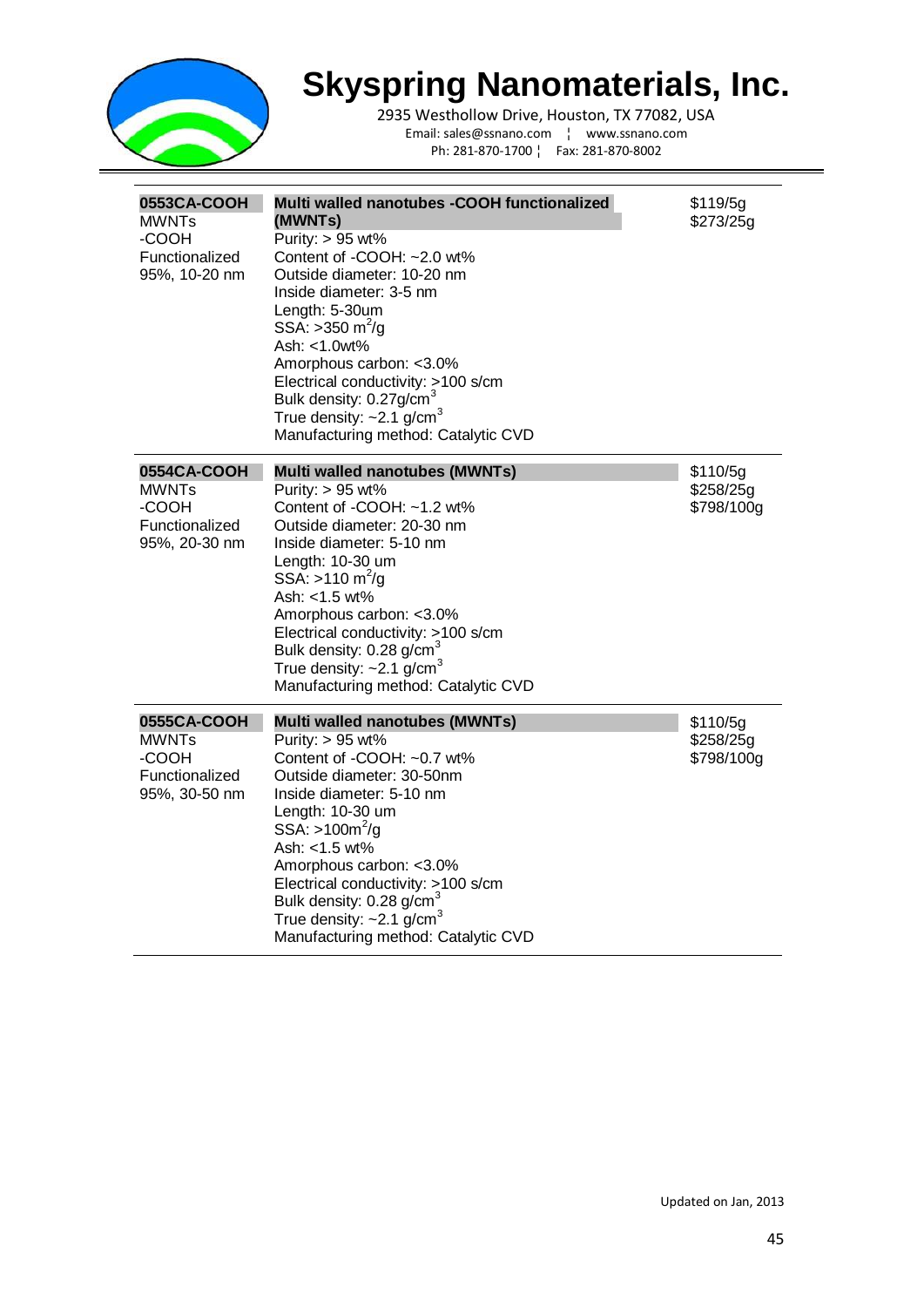

2935 Westhollow Drive, Houston, TX 77082, USA Email: sales@ssnano.com ¦ www.ssnano.com Ph: 281-870-1700 ¦ Fax: 281-870-8002

| 0556CA-COOH    | Multi walled nanotubes (MWNTs)             | \$110/5q   |
|----------------|--------------------------------------------|------------|
| <b>MWNTs</b>   | Purity: $> 95$ wt%                         | \$258/25g  |
| -COOH          | Content of -COOH: ~0.5 wt%                 | \$798/100g |
| Functionalized | Outside diameter: 50-100nm                 |            |
| 95%, 50-100 nm | Inside diameter: 5-10 nm                   |            |
|                | Length: 10-30 um                           |            |
|                | $SSA: >60m^2/q$                            |            |
|                | Ash: $<$ 1.5 wt%                           |            |
|                | Amorphous carbon: <3.0%                    |            |
|                | Electrical conductivity: >100 s/cm         |            |
|                | Bulk density: 0.28 g/cm <sup>3</sup>       |            |
|                | True density: $\sim$ 2.1 g/cm <sup>3</sup> |            |
|                | Manufacturing method: Catalytic CVD        |            |

#### **RARE EARTH MATERIALS**

| Product#         | <b>Description</b>                                 | <b>Price</b> |
|------------------|----------------------------------------------------|--------------|
| 2190DX           | <b>Cerium Metal</b>                                | Ask for a    |
| Ce               | Ce/TREM 99.9%                                      | quote        |
| 2191DX           | <b>Cerium Metal</b>                                | Ask for a    |
| Ce               | Ce/TREM 99.99%                                     | quote        |
| 2110DX           | <b>Cerium Oxide Nanopowder</b>                     | Ask for a    |
| CeO <sub>2</sub> | CeO <sub>2</sub> /TREO 99.99%<br>10-30nm           | quote        |
| 2113DX           | <b>Cerium Oxide Nanopowder</b>                     | Ask for a    |
| CeO <sub>2</sub> | CeO <sub>2</sub> /TREO 99.9%                       |              |
|                  | $0.1 - 1$ um                                       | quote        |
| 2110DX           | <b>Cerium Oxide Nanopowder</b>                     | Ask for a    |
| CeO <sub>2</sub> | CeO <sub>2</sub> /TREM 99.9%                       | quote        |
| 2195DX           | 15 <sub>um</sub><br><b>Cerium Oxide Nanopowder</b> |              |
| CeF <sub>3</sub> | <b>REO/TREO 99.0%</b>                              | Ask for a    |
|                  | <b>TREO&gt;80%</b>                                 | quote        |
| 2196DX           | <b>Cerium Oxide Nanopowder</b>                     | Ask for a    |
| CeF <sub>3</sub> | REO/TREO 99.9%                                     |              |
|                  | <b>TREO&gt;80%</b>                                 | quote        |
| 2980DX           | <b>Dysprosium Metal Powder</b>                     | Ask for a    |
| Dy               | Dy/TREM 99.9%                                      | quote        |
|                  | -40,-100,-325 mesh                                 |              |
| 2981DX           | <b>Dysprosium Metal Powder</b>                     | Ask for a    |
| Dy               | Dy/TREM 99.9+%                                     | quote        |
| 2982DX           | <b>Dysprosium Metal Powder</b>                     | Ask for a    |
| Dy               | Dy/TREM 99.99%                                     | quote        |
| 2981DX           | <b>Dysprosium Metal Powder</b>                     | Ask for a    |
| Dy               | Dy/TREM 99.99%                                     |              |
|                  | Disks, Plates                                      | quote        |
|                  |                                                    |              |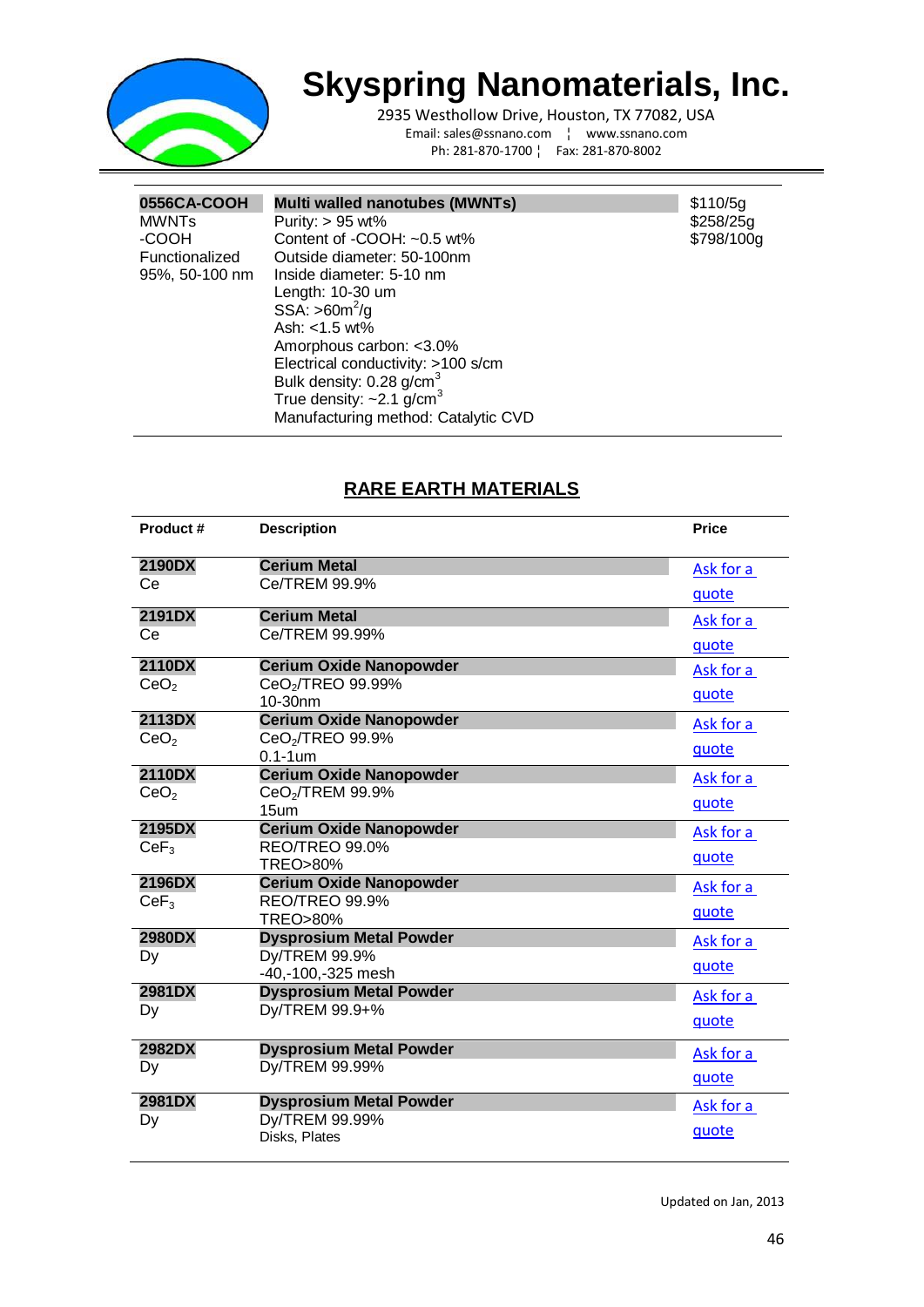

2935 Westhollow Drive, Houston, TX 77082, USA Email: sales@ssnano.com ¦ www.ssnano.com Ph: 281-870-1700 ¦ Fax: 281-870-8002

| <b>2910DX</b>                            | Dysprosium Oxide Nanopowder                                                     | Ask for a |
|------------------------------------------|---------------------------------------------------------------------------------|-----------|
| $Dy_2O_3$                                | Dy <sub>2</sub> O <sub>3</sub> /TREM 99.9+%<br>50 <sub>nm</sub>                 | quote     |
| 2920DX                                   | <b>Dysprosium Oxide Micron powder</b>                                           | Ask for a |
| $Dy_2O_3$                                | Dy <sub>2</sub> O <sub>3</sub> /TREM 99.9+%                                     | quote     |
| 2920DX                                   | <b>Dysprosium Oxide Micron powder</b>                                           | Ask for a |
| $Dy_2O_3$                                | Dy <sub>2</sub> O <sub>3</sub> /TREM 99.9+%                                     | quote     |
| 3080DX<br>Er                             | <b>Erbium Metal Powder</b><br>Er/TREM 99.9+%                                    | Ask for a |
|                                          | -100, or -325 mesh                                                              | quote     |
| 3081DX                                   | <b>Erbium Metal Powder</b>                                                      | Ask for a |
| Er                                       | $Er/TREM$ 99.9+%                                                                | quote     |
| 3082DX                                   | <b>Erbium Metal Powder</b>                                                      | Ask for a |
| Er                                       | Er/TREM 99.99%                                                                  | quote     |
| 3083DX                                   | <b>Erbium Metal Powder</b>                                                      | Ask for a |
| Er                                       | Er/TREM 99.9%<br>Disks, Plates                                                  | quote     |
| 3010DX                                   | <b>Erbium Oxide Nanopowder</b>                                                  | Ask for a |
| Er <sub>2</sub> O <sub>3</sub>           | Er <sub>2</sub> O <sub>3</sub> /TREO 99.9+%<br>40-50nm                          | quote     |
|                                          |                                                                                 |           |
| 3011DX<br>Er <sub>2</sub> O <sub>3</sub> | <b>Erbium Oxide Micron Powder</b><br>Er <sub>2</sub> O <sub>3</sub> /TREO 99.9% | Ask for a |
|                                          | D50: 10micron                                                                   | quote     |
| 3012DX                                   | <b>Erbium Oxide Nanopowder</b>                                                  | Ask for a |
| Er <sub>2</sub> O <sub>3</sub>           | Er <sub>2</sub> O <sub>3</sub> /TREO 99.995%<br>D50: 10micron                   | quote     |
| 3180DX                                   | <b>Europium Metal Powder</b>                                                    | Ask for a |
| Eu                                       | Eu/TREM 99.9+%                                                                  | quote     |
| 3181DX                                   | $-100$ mesh<br><b>Europium Metal</b>                                            |           |
| Eu                                       | Eu/TREM 99.9+%                                                                  | Ask for a |
| 3182DX                                   |                                                                                 | quote     |
| Eu                                       | <b>Europium Metal Powder</b><br>Eu/TREM 99.99%                                  | Ask for a |
|                                          |                                                                                 | quote     |
| 3183DX                                   | <b>Europium Sputtering Target</b>                                               | Ask for a |
| Eu                                       | Eu/TREM 99.99%<br>Disks, Plates                                                 | quote     |
| 3110DX                                   | <b>Europium Oxide Nanopowder</b>                                                | Ask for a |
| Eu <sub>2</sub> O <sub>3</sub>           | Eu <sub>2</sub> O <sub>3</sub> /TREO 99.99%<br>50nm                             | quote     |
| 3111DX                                   | <b>Europium Oxide Nanopowder</b>                                                | Ask for a |
| Eu <sub>2</sub> O <sub>3</sub>           | Eu <sub>2</sub> O <sub>3</sub> /TREO 99.9%                                      | quote     |
|                                          | D50: 2-3um                                                                      |           |
| 3110DX                                   | <b>Europium Oxide Nanopowder</b>                                                | Ask for a |
| Eu <sub>2</sub> O <sub>3</sub>           | Eu <sub>2</sub> O <sub>3</sub> /TREO 99.999%<br>D50:2-3um                       | quote     |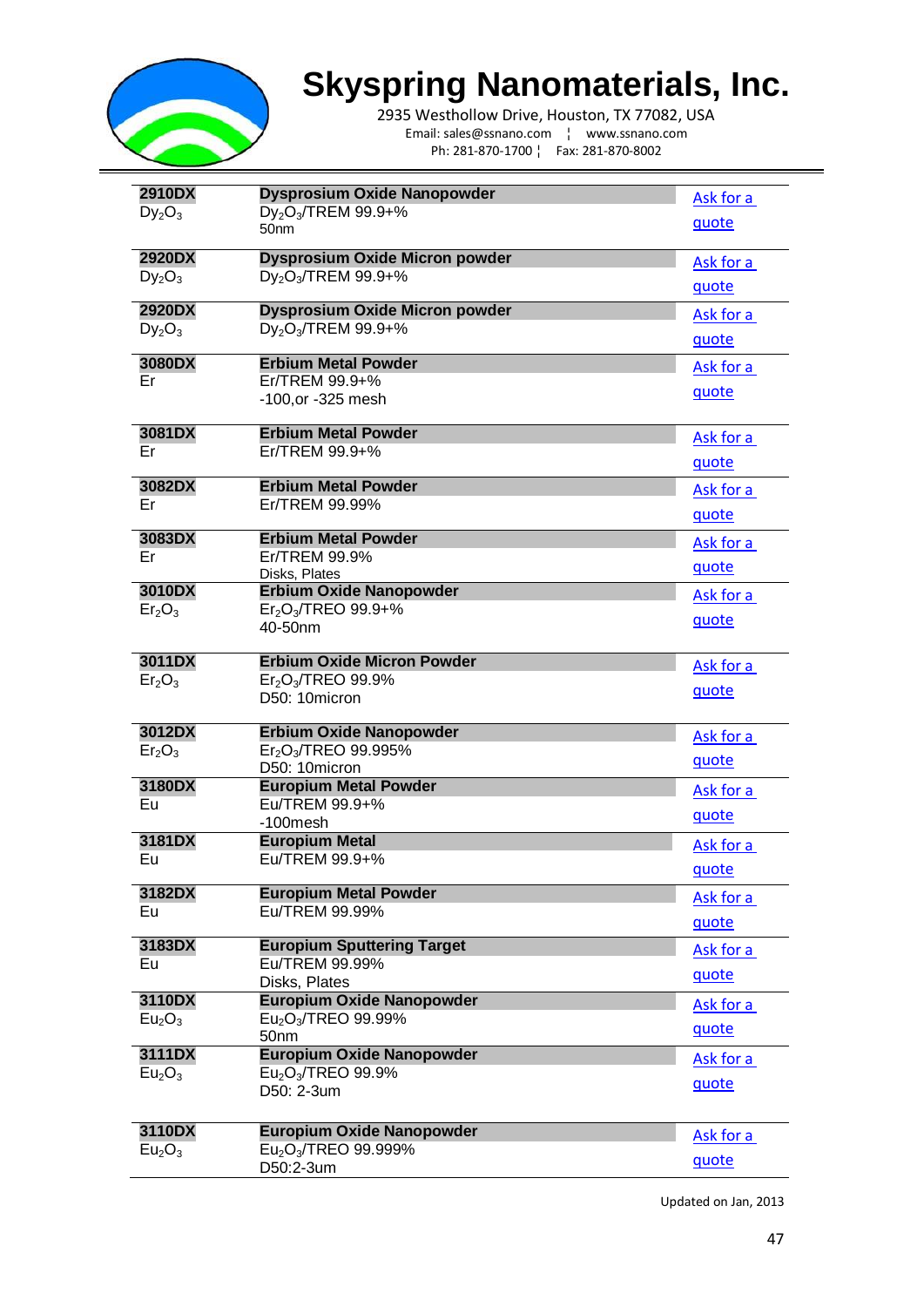

2935 Westhollow Drive, Houston, TX 77082, USA Email: sales@ssnano.com ¦ www.ssnano.com Ph: 281-870-1700 ¦ Fax: 281-870-8002

| 3520DX                         | <b>Gadolinium Trichloride</b>                            | Ask for a |
|--------------------------------|----------------------------------------------------------|-----------|
| $GdCl_3 \cdot 6H_2O$           | Gd/TREM 99.99%                                           | quote     |
|                                |                                                          |           |
| 3580DX<br>Gd                   | <b>Gadolinium Metal Powder</b><br>Gd/TREM 99.9%          | Ask for a |
|                                | -40 or -100 mesh                                         | quote     |
|                                |                                                          |           |
| 3581DX                         | <b>Gadolinium Metal Sputtering Target</b>                | Ask for a |
| Gd                             | Gd/TREM 99.9%                                            | quote     |
|                                | Disks, Plates                                            |           |
| 3510CG                         | <b>Gadolinium Oxide Nanopowder</b>                       | Ask for a |
| $Gd_2O_3$                      | Gd <sub>2</sub> O <sub>3</sub> /TREO 99.9+%              |           |
|                                | 30-50nm                                                  | quote     |
| 3511DX                         | <b>Gadolinium Oxide Nanopowder</b>                       | Ask for a |
| $Gd_2O_3$                      | Gd <sub>2</sub> O <sub>3</sub> /TREO 99.995%<br>$3-5$ um | quote     |
| 3590DX                         | <b>Gadolinium Fluoride Nanopowder</b>                    | Ask for a |
| $GdF_3$                        | REO/TREO 99.9%                                           |           |
|                                |                                                          | quote     |
| 3590DX                         | <b>Gadolinium Fluoride Nanopowder</b>                    | Ask for a |
| $GdF_3$                        | <b>REO/TREO 99.99%</b>                                   | quote     |
| 3980DX                         | <b>Holmium Metal Powder</b>                              | Ask for a |
| Ho                             | Ho/TREM 99.9+%                                           |           |
|                                | -100mesh                                                 | quote     |
| 3981DX                         | <b>Holmium Metal</b>                                     | Ask for a |
| Ho                             | Ho/TREM 99.9+%                                           | quote     |
| 3982DX                         | <b>Holmium Metal</b>                                     |           |
| Ho                             | Ho/TREM 99.9+%                                           | Ask for a |
|                                |                                                          | quote     |
| 3983DX                         | <b>Holmium Sputtering Target</b>                         | Ask for a |
| Ho                             | Ho/TREM 99.99%                                           | quote     |
|                                | Disks, Plates                                            |           |
| 3911DX                         | <b>Holmium Oxide Micron Powder</b>                       | Ask for a |
| Ho <sub>2</sub> O <sub>3</sub> | Ho <sub>2</sub> O <sub>3</sub> /TREO 99.5%               | quote     |
| 3911DX                         | <b>Holmium Oxide Micron Powder</b>                       |           |
| Ho <sub>2</sub> O <sub>3</sub> | Ho <sub>2</sub> O <sub>3</sub> /TREO 99.9%               | Ask for a |
|                                |                                                          | quote     |
| 3911DX                         | <b>Holmium Oxide Micron Powder</b>                       | Ask for a |
| Ho <sub>2</sub> O <sub>3</sub> | Ho <sub>2</sub> O <sub>3</sub> /TREO 99.99%              | quote     |
| 4480DX                         | <b>Lanthanum Metal Powder</b>                            |           |
| La                             | La/TREM 99.9%                                            | Ask for a |
|                                | -100mesh                                                 | quote     |
| 4481DX                         | <b>Lanthanum Metal Sputtering Target</b>                 | Ask for a |
| La                             | La/TREM 99.9%                                            |           |
|                                | Disks, Plates                                            | quote     |
| 4410CG                         | Lanthanum Oxide Nanopowder                               | Ask for a |
| La <sub>2</sub> O <sub>3</sub> | $La2O3/TREO$ 99.9+%                                      | quote     |
|                                | 100nm                                                    |           |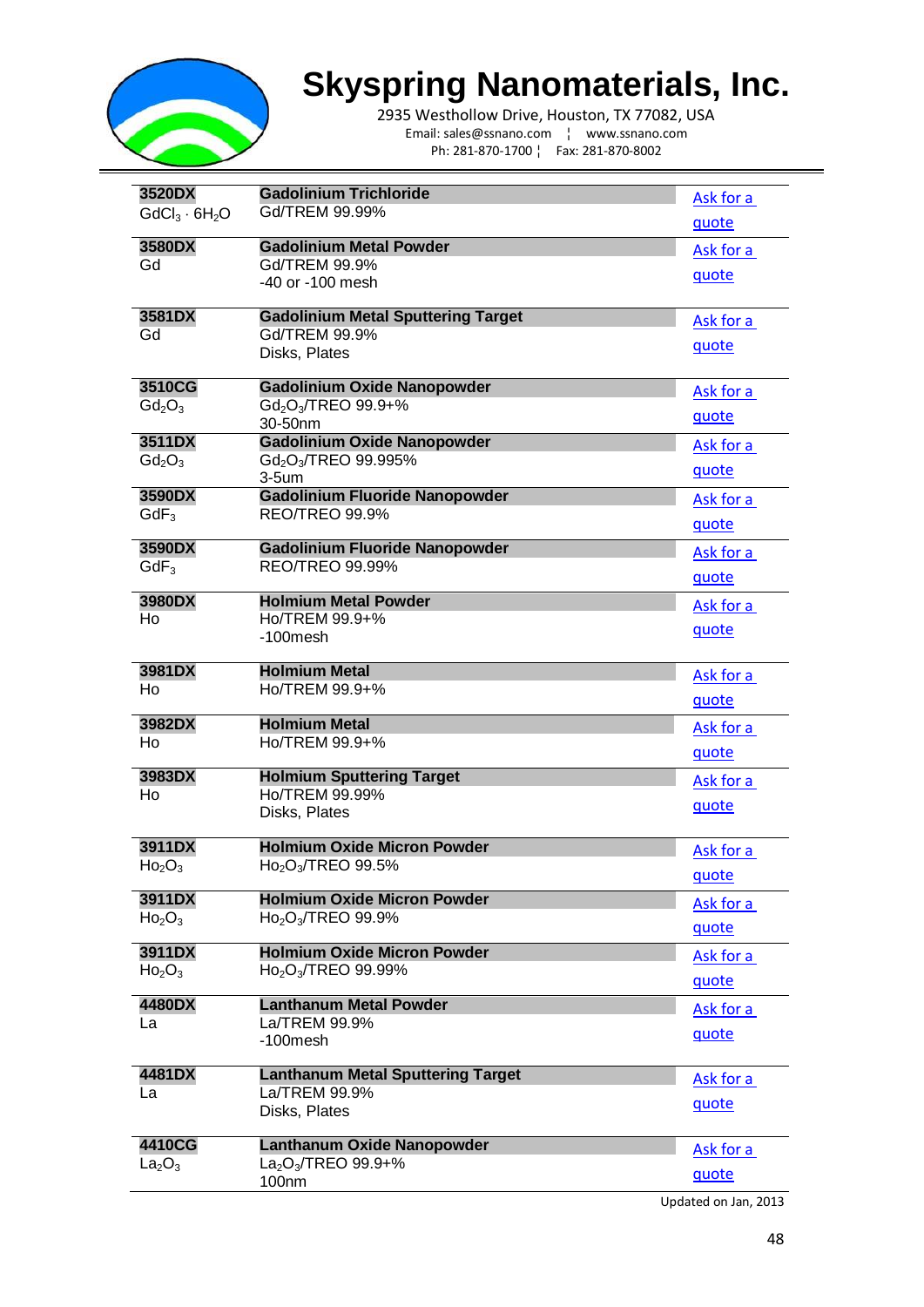

2935 Westhollow Drive, Houston, TX 77082, USA Email: sales@ssnano.com ¦ www.ssnano.com Ph: 281-870-1700 ¦ Fax: 281-870-8002

| 4411DX                         | Lanthanum Oxide powder                                    | Ask for a |
|--------------------------------|-----------------------------------------------------------|-----------|
| La <sub>2</sub> O <sub>3</sub> | $La2O3/TREO$ 99.9%                                        | quote     |
|                                | 3-5um                                                     |           |
| 4440DX                         | Lanthanum Oxide powder                                    | Ask for a |
| La <sub>2</sub> O <sub>3</sub> | La <sub>2</sub> O <sub>3</sub> /TREO 99.995%              | quote     |
|                                | $3-5$ um                                                  |           |
| 4780DX                         | <b>Lutetium Metal Powder</b>                              | Ask for a |
| Lu                             | Lu/TREM 99.9+%                                            | quote     |
|                                | $-100$ mesh                                               |           |
| 4781DX                         | <b>Lutetium Metal</b>                                     | Ask for a |
| Lu                             | Lu/TREM 99.9%                                             |           |
|                                |                                                           | quote     |
| 4782DX                         | <b>Lutetium Metal</b>                                     | Ask for a |
| Lu                             | Lu/TREM 99.99%                                            |           |
|                                |                                                           | quote     |
| 4781DX                         | <b>Lutetium Sputtering Target</b>                         | Ask for a |
| Lu                             | Lu/TREM 99.99%                                            |           |
|                                | Disks, Plates                                             | quote     |
|                                |                                                           |           |
| 4711DX                         | <b>Lutetium Oxide Micron Powder</b>                       | Ask for a |
| Lu <sub>2</sub> O <sub>3</sub> | $Lu2O3/TREO$ 99.9%                                        |           |
|                                | D50:3-5um                                                 | quote     |
| 4711DX                         | <b>Lutetium Oxide Micron Powder</b>                       | Ask for a |
| Lu <sub>2</sub> O <sub>3</sub> | Lu <sub>2</sub> O <sub>3</sub> /TREO 99.99%               |           |
|                                | D50:3-5um                                                 | quote     |
| 4711DX                         | <b>Lutetium Oxide Micron Powder</b>                       | Ask for a |
| Lu <sub>2</sub> O <sub>3</sub> | $Lu_2O_3$ /TREO 99.999%                                   |           |
|                                | D50:3-5um                                                 | quote     |
| 4711DX                         | <b>Lutetium Oxide Micron Powder</b>                       | Ask for a |
| Lu <sub>2</sub> O <sub>3</sub> | Lu <sub>2</sub> O <sub>3</sub> /TREO 99.999%              |           |
|                                | D50:3-5um                                                 | quote     |
| 5380DX                         | <b>Neodymium Metal Powder</b>                             | Ask for a |
| Nd                             | Nd/TREM 99.9%                                             |           |
|                                | -100mesh                                                  | quote     |
| 5381DX                         | <b>Neodymium Metal Sputtering Target</b><br>Nd/TREM 99.9% | Ask for a |
| Nd                             | Disks, Plates                                             | quote     |
| 5310CG                         | <b>Neodymium Oxide Nanopowder</b>                         | Ask for a |
| Nd <sub>2</sub> O <sub>3</sub> | Nd <sub>2</sub> O <sub>3</sub> /TREO 99.9+%               |           |
|                                | $<$ 100 $nm$                                              | quote     |
| 5311DX                         | Neodymium Oxide powder                                    | Ask for a |
| Nd <sub>2</sub> O <sub>3</sub> | Nd <sub>2</sub> O <sub>3</sub> /TREO 99.9%<br>$3-5$ um    | quote     |
| 5311DX                         | <b>Neodymium Oxide powder</b>                             | Ask for a |
| Nd <sub>2</sub> O <sub>3</sub> | Nd <sub>2</sub> O <sub>3</sub> /TREO 99.995%              |           |
|                                |                                                           | quote     |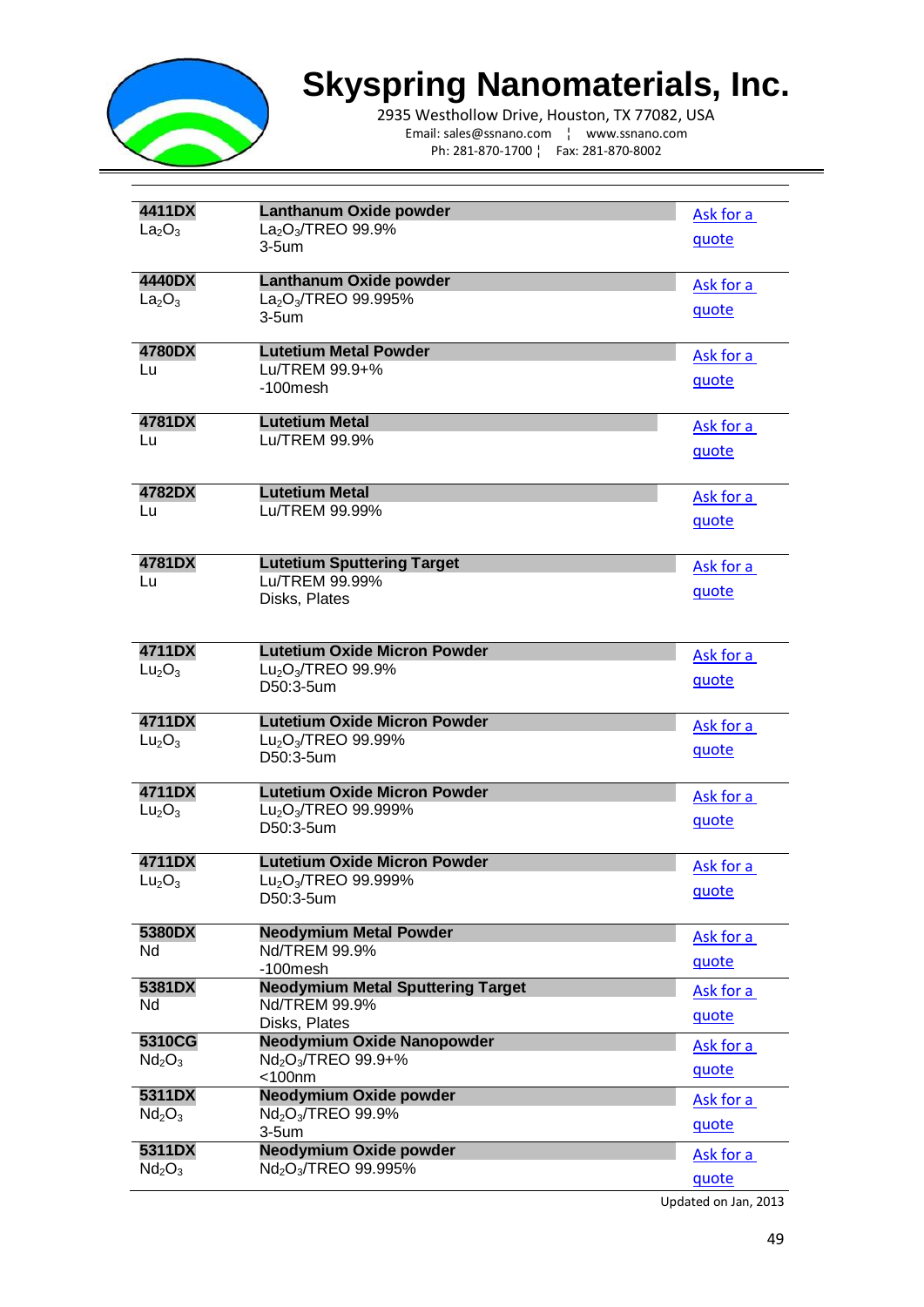

2935 Westhollow Drive, Houston, TX 77082, USA Email: sales@ssnano.com ¦ www.ssnano.com Ph: 281-870-1700 ¦ Fax: 281-870-8002

|                                | $3-5$ um                                          |           |
|--------------------------------|---------------------------------------------------|-----------|
| 5390DX                         | Neodymium Fluoride powder                         | Ask for a |
| $NdF_3$                        | REO/TREO 99.5%                                    |           |
|                                |                                                   | quote     |
| 5390DX                         | Neodymium Fluoride powder                         | Ask for a |
| $NdF_3$                        | <b>REO/TREO 99.99%</b>                            | quote     |
| 5980DX                         |                                                   |           |
| Pr                             | <b>Praseodymium Metal powder</b><br>Pr/TREM 99.9% | Ask for a |
|                                | $-100$ mesh                                       | quote     |
|                                |                                                   |           |
| 5981DX                         | <b>Praseodymium Metal powder</b>                  | Ask for a |
| Pr                             | Pr/TREM 99.9%                                     |           |
|                                | Disks, Plates                                     | quote     |
| 5911DX                         | <b>Praseodymium Oxide Powder</b>                  | Ask for a |
| $Pr_6O_{11}$                   | $Pr_6O_{11}$ /TREO 99.9%                          | quote     |
|                                | $3-5$ um                                          |           |
| 5912DX                         | <b>Praseodymium Oxide Powder</b>                  | Ask for a |
| $Pr_6O_{11}$                   | Pr <sub>6</sub> O <sub>11</sub> /TREO 99.995%     | quote     |
|                                | $3-5$ um                                          |           |
| 5990DX                         | <b>Praseodymium Fluoride Powder</b>               | Ask for a |
| $PrF_3$                        | <b>REO/TREO 99.5%</b>                             |           |
|                                |                                                   | quote     |
| 5992DX                         | <b>Praseodymium Fluoride Powder</b>               | Ask for a |
| $PrF_3$                        | <b>REO/TREO 99.99%</b>                            | quote     |
|                                | <b>Samarium Metal Powder</b>                      |           |
| 6980DX<br>Sm                   | Sm /TREM 99.9+%                                   | Ask for a |
|                                | -100mesh                                          | quote     |
|                                |                                                   |           |
| 6981DX                         | <b>Samarium Metal Powder</b>                      | Ask for a |
| Sm                             | Sm /TREM 99.9%                                    | quote     |
|                                |                                                   |           |
| 6982DX                         | <b>Samarium Metal Powder</b><br>Sm /TREM 99.99%   | Ask for a |
| Sm                             |                                                   | quote     |
| 6983DX                         | <b>Samarium Sputtering Target</b>                 | Ask for a |
| Sm                             | Sm /TREM 99.99%                                   | quote     |
|                                | Disks, Plates                                     |           |
| 6911DX                         | <b>Samarium Oxide Micron Powder</b>               | Ask for a |
| Sm <sub>2</sub> O <sub>3</sub> | $Sm_2O_3$ /TREO 99.9%                             | quote     |
|                                | D50: 3-5um                                        |           |
| 6912DX                         | <b>Samarium Oxide Micron Powder</b>               | Ask for a |
| Sm <sub>2</sub> O <sub>3</sub> | Sm <sub>2</sub> O <sub>3</sub> /TREO 99.99%       | quote     |
|                                | D50: 3-5um                                        |           |
| 6913DX                         | <b>Samarium Oxide Micron Powder</b>               | Ask for a |
| Sm <sub>2</sub> O <sub>3</sub> | Sm <sub>2</sub> O <sub>3</sub> /TREO 99.9999%     |           |
|                                | D50: 3-5um                                        | quote     |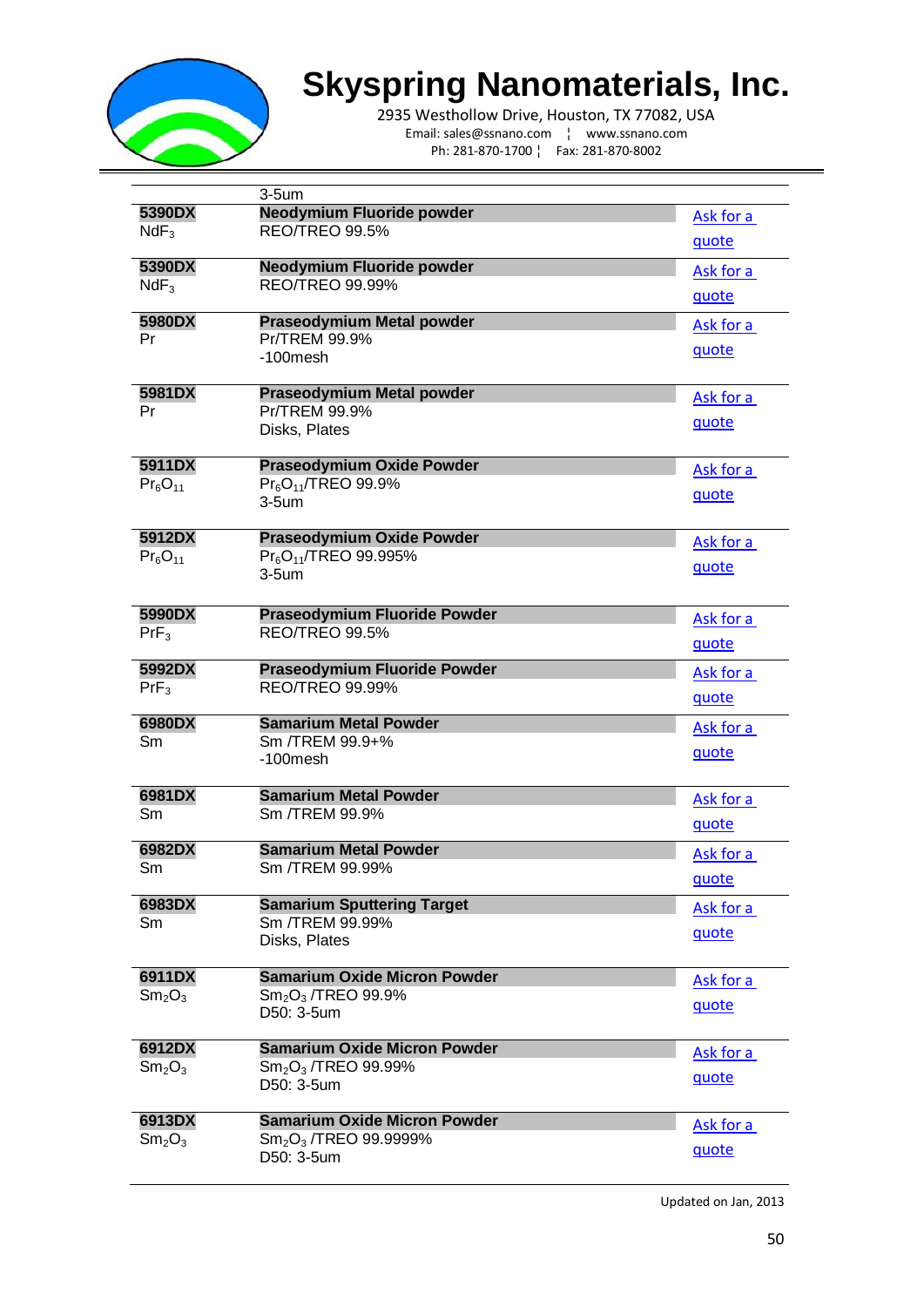

2935 Westhollow Drive, Houston, TX 77082, USA Email: sales@ssnano.com ¦ www.ssnano.com Ph: 281-870-1700 ¦ Fax: 281-870-8002

| 7080DX                                   | <b>Samarium Metal Powder</b>                                                      |           |
|------------------------------------------|-----------------------------------------------------------------------------------|-----------|
| Sc                                       | Sc /TREM 99.9+%                                                                   | Ask for a |
|                                          | $-100$ mesh                                                                       | quote     |
|                                          |                                                                                   |           |
| 7081DX                                   | <b>Samarium Metal</b>                                                             | Ask for a |
| Sc                                       | Sc /TREM 99.9%                                                                    |           |
|                                          |                                                                                   | quote     |
| 7082DX                                   | <b>Samarium Metal</b>                                                             | Ask for a |
| Sc                                       | Sc /TREM 99.99%                                                                   | quote     |
| 7083DX                                   | <b>Samarium Sputtering Target</b>                                                 |           |
| Sc                                       | Sc /TREM 99.99%                                                                   | Ask for a |
|                                          | Disks, Plates                                                                     | quote     |
| 7011DX                                   | <b>Samarium Oxide Micron Powder</b>                                               | Ask for a |
| Sc <sub>2</sub> O <sub>3</sub>           | $Sc2O3$ /TREO 99.9%                                                               |           |
|                                          | D50:3-5um                                                                         | quote     |
| 7012DX                                   | <b>Samarium Oxide Micron Powder</b>                                               | Ask for a |
| Sc <sub>2</sub> O <sub>3</sub>           | $Sc_2O_3$ /TREO 99.99%                                                            | quote     |
|                                          | D50:3-5um<br><b>Samarium Oxide Micron Powder</b>                                  |           |
| 7013DX<br>Sc <sub>2</sub> O <sub>3</sub> | $Sc_2O_3$ /TREO 99.999%                                                           | Ask for a |
|                                          | D50:3-5um                                                                         | quote     |
| 7480DX                                   | <b>Terbium Metal Powder</b>                                                       | Ask for a |
| Tb                                       | Tb /TREM 99.9%                                                                    |           |
|                                          | $-100$ mesh                                                                       | quote     |
| 7481DX                                   | <b>Terbium Metal</b>                                                              | Ask for a |
| Tb                                       | Tb /TREM 99.9%                                                                    |           |
|                                          |                                                                                   | quote     |
| 7482DX                                   | <b>Terbium Metal</b>                                                              | Ask for a |
| Tb                                       | Tb/TREM 99.99%                                                                    | quote     |
| 7483DX                                   | <b>Terbium Metal Sputtering Target</b>                                            | Ask for a |
| Tb                                       | Tb /TREM 99.99%                                                                   |           |
|                                          | Disks, Plates                                                                     | quote     |
| <b>7411DX</b>                            | <b>Terbium Oxide Micron Powder</b>                                                | Ask for a |
| $Tb_4O_7$                                | Tb <sub>4</sub> O <sub>7</sub> /TREO 99.9%                                        | quote     |
|                                          | D50:3-5um                                                                         |           |
| 7412DX<br>$Tb_4O_7$                      | <b>Terbium Oxide Micron Powder</b><br>Tb <sub>4</sub> O <sub>7</sub> /TREO 99.99% | Ask for a |
|                                          | D50:3-5um                                                                         | quote     |
| 7413DX                                   | <b>Terbium Oxide Micron Powder</b>                                                | Ask for a |
| $Tb_4O_7$                                | Tb <sub>4</sub> O <sub>7</sub> /TREO 99.999%                                      |           |
|                                          | D50:3-5um                                                                         | quote     |
| 7580DX                                   | <b>Thulium Metal Powder</b>                                                       | Ask for a |
| Tm                                       | Tm/TREM 99.9%                                                                     | quote     |
| 7581DX                                   | $-100$ mesh<br><b>Thulium Metal</b>                                               |           |
| Tm                                       | Tm/TREM 99.9%                                                                     | Ask for a |
|                                          |                                                                                   | quote     |
| 7582DX                                   | <b>Thulium Metal</b>                                                              | Ask for a |
| Tm                                       | Tm/TREM 99.99%                                                                    |           |
|                                          |                                                                                   | quote     |
| 7583DX                                   | <b>Thulium Sputtering Target</b>                                                  | Ask for a |
| Tm                                       | Tm/TREM 99.99%                                                                    | quote     |
|                                          | Disks, Plates                                                                     |           |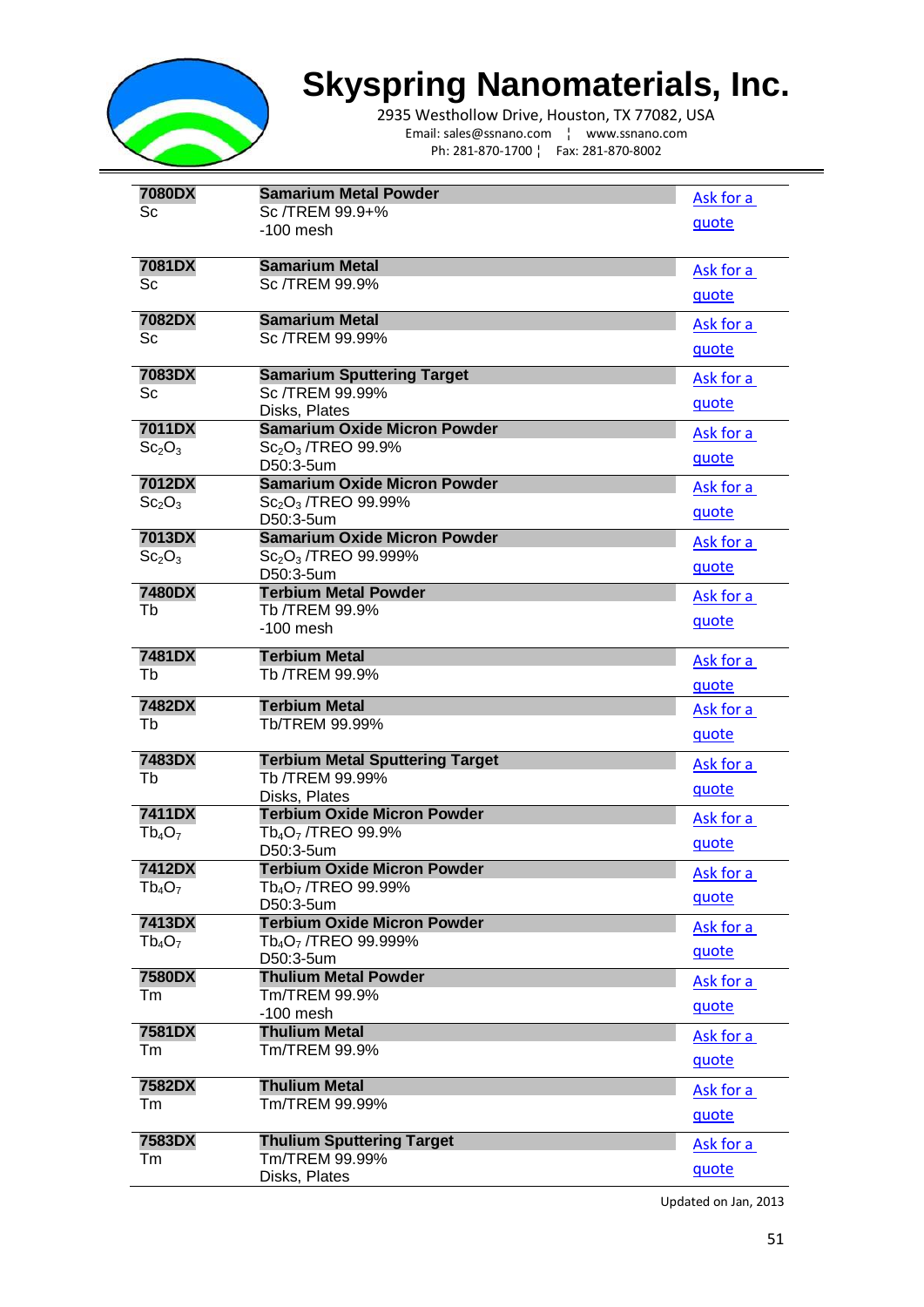

2935 Westhollow Drive, Houston, TX 77082, USA Email: sales@ssnano.com ¦ www.ssnano.com Ph: 281-870-1700 ¦ Fax: 281-870-8002

| <b>7511DX</b>                  | <b>Thulium Oxide Micron Powder</b>           | Ask for a |
|--------------------------------|----------------------------------------------|-----------|
| Tm <sub>2</sub> O <sub>3</sub> | Tm <sub>2</sub> O <sub>3</sub> /TREO 99.9%   |           |
|                                | D50:3-5um                                    | quote     |
|                                |                                              |           |
| <b>7512DX</b>                  | <b>Thulium Oxide Micron Powder</b>           | Ask for a |
| Tm <sub>2</sub> O <sub>3</sub> | $Tm2O3/TREO$ 99.99%                          | quote     |
|                                | D50:3-5um                                    |           |
| <b>7512DX</b>                  | <b>Thulium Oxide Micron Powder</b>           | Ask for a |
| Tm <sub>2</sub> O <sub>3</sub> | Tm <sub>2</sub> O <sub>3</sub> /TREO 99.999% | quote     |
|                                | D50:3-5um                                    |           |
| 8380DX                         | <b>Ytterbium Metal Powder</b>                | Ask for a |
| Yb                             | Yb/TREM 99.9%                                | quote     |
|                                | $-100$ mesh                                  |           |
| 8381DX                         | <b>Ytterbium Metal Sputtering Target</b>     | Ask for a |
| Yb                             | Yb/TREM 99.9%                                | quote     |
|                                | Disks, Plates                                |           |
| 8311DX                         | <b>Ytterbium Oxide Powder</b>                | Ask for a |
| $Yb_2O_3$                      | Yb <sub>2</sub> O <sub>3</sub> /TREO 99.9%   | quote     |
|                                | $3-5$ um                                     |           |
| 8312CG                         | <b>Ytterbium Oxide Powder</b>                | Ask for a |
| $Yb_2O_3$                      | Yb <sub>2</sub> O <sub>3</sub> /TREO 99.9%   | quote     |
|                                | $3-5$ um                                     |           |
| 8310DX                         | <b>Ytterbium Fluoride</b>                    | Ask for a |
| $YbF_3$                        | REO/TREO 99.9%                               | quote     |
|                                | 0.4 <sub>um</sub>                            |           |
| 8392DX                         | <b>Ytterbium Fluoride</b>                    | Ask for a |
| $YbF_3$                        | <b>REO/TREO 99.99%</b>                       | quote     |
|                                |                                              |           |
| 8280DX                         | <b>Yttrium Metal Powder</b>                  | Ask for a |
| Y                              | <b>Y/TREM 99.9%</b>                          | quote     |
|                                | -40,-100,-325 mesh                           |           |
| 8281DX                         | <b>Yttrium Metal Sputtering Target</b>       | Ask for a |
| Y                              | Y/TREM 99.9%                                 | quote     |
|                                | Disks, Plates                                |           |
| 8210CG                         | <b>Yttrium Oxide Nanopowder</b>              | Ask for a |
| $Y_2O_3$                       | $Y_2O_3$ /TREO 99.995%                       | quote     |
|                                | 30-50nm                                      |           |